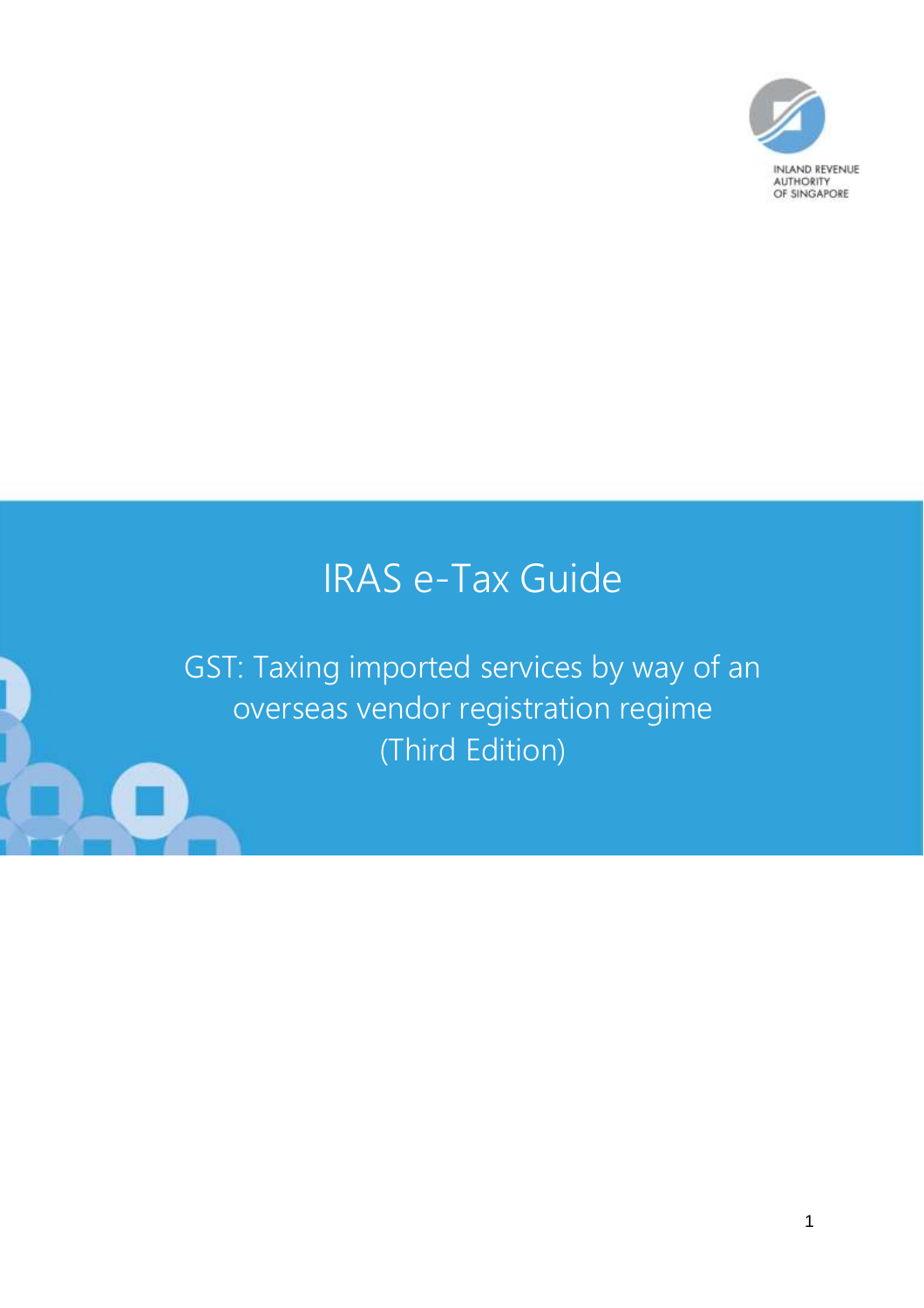Published by Inland Revenue Authority of Singapore

Published on 16 Dec 2021

First Edition on 4 Feb 2019 Second Edition on 26 Aug 2019

> Disclaimers: IRAS shall not be responsible or held accountable in any way for any damage, loss or expense whatsoever, arising directly or indirectly from any inaccuracy or incompleteness in the Contents of this e-Tax Guide, or errors or omissions in the transmission of the Contents. IRAS shall not be responsible or held accountable in any way for any decision made or action taken by you or any third party in reliance upon the Contents in this e-Tax Guide. This information aims to provide a better general understanding of taxpayers' tax obligations and is not intended to comprehensively address all possible tax issues that may arise. While every effort has been made to ensure that this information is consistent with existing law and practice, should there be any changes, IRAS reserves the right to vary its position accordingly.

© Inland Revenue Authority of Singapore

All rights reserved. No part of this publication may be reproduced or transmitted in any form or by any means, including photocopying and recording without the written permission of the copyright holder, application for which should be addressed to the publisher. Such written permission must also be obtained before any part of this publication is stored in a retrieval system of any nature.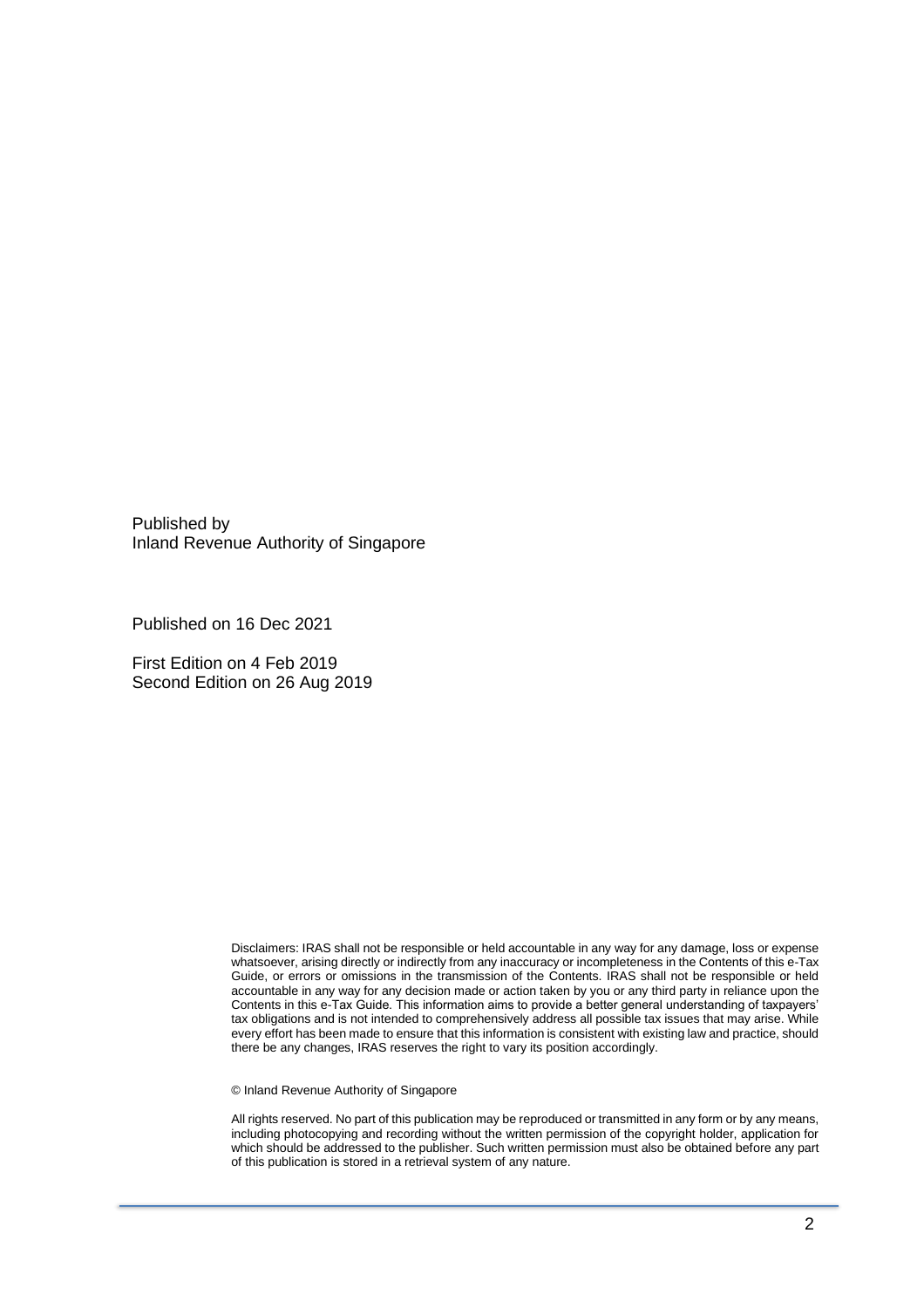### **Table of Contents**

| 1  |                                                                                    |  |  |
|----|------------------------------------------------------------------------------------|--|--|
| 2  |                                                                                    |  |  |
| 3  |                                                                                    |  |  |
| 4  |                                                                                    |  |  |
| 5  |                                                                                    |  |  |
| 6  |                                                                                    |  |  |
| 7  |                                                                                    |  |  |
| 8  |                                                                                    |  |  |
| 9  |                                                                                    |  |  |
| 10 |                                                                                    |  |  |
| 11 |                                                                                    |  |  |
| 12 |                                                                                    |  |  |
| 13 |                                                                                    |  |  |
| 14 |                                                                                    |  |  |
| 15 |                                                                                    |  |  |
| 16 |                                                                                    |  |  |
| 17 |                                                                                    |  |  |
|    |                                                                                    |  |  |
|    | Annex B - Determining whether the OVR regime applies to you  46                    |  |  |
|    | Annex C - Checklist for the taxability of transactions straddling 1 Jan 2020 for a |  |  |
|    | Annex D - Checklist for the taxability of transactions straddling 1 Jan 2020 for a |  |  |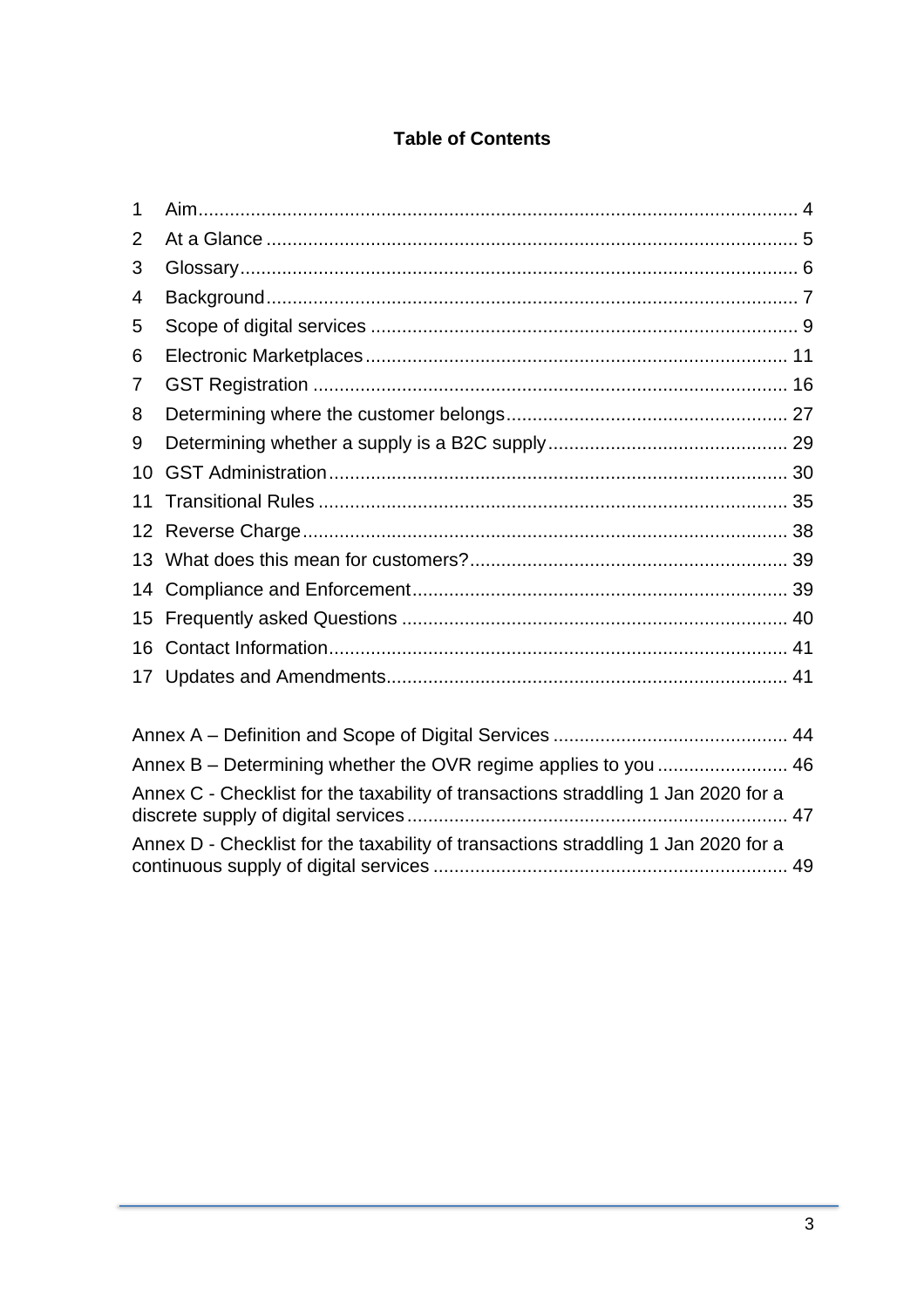### <span id="page-3-0"></span>**1 Aim**

- 1.1 The Minister for Finance announced in Budget 2018 that GST will apply to imported digital services in the context of business-to-consumer ("B2C") transactions by way of an overseas vendor registration regime with effect from **1 Jan 2020**<sup>1</sup> . This will achieve parity in GST treatment for all services consumed in Singapore regardless of whether the service is procured from overseas or locally.
- 1.2 This guide explains the features of the overseas vendor registration regime, and the related GST registration and reporting rules. It also covers the compliance guidelines, as well as the transitional rules applicable to transactions spanning the implementation of the registration regime on 1 Jan 2020.
- 1.3 You should read this guide if you are:
	- (i) An overseas supplier making sales of digital services to customers in Singapore;
	- (ii) An operator of a local or overseas electronic marketplace supplying digital services to customers in Singapore, on behalf of suppliers and merchants, through your marketplace; or
	- (iii) A consumer in Singapore making purchases of digital services from overseas suppliers and electronic marketplaces.

#### Extension of the overseas vendor registration regime to imported non-digital services from 1 Jan 2023

1.4 With effect from 1 Jan 2023, imported non-digital services supplied in the context of B2C transactions will also be subject to GST by way of an extension of the overseas vendor registration regime<sup>2</sup>. With this, all B2C supplies of imported services, whether digital or non-digital, will be brought to tax effective from 1 Jan 2023, if the services can be supplied and received remotely. Such services will be known as 'remote services'. Please refer to the e-Tax Guide "GST: Taxing imported remote services by way of the overseas vendor registration regime" for information on the measure.

<sup>1</sup> A Reverse Charge mechanism would also be implemented on 1 Jan 2020 to tax business-to-business ("B2B") supplies of imported services. Refer to the e-Tax Guide "GST: Taxing imported services by way of reverse charge" for information on the measure.

<sup>&</sup>lt;sup>2</sup> The overseas vendor registration regime will also be extended to B2C supplies of imported low-value goods from 1 Jan 2023. Please refer to the e-Tax Guide "GST: Taxing imported low-value goods by way of the overseas vendor registration regime" for information on the measure.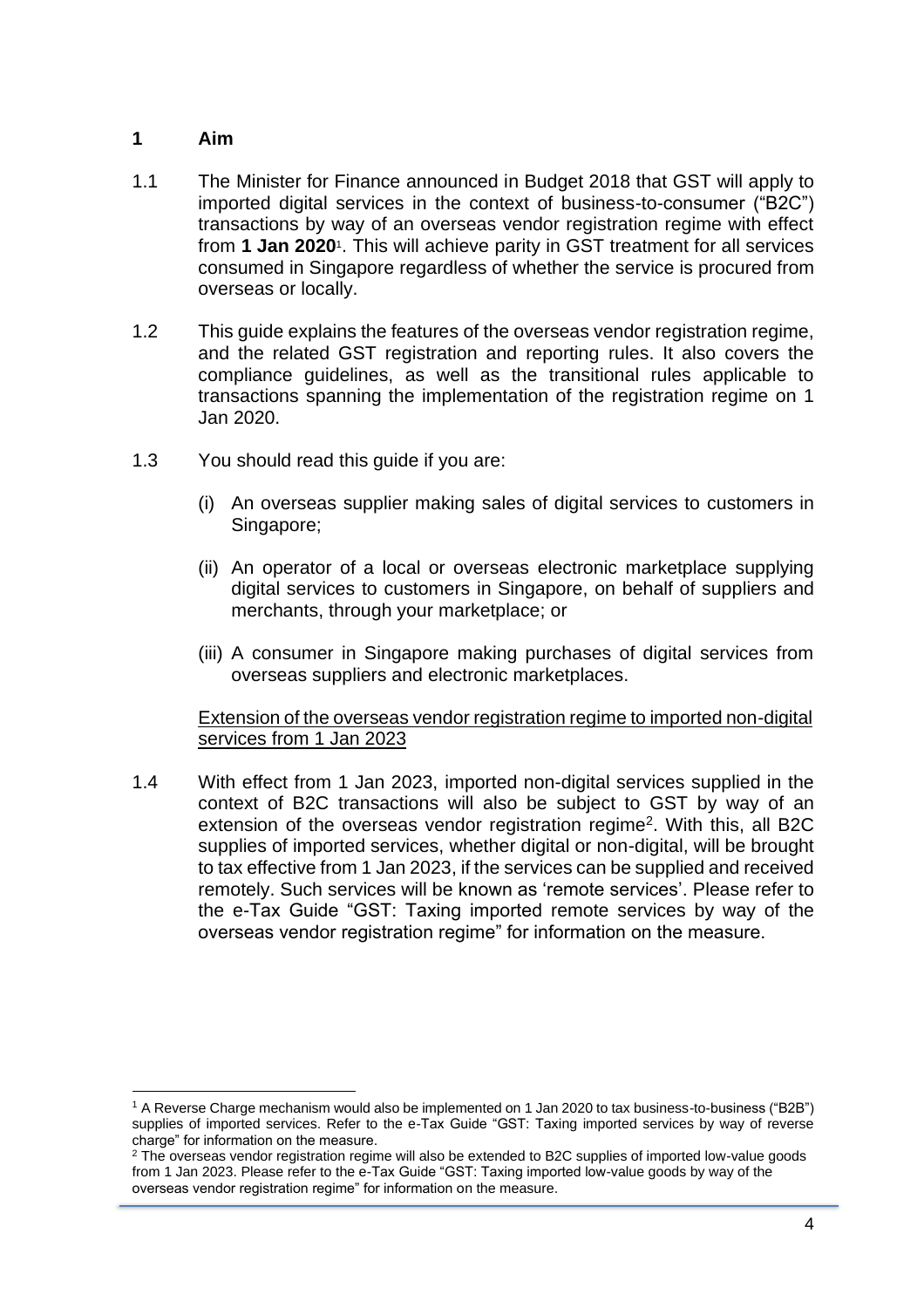### <span id="page-4-0"></span>**2 At a Glance**

- 2.1 Under the overseas vendor registration regime, any supplier belonging outside Singapore that has a global turnover exceeding S\$1 million and makes B2C supplies of digital services to customers in Singapore exceeding S\$100,000 is required to register, charge and account for GST.
- 2.2 Under certain conditions, a local or overseas operator of electronic marketplaces, may also be regarded as the supplier of the services made by the suppliers through these marketplaces. In such cases, the operators are required to register, charge and account for GST on these supplies, instead of the suppliers.
- 2.3 To determine if their customers belong in Singapore, the overseas suppliers and local or overseas electronic marketplace operators (collectively referred to as 'Overseas Vendors') may use certain proxies, such as the customer's IP address and credit card information.
- 2.4 Unless otherwise approved by the Comptroller<sup>3</sup>, registered Overseas Vendors must duly apply GST to their supplies of digital services, only if their customer is not GST-registered. As such, unless the customer provides his GST registration number, the Overseas Vendor must charge and account for GST on the supplies made.
- 2.5 Overseas Vendors should not charge GST on supplies of digital services made to GST-registered customers that have provided their GST registration numbers. Instead, where applicable <sup>4</sup> , the GST-registered customers will perform reverse charge on these overseas purchases if they fall within the scope of reverse charge.

In the event where GST is wrongly charged by the Overseas Vendors to GST-registered customers, the customers should contact the vendors to obtain a refund instead of making an input tax claim on the purchase.

- 2.6 To minimise extraterritorial compliance burden, the overseas suppliers and overseas electronic marketplace operators will be registered under a payonly regime, with simplified registration and reporting requirements. Under this regime, our local rules relating to tax-invoicing and GST-inclusive price display requirements will also not be imposed. The current penalty regime that applies to local taxable persons will similarly apply to the overseas suppliers and electronic marketplace operators.
- 2.7 For supplies of digital services that span 1 Jan 2020, there are transitional rules that ascertain whether and to what extent the digital services are subject to tax, and when the tax has to be accounted.

<sup>&</sup>lt;sup>3</sup> Please refer to Paragraph 6.6 for details.

<sup>4</sup> GST-registered persons are generally required to perform reverse charge if they procure services from overseas suppliers, and are either not entitled to full input tax credit or belong to a GST group that is not entitled to full input tax credit.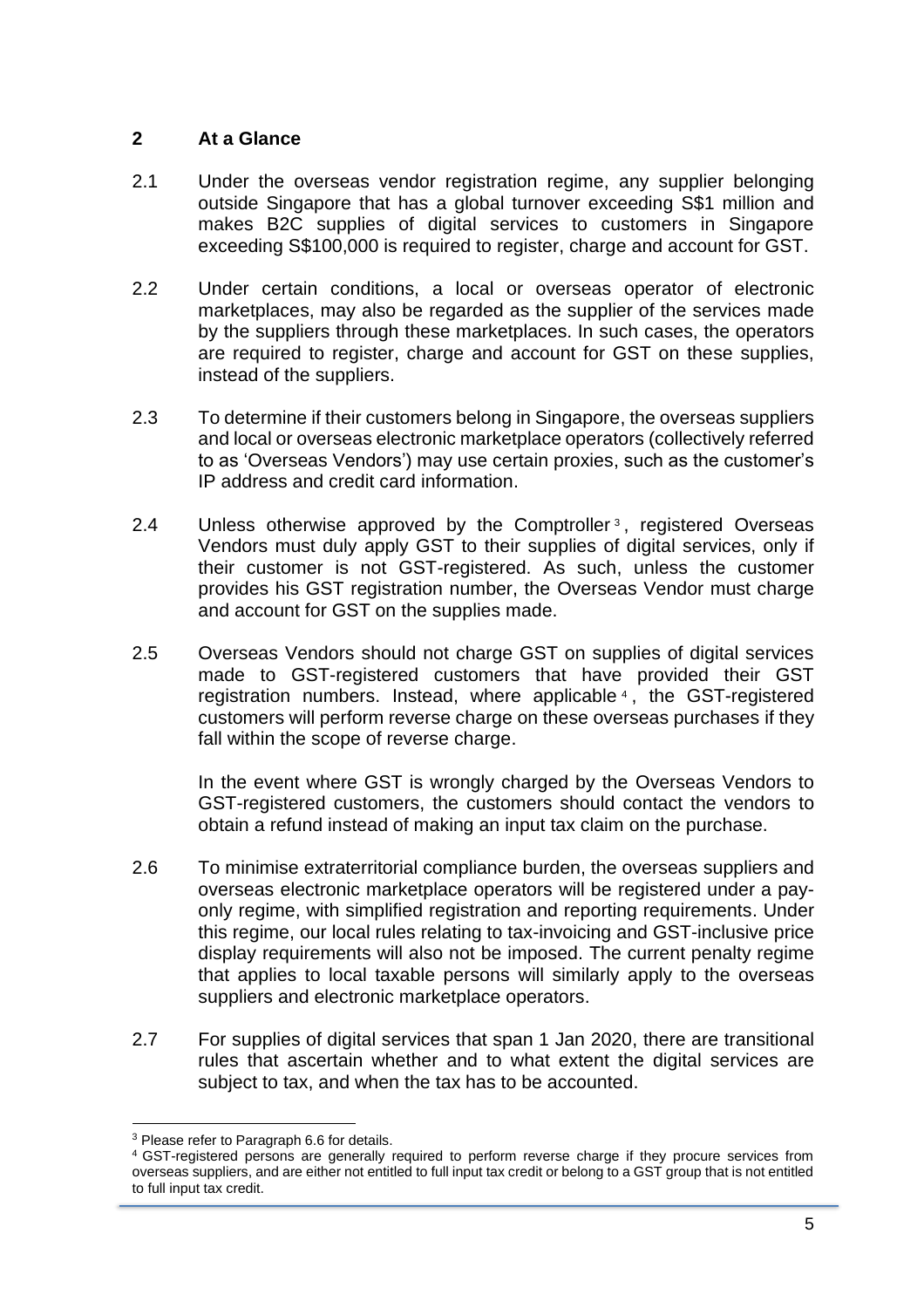### <span id="page-5-0"></span>**3 Glossary**

### 3.1 B2B

B2B stands for business-to-business, and refers to transactions made by a GST-registered person, including sole-proprietors, partnerships and corporate bodies, to a GST-registered customer.

### 3.2 B2C

B2C stands for business-to-consumer, and refers to transactions made by a GST-registered person, to a non-GST registered customer.

### 3.3 Digital Services

For the purposes of the overseas vendor registration regime, digital services are defined as any services supplied over the Internet or other electronic network and the nature of which renders its supply essentially automated with minimal or no human intervention, and impossible without the use of information technology*.*

These include the supplies of digital products, subscription-based and licensed content, as well as support services to arrange or facilitate, via electronic means, the provision of transactions which may not be digital in nature.

Supplies of digital services made by GST-registered Overseas Vendors, to non-GST registered customers in Singapore, are subject to GST.

#### 3.4 Electronic Marketplaces

Under the overseas vendor registration regime, an electronic marketplace is defined as a medium that:

- (i) allows the suppliers to make supplies available to customers; and
- (ii) is operated by electronic means.

This includes marketplaces operated via a website, internet portal, gateway, distribution platform or any other types of electronic interface, but excludes payment processors or internet service providers.

#### 3.5 Overseas Vendors

An Overseas Vendor refers to an overseas supplier (i.e. a person that has neither a business establishment, fixed establishment nor usual place of residence in Singapore, and hence belongs outside Singapore). Under certain conditions, this will also include both an overseas and local electronic marketplace operator.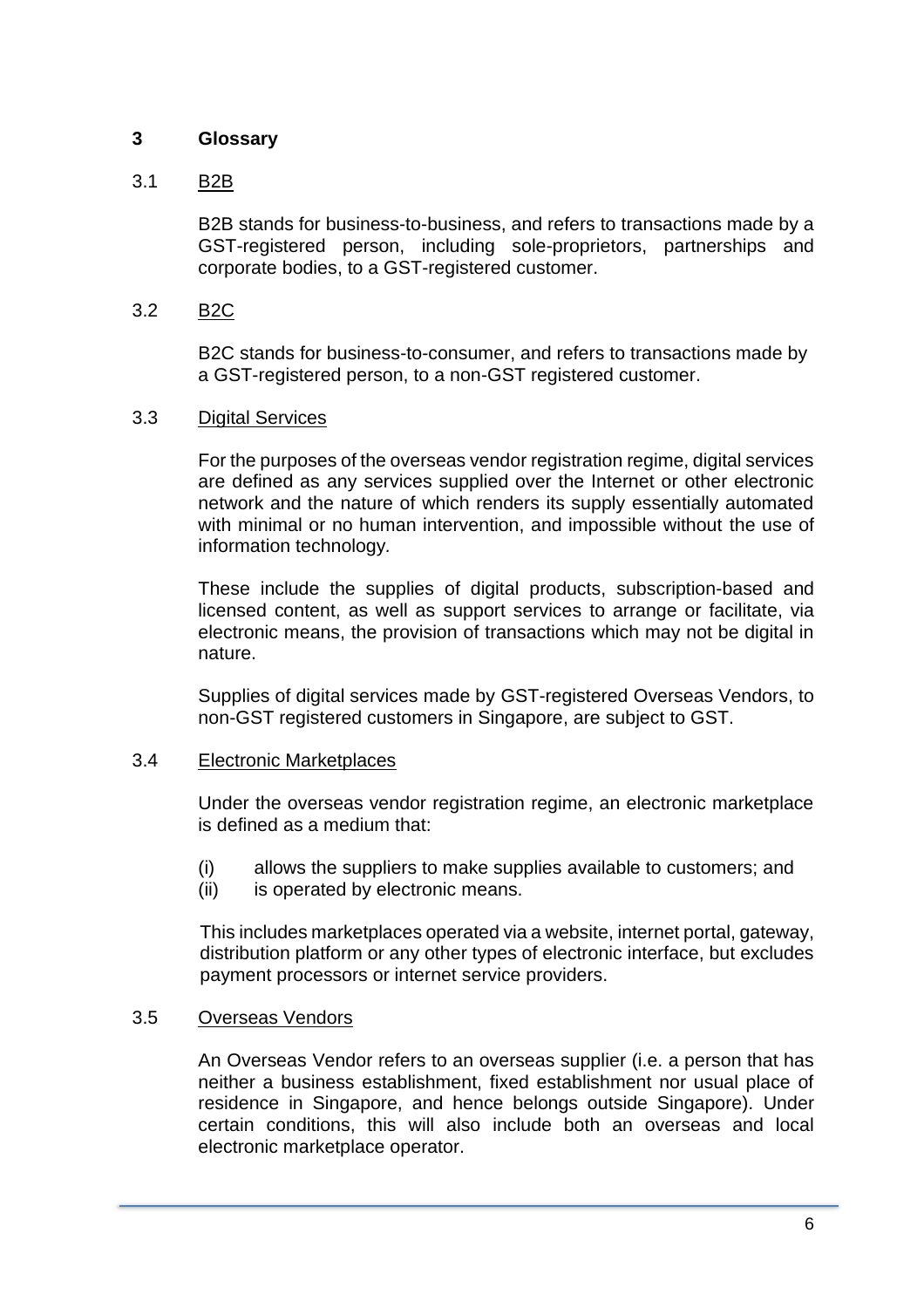### <span id="page-6-0"></span>**4 Background**

- 4.1 The advent of technology has fuelled the growth of e-commerce by increasing the capability of businesses to make cross-border sales without the need for a physical shop-front in the respective countries where the consumers are. Consumers are able to purchase services from overseas suppliers directly or through intermediaries such as electronic marketplaces.
- 4.2 Under current GST rules, whether a supply of services is subject to GST depends on the belonging status<sup>5</sup> of the supplier. A supply of services is subject to GST if it is made by a supplier that belongs in Singapore. Conversely, a supply of services falls outside the scope of GST if the supplier belongs outside Singapore, even if the services are consumed in Singapore.
- 4.3 This means that if the services are procured from a local GST-registered supplier, GST is applicable, whereas the same supply of services, if procured from an overseas supplier, would not be subject to GST. Example 1 provides a further illustration on the current difference in GST treatment between locally sourced services and imported services.

### Example 1

Mr Tan subscribes to cable TV services from a local service provider. As the service provider is GST-registered, he is charged GST on the subscription fee. He decides to switch to another service provider, which offers the same TV channels but is based overseas.

As the overseas service provider belongs outside Singapore, the services it provides to Mr Tan and other customers in Singapore are out of scope of GST. As the overseas service provider is not GSTregistered, Mr Tan is not charged GST on the subscription fee, although he receives similar services and consumes them in Singapore.

4.4 As seen in Example 1, the current non-taxation of imported services results in a disparity in GST treatment between similar supplies made by GSTregistered local businesses and overseas ones. GST is a tax on local consumption, and hence, ought to be levied on all supplies of goods and services consumed in Singapore, whether they are procured locally or from overseas.

<sup>5</sup> The supplier of services is treated as belonging in Singapore if it has a business or fixed establishment ("BE" or "FE") in Singapore, or if it has establishments both in and outside Singapore, the establishment in Singapore is the one most directly concerned with making the supply.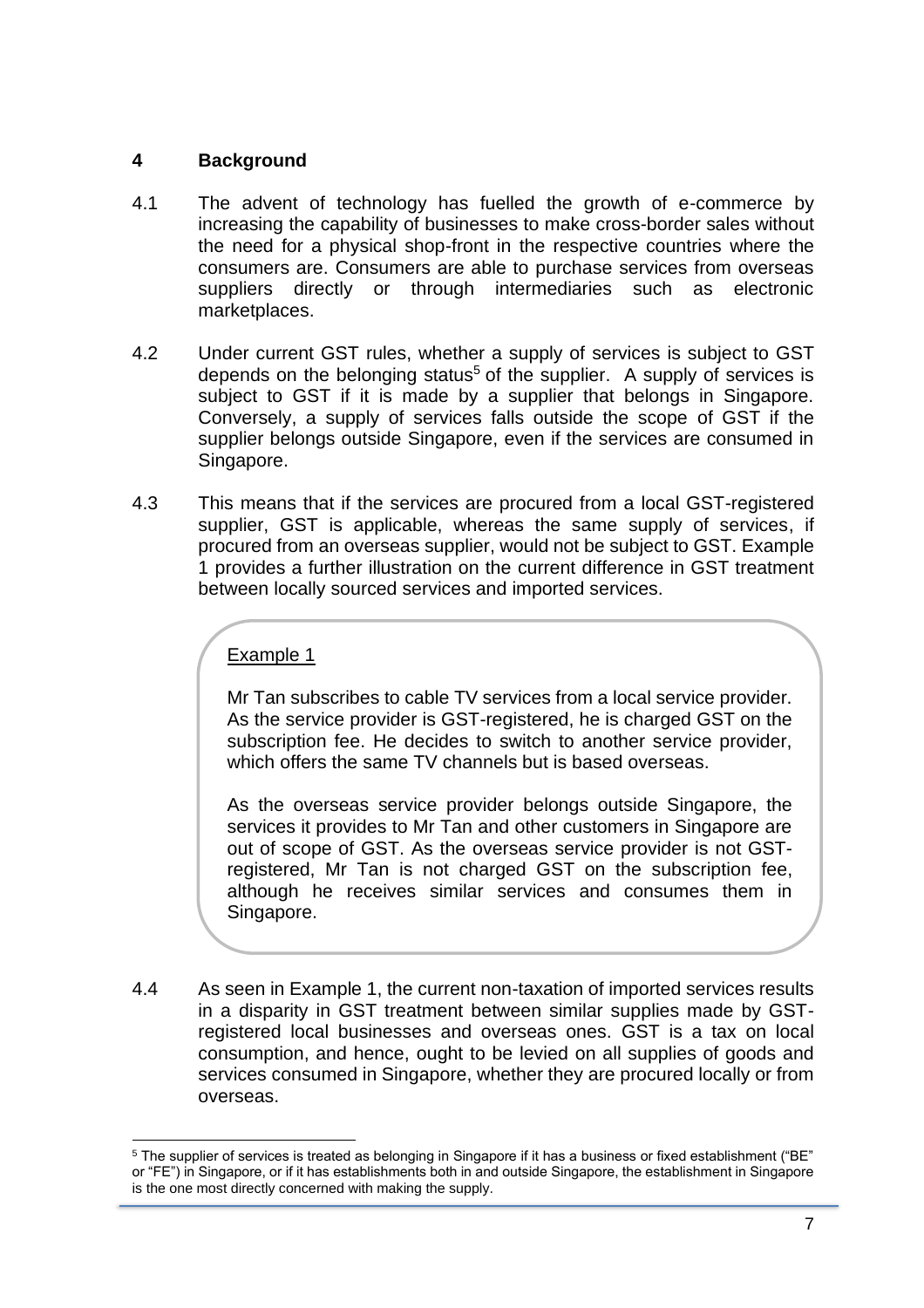4.5 As such, to bring about a level playing field in GST treatment of procured services, the overseas vendor registration regime will be implemented on 1 Jan 2020 to tax B2C digital services supplied by Overseas Vendors to customers in Singapore.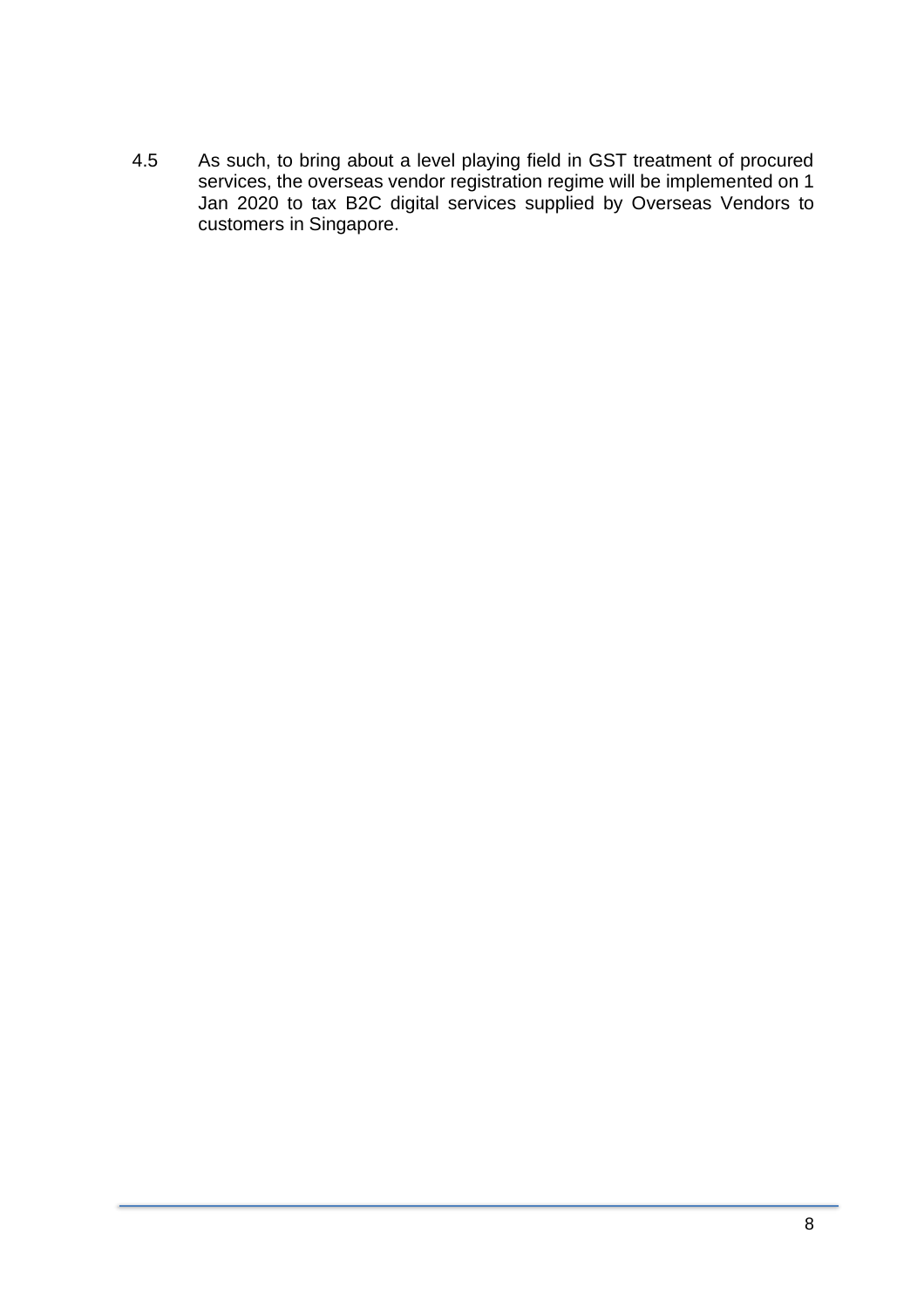### <span id="page-8-0"></span>**5 Scope of digital services**

- 5.1 With the implementation of the overseas vendor registration regime, GST will apply to supplies of digital services made by Overseas Vendors to non-GST registered customers in Singapore.
- 5.2 Digital services are defined as *services which are supplied over the Internet or an electronic network and the nature of which renders their supply essentially automated with minimal or no human intervention, and impossible without the use of information technology.*
- 5.3 These services include the supplies of the following:
	- Downloadable digital content (e.g. downloading of mobile applications, e-books and movies);
	- Subscription-based media (e.g. news, magazines, streaming of TV shows and music, and online gaming);
	- Software programs (e.g. downloading of software, drivers, website filters and firewalls);
	- Electronic data management (e.g. website hosting, online data warehousing, file-sharing and cloud storage services); and
	- Support services, performed via electronic means, to arrange or facilitate a transaction, which may not be digital in nature (e.g. commission, listing fees and service charges)

### Example 2

Company A, established in the United Kingdom, supplies e-books and magazines, which can be purchased and downloaded from its website to customers worldwide. As these supplies fall within the definition of digital services, Company A is required to charge and account for GST on supplies made to non-GST registered customers in Singapore, if it is registered under the overseas vendor registration regime.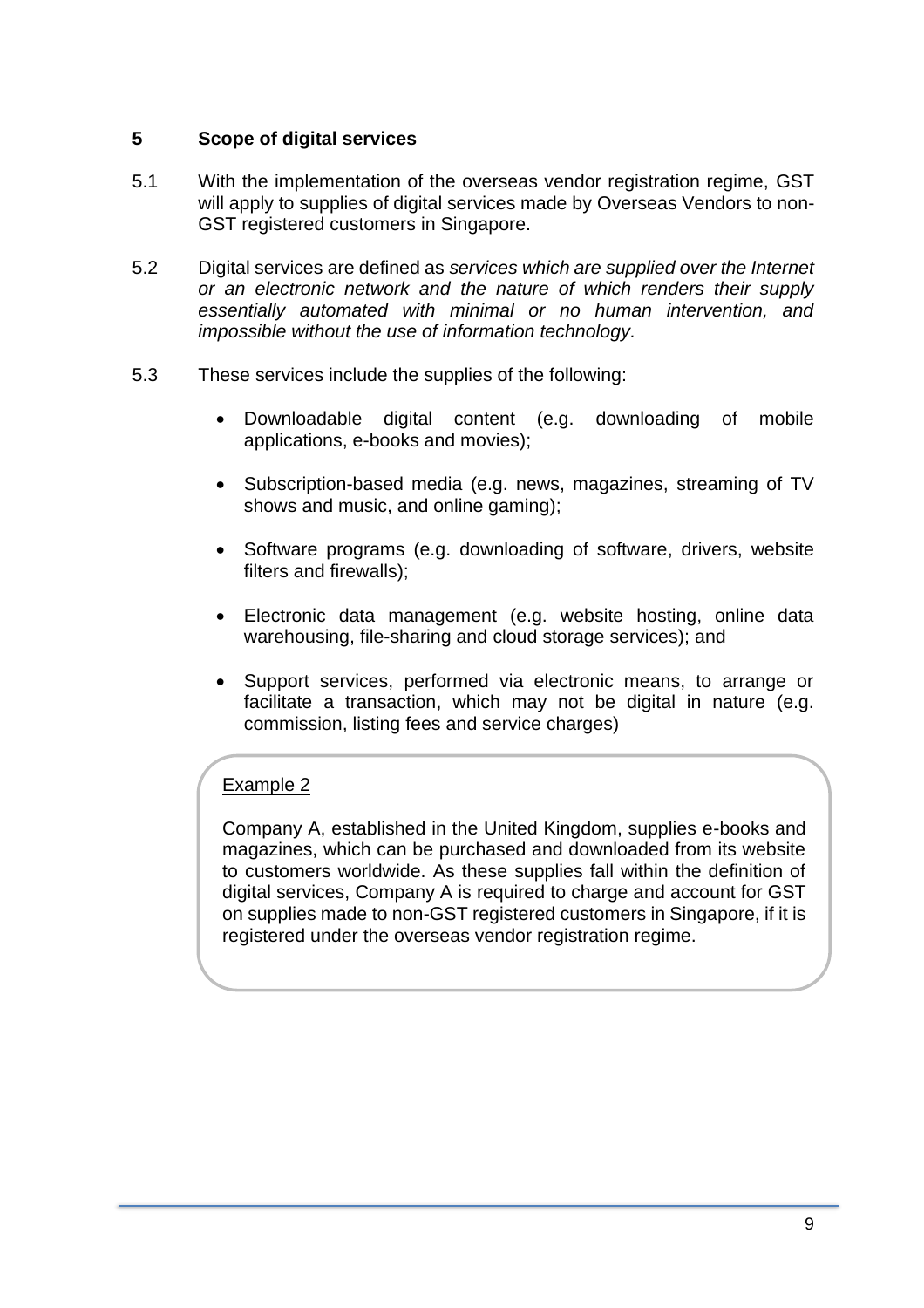### Example 3

Company B, established in Germany, aggregates accommodation availability from accommodation providers worldwide on its website and allows customers to search and book accommodation. Upon each confirmed booking, Company B charges a service fee to the respective accommodation providers and a booking fee to customers.

As the fees charged relate to support services provided to facilitate the booking of accommodation, and are performed via electronic means, these fees fall within the definition of digital services. As such, Company B is required to charge and account for GST on supplies made to non-GST registered customers (i.e. both the providers of accommodation as well as those who book accommodation) in Singapore, if it is registered under the overseas vendor registration regime.

| <b>GST Treatment</b>                                                         |
|------------------------------------------------------------------------------|
| Subject to GST as services                                                   |
| are within scope and provided                                                |
| to non-GST registered                                                        |
| persons in Singapore.                                                        |
| Not subject to GST as outside<br>Service/Booking fees to Overseas            |
| the scope of the regime.                                                     |
| Mater The OOT togethered of digital condition dependence the legation of the |

Note: The GST treatment of digital services depends on the location of the customer, and not the location of accommodation.

5.4 For ease of compliance, Overseas Vendors may charge GST on the supply of non-digital services that are supplied together with the principal digital services. **To do so, the Overseas Vendor must first seek approval from the Comptroller in writing.**

### Example 4

Company C, established in Thailand, supplies electronic software to customers worldwide, which may be accessed and downloaded over its cloud server. It also provides on-site training services for each software purchase. Notwithstanding that the training services are nondigital in nature, the services are provided together with the supply of electronic software. If Company C chooses to charge GST on the supply of the on-site training services and has obtained approval from the Comptroller to do so, it may charge and account for GST on the supplies of electronic software, including the on-site training services, to non-GST registered customers in Singapore.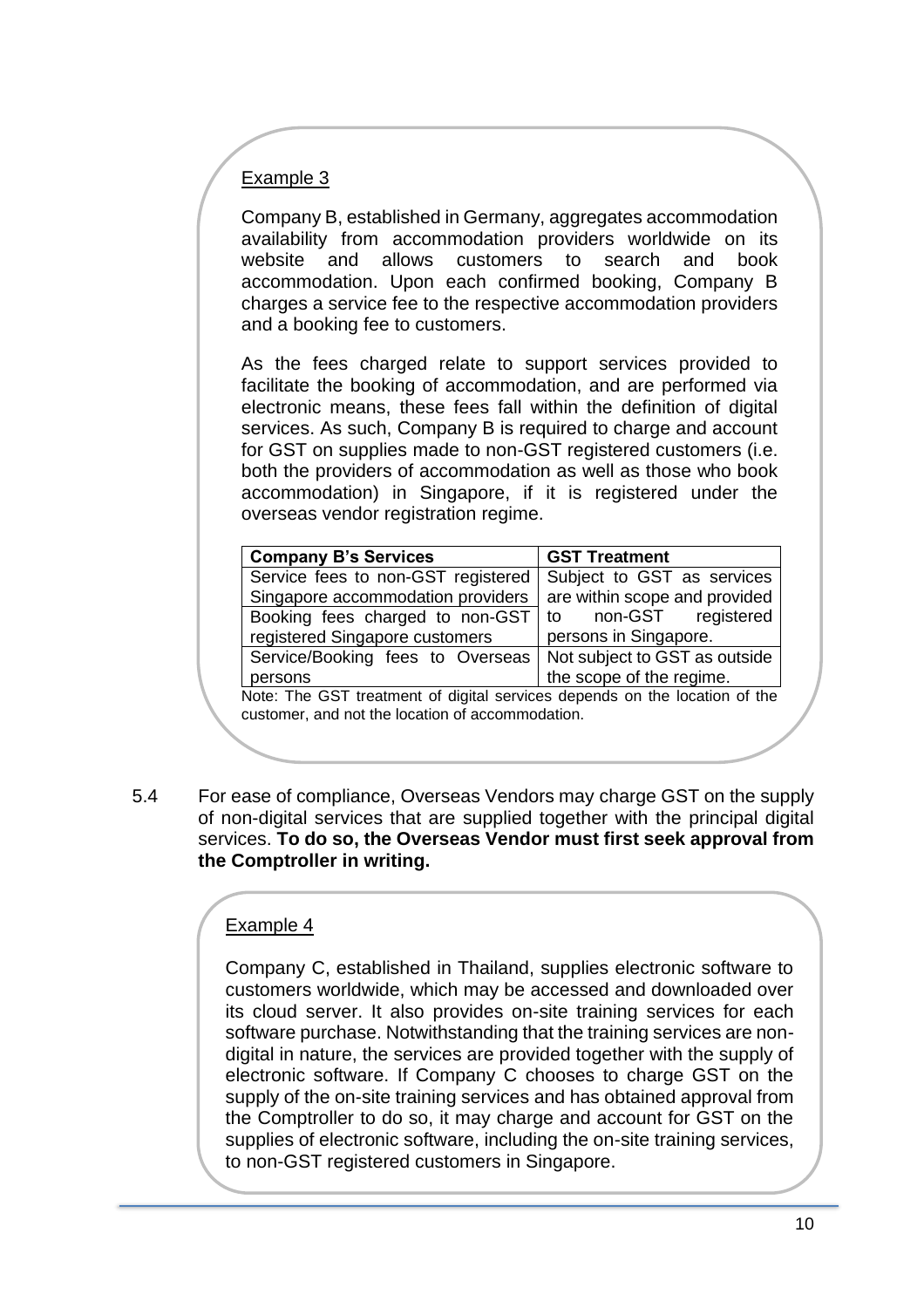5.5 For greater clarity, a list of included and excluded services and relevant examples under the overseas vendor registration regime can be found in **Annex A.** Please note that this list is not exhaustive. If a particular service is not explicitly mentioned in the list, you must nevertheless determine if the service would qualify as a supply of digital service, based on the definition of digital services.

### <span id="page-10-0"></span>**6 Electronic Marketplaces**

- 6.1 To reach a wider network of customers, suppliers may choose to market and sell their products through intermediaries such as electronic marketplaces<sup>6</sup>.
- 6.2 Given the electronic marketplace's involvement in the digital supply chain and its interaction with both the suppliers and consumers, these intermediaries are well-positioned to collect and account for GST, on behalf of these suppliers. Consequently, **local and overseas operators of electronic marketplaces may be regarded as the suppliers for digital services made through the marketplace, on behalf of overseas suppliers,** when certain conditions are met. The rules set out in the following paragraphs apply to both local and overseas operators of electronic marketplaces.

### 6.3 **When is an Electronic Marketplace regarded as the supplier?**

- 6.3.1 The operator of the electronic marketplace will be regarded as the supplier, if **any** of the following conditions are met:
	- (i) The electronic marketplace authorises the charge to the customer;

(The electronic marketplace authorises the charge to the customer if it communicates the liability to pay to the customer, or influences whether or at what time the customer pays for the supply. This is typically done by initiating the process through which the customer is charged, and includes situations where the electronic marketplace's website connects the customer to a third party who receives the instruction and processes the payment. Hence, to authorise the charge, it is not necessary for the electronic marketplace itself to collect or receive the payment, or be involved in the entire payment process.)

(ii) The electronic marketplace authorises the delivery of supply to the customer;

<sup>&</sup>lt;sup>6</sup> The definition of an electronic marketplace can be found in the Glossary, in Paragraph 3.4. It includes marketplaces operated via a website, internet portal, gateway, distribution platform or any other types of electronic interface, but excludes payment processors or internet service providers.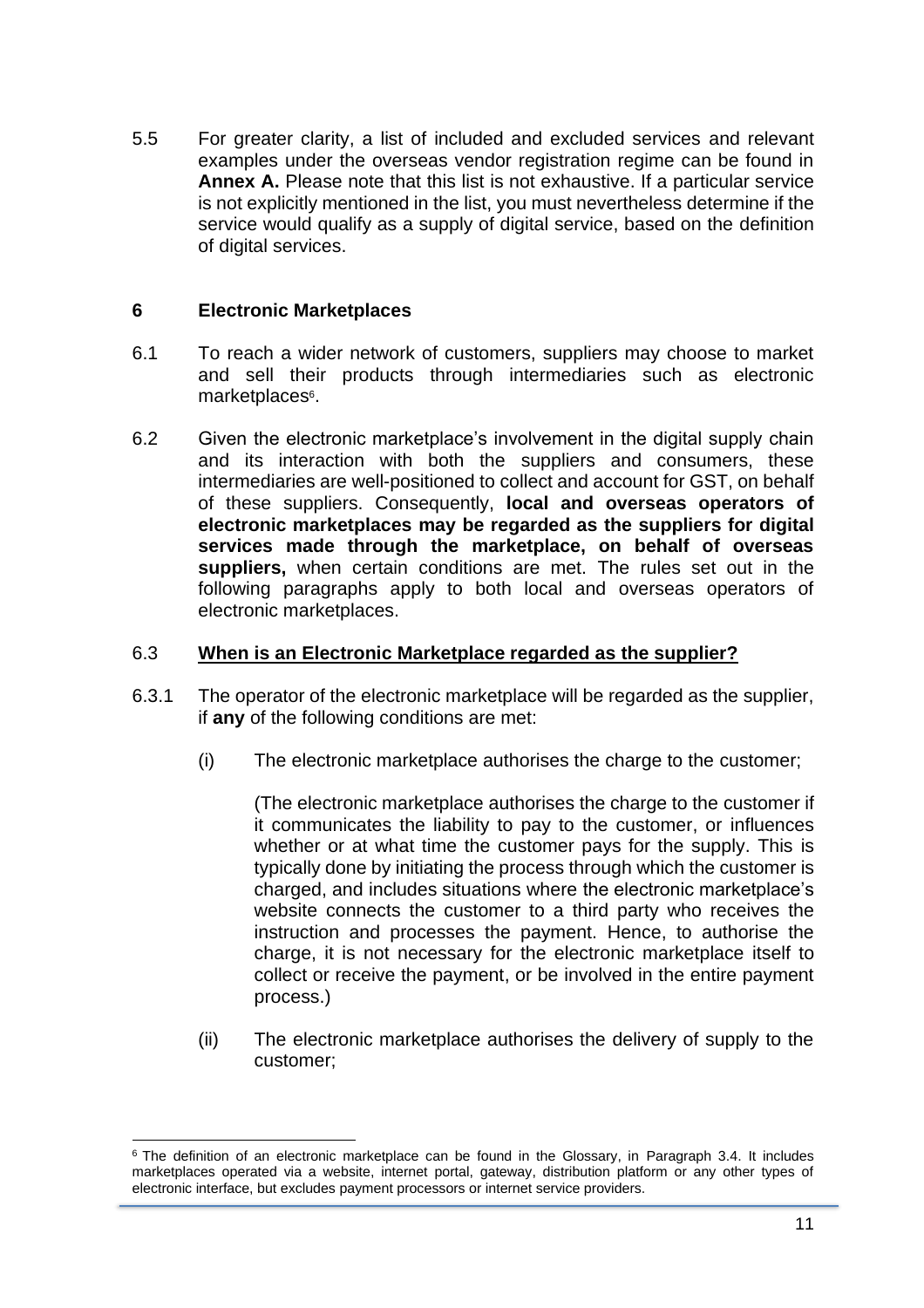(An electronic marketplace authorises delivery of a supply if it sends approval to commence delivery, delivers the item itself, or instructs the merchant or a third party to make delivery.)

(iii) The electronic marketplace sets the terms and conditions under which the supply is made;

(Examples of setting terms and conditions include having control or influence over the pricing of the supply, requiring the merchant to accept one or more specific payment methods or shipping or delivery methods, providing customer care or support, or owning customer data in relation to the supply.)

(iv) The documentation provided to the customer identifies the supply as made by the marketplace, and not the merchant; or

(Examples of such documentation include hardcopy or electronic receipts or invoices, or information displayed on the electronic marketplace's website.)

(v) The electronic marketplace and the merchant contractually agree that the marketplace is liable for GST.

An electronic marketplace may not be regarded as the supplier only if **none** of the abovementioned conditions is satisfied.

#### 6.4 **GST treatment for supplies made on behalf of suppliers through electronic marketplaces**

- 6.4.1 Once an electronic marketplace operator is regarded as the supplier under the overseas vendor registration regime, the operator is required to charge and account for GST on supplies of digital services made on behalf of the **overseas suppliers** listed on its platform to non-GST registered customers in Singapore, in addition to current taxable supplies made by the operator. This includes all supplies of digital services made through the platform by the overseas suppliers regardless of whether they are GST-registered or liable to register for GST.
- 6.4.2 Local GST-registered suppliers that make supplies of digital services through the electronic marketplace will continue to account for GST in their own GST returns.

### 6.5 **Accounting for GST on supplies made by local suppliers through electronic marketplaces**

6.5.1 To facilitate compliance, electronic marketplace operators may charge and account for GST on all B2C digital services made by both local and overseas suppliers through the marketplace.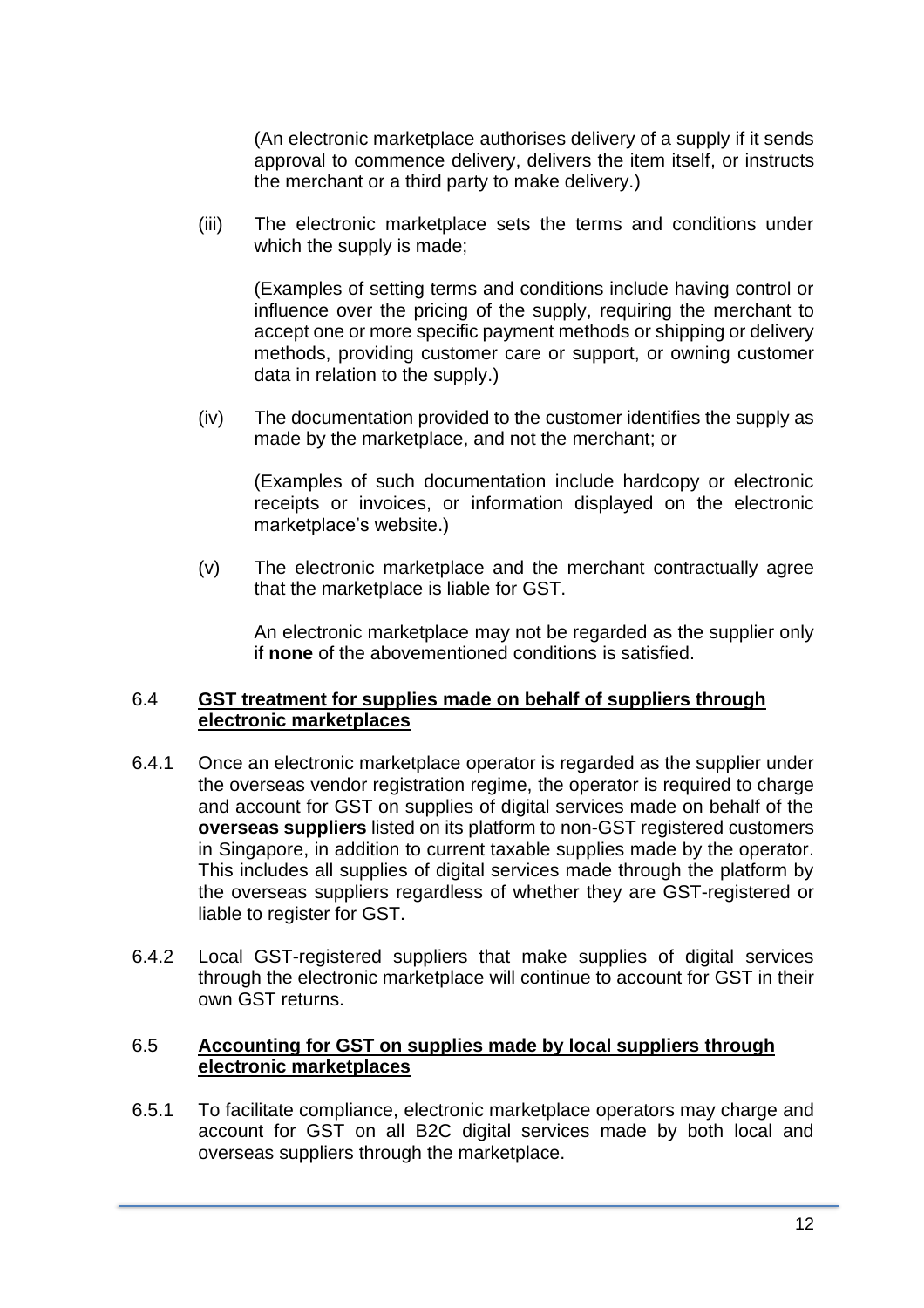- 6.5.2 In this regard, the supply of digital services will be deemed as two consecutive supplies – the first being a supply of services from the supplier to the marketplace operator at the selling price to the consumer, and the second a supply of those services from the marketplace operator to the consumer. This way, the local GST-registered suppliers selling through such GST-registered marketplaces can claim input tax incurred in making these supplies.
- 6.5.3 The deemed supply of services from the local supplier to the marketplace operator will be standard-rated if it is supplied to a local marketplace operator, and zero-rated if supplied to an overseas marketplace operator.
- 6.5.4 Local GST-registered suppliers are required to report the deemed supply of services made to the marketplace operators in their GST returns. Likewise, local GST-registered marketplace operators are required to report the deemed supply of services from the local suppliers as their purchases. For administrative ease, the local supplier and marketplace operator may report its sales and purchases, respectively, on this deemed supply based on the sales listings of the digital services supplied through the marketplace by the local supplier<sup>7</sup>.
- 6.5.5 As for local non-GST registered suppliers, they are required to include the value of deemed supply of services made to marketplace operators when determining their GST registration liability.
- 6.5.6 In order for electronic marketplace operators to account for GST on all digital services made by both local and overseas suppliers through their respective marketplaces, **the operator must first seek approval from the Comptroller in writing.**
- 6.5.7 To prevent the incidence of double taxation, where both the supplier and electronic marketplace operator charge and account for GST on the same supply of digital services to the same end-customer, the marketplace operators must either:
	- (i) agree with the suppliers and inform them that the marketplace operators would be accounting for GST on the digital services made through the marketplace; or
	- (ii) maintain contractual agreements with the suppliers to reflect the updated GST obligations.

<sup>&</sup>lt;sup>7</sup> Such sales listings are typically shared by the marketplace operator with their suppliers and must be in the format stated in IRAS' record keeping guidelines: Accessible at www.iras.gov.sg > GST > GST-registered businesses > Learning the basics > How to implement GST > Invoicing, Price Display and Record Keeping > Keeping Records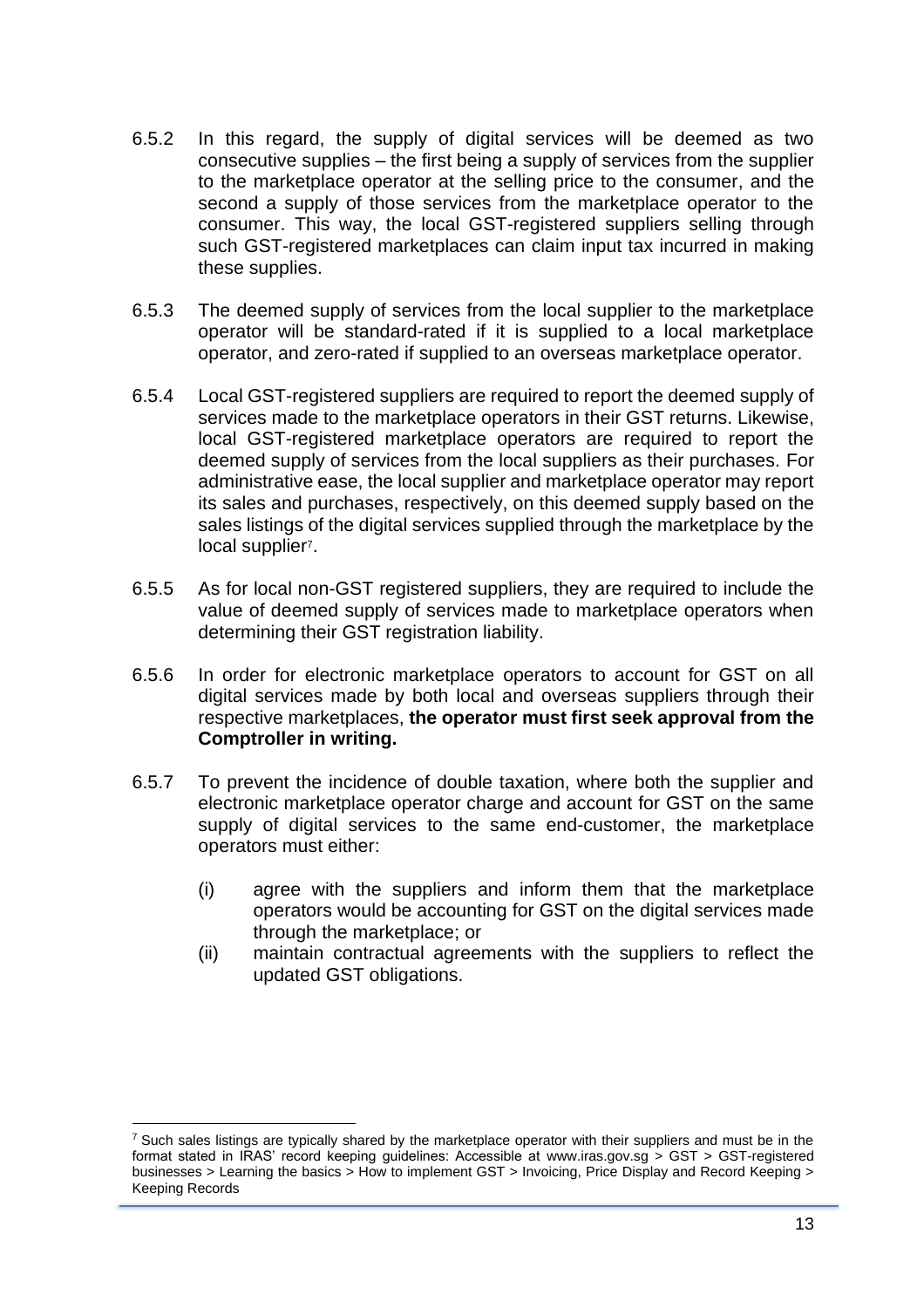6.5.8 The following table summarises the GST treatment of the B2C supplies of digital services under various scenarios:

|                                                                                                                               | <b>GST Treatment</b>                                                                                                                                                      |                                                                                                                                                                                                                                                                                      |  |
|-------------------------------------------------------------------------------------------------------------------------------|---------------------------------------------------------------------------------------------------------------------------------------------------------------------------|--------------------------------------------------------------------------------------------------------------------------------------------------------------------------------------------------------------------------------------------------------------------------------------|--|
| Type of B2C supply<br>made to customer in<br><b>Singapore</b>                                                                 | Scenario 1:<br><b>Marketplace operator</b><br>charge and account<br>for GST only for<br>overseas suppliers                                                                | <b>Scenario 2:</b><br>Marketplace operator has<br>obtained approval to<br>charge and account for<br><b>GST</b> for both local and<br>overseas suppliers                                                                                                                              |  |
| Digital services made<br>by electronic<br>marketplace operator<br>(e.g. commission,<br>service fees)<br>Digital services made | Subject to GST and accounted for by electronic<br>marketplace operator                                                                                                    |                                                                                                                                                                                                                                                                                      |  |
| by overseas supplier<br>through electronic<br>marketplace                                                                     |                                                                                                                                                                           |                                                                                                                                                                                                                                                                                      |  |
| Digital services made<br>by GST-registered<br>local supplier through<br>electronic<br>marketplace                             | Subject to GST and<br>accounted for by the<br>local supplier                                                                                                              | Subject to GST and<br>accounted for by electronic<br>marketplace operator<br>Supply deemed as two<br>consecutive supplies - the<br>first being a supply of<br>services from the supplier to<br>the marketplace operator at<br>the selling price to the<br>consumer, and the second a |  |
| Digital services made                                                                                                         | Not subject to GST as<br>supplier is<br>not GST<br>registered                                                                                                             | supply of services from the<br>marketplace operator to the<br>consumer.                                                                                                                                                                                                              |  |
| non-GST<br>by<br>registered<br>local<br>supplier<br>through<br>electronic marketplace                                         | Nevertheless, value of<br>supplies<br>be<br>to<br>are<br>included<br>supplier's<br>in<br>taxable<br>turnover<br>for<br><b>GST registration liability</b><br>determination | Supply made to the<br>marketplace operator to be<br>reported in the supplier's<br>GST returns if registered, and<br>to be included in taxable<br>turnover for registration<br>liability determination if not<br>yet registered.                                                      |  |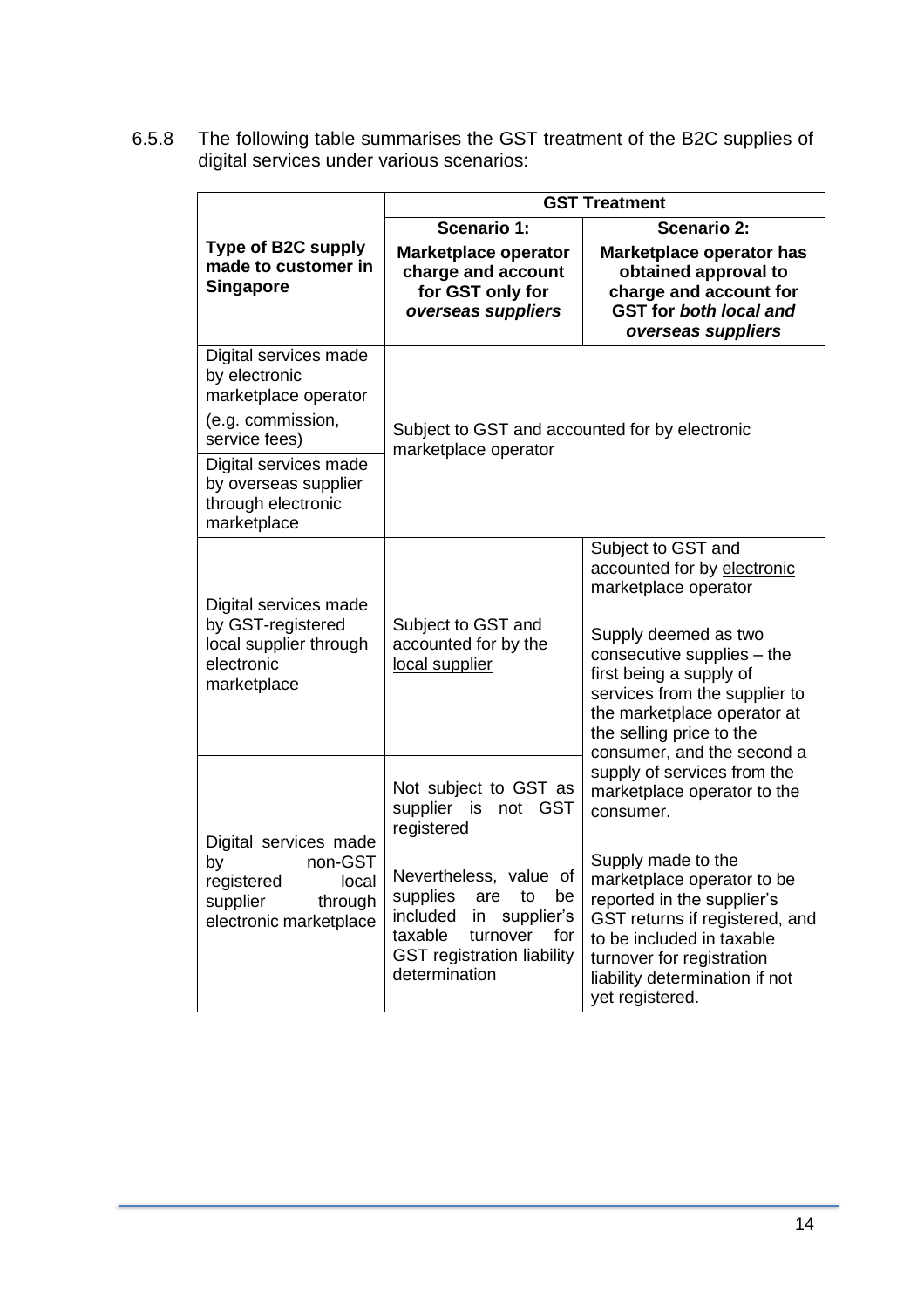### 6.6 **Accounting for GST on B2B supplies made by suppliers through a local electronic marketplace<sup>8</sup>**

- 6.6.1 To facilitate compliance, a **local** electronic marketplace operator may **seek approval from the Comptroller in writing** to charge and account for GST on both B2C and **B2B supplies** of digital services made by suppliers through the marketplace. This option is not available to overseas electronic marketplace operators for protection of revenue.
- 6.6.2 Where the Comptroller has given approval for this to apply, digital services will be deemed as two consecutive supplies – the first being a supply of services from the supplier to the marketplace operator at the selling price to its customer, and the second a supply of those services from the marketplace operator to the customer.
- 6.6.3 If the local electronic marketplace has also obtained approval from the Comptroller to account for GST on supplies made by local suppliers through its marketplace (as mentioned in paragraph 6.5.6), the deemed supply of services from the local supplier to the marketplace operator will be a standard-rated supply.
- 6.6.4 Local GST-registered suppliers are required to report the deemed supply of services made to the local marketplace operators in their GST returns. Likewise, local GST-registered marketplace operators are required to report the deemed supply of services from the local suppliers as their purchases. For administrative ease, the local supplier and marketplace operator may report its sales and purchases, respectively, on this deemed supply based on the sales listings of the B2C and B2B digital services supplied through the marketplace by the local supplier.
- 6.6.5 As for local non-GST registered suppliers, they are required to include the value of deemed supply of services made to marketplace operators when determining their own GST registration liability.
- 6.6.6 Besides having good compliance records, local electronic marketplace operators that would like to adopt this treatment must fulfil the following conditions:
	- (i) Either:
		- a. Agree with their underlying suppliers and inform them that the marketplace will be accounting for GST on B2C and B2B supplies of digital services made through the marketplace; or
		- b. Maintain contractual agreements with the suppliers to reflect the updated GST obligations; and
	- (ii) Issue tax invoices to its customers to allow GST-registered customers to claim the input tax incurred; and
	- (iii) Satisfy the Comptroller that there is genuine difficulty for the local marketplace operator to differentiate between B2C and B2B

<sup>8</sup> This option is subject to the passing of the GST (Amendments) Bill 2019 in Parliament.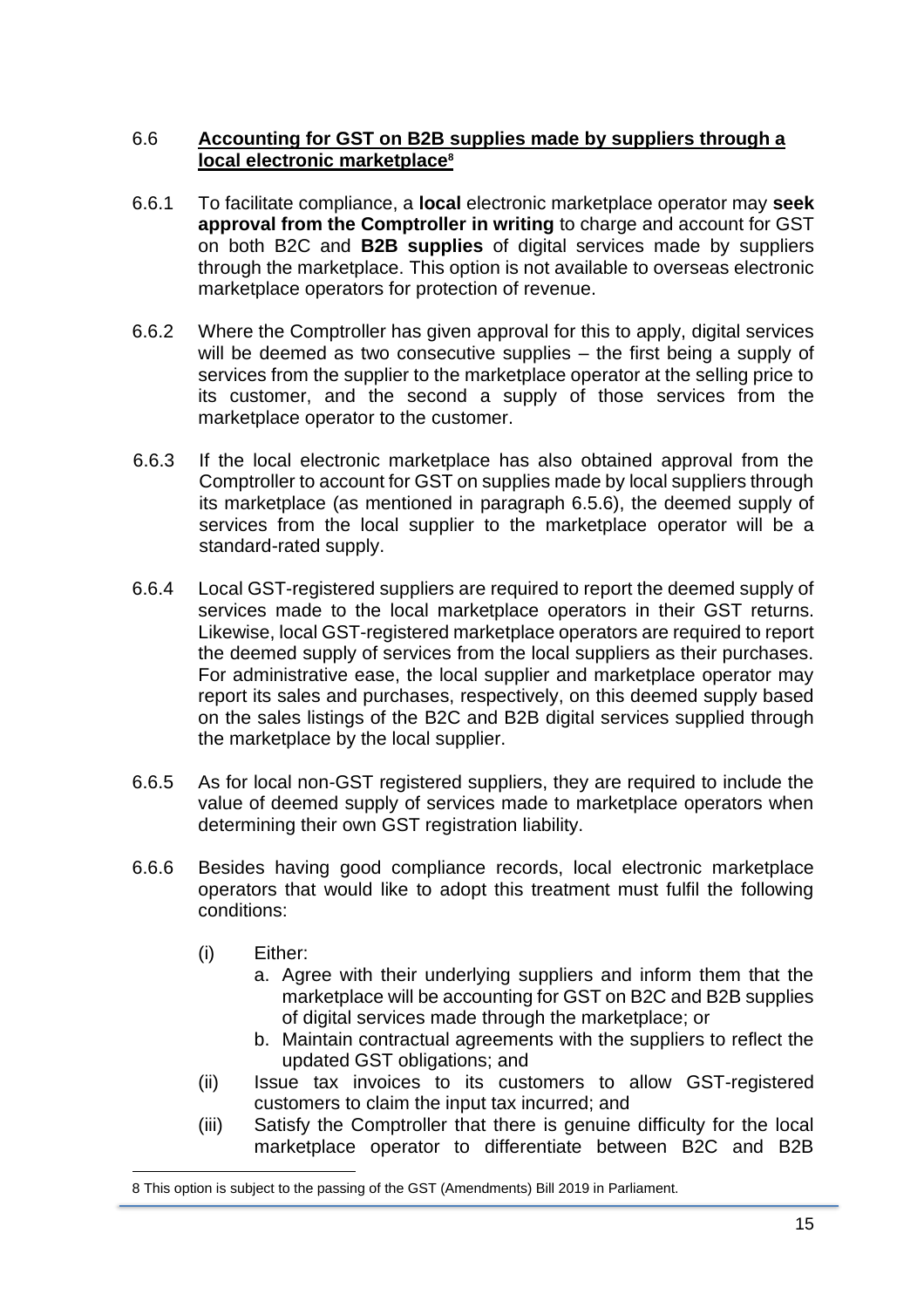supplies, or for the GST-registered customer to determine if the digital service is procured from an overseas supplier.

### <span id="page-15-0"></span>**7 GST Registration**

### 7.1 **Compulsory Registration**

#### **Overseas Suppliers and Overseas Electronic Marketplaces**

- 7.1.1 Under the overseas vendor registration regime, a two-tier registration threshold, based on the value of annual global turnover<sup>9</sup> as well as the value of digital services made to customers in Singapore, applies for overseas suppliers and overseas electronic marketplace operators.
- 7.1.2 Currently, local suppliers determine their GST registration liability based on the value of taxable turnover, which comprises both supplies made domestically and internationally. Hence, using a global turnover, which includes all supplies that would be taxable supplies if made otherwise in Singapore, ensures consistency and neutrality with the current registration threshold.
- 7.1.3 In addition to the global turnover, a registration threshold based on the value of digital services made to customers in Singapore is put in place to avoid imposing unnecessary compliance burden on overseas suppliers. Consequently, suppliers with sizeable global turnover but which may not make significant sales to Singapore will not come within scope of the tax.
- 7.1.4 As an overseas supplier or overseas electronic marketplace operator, you are liable for GST registration under either the retrospective or prospective basis, if you satisfy the following conditions:

Retrospective basis:

(i) Your global turnover and value of digital services made to non-GST registered customers in Singapore for the calendar year (i.e. 1 Jan to 31 Dec) exceed S**\$1 million** and S**\$100,000** respectively.

However, if you are certain that, because of specific circumstances, your global turnover or value of digital services made to customers in Singapore will not exceed S\$1 million and S\$100,000 respectively in the next calendar year, and you can substantiate this with documentation, you will not be liable for GST registration.

<sup>&</sup>lt;sup>9</sup> Global turnover refers to all supplies made by you that would be taxable supplies if made in Singapore. For operators of overseas electronic marketplaces, you are also required to include the value of digital services made to consumers in Singapore by overseas suppliers through your marketplace when computing your global turnover (please refer to Paragraph 7.1.6 for more information).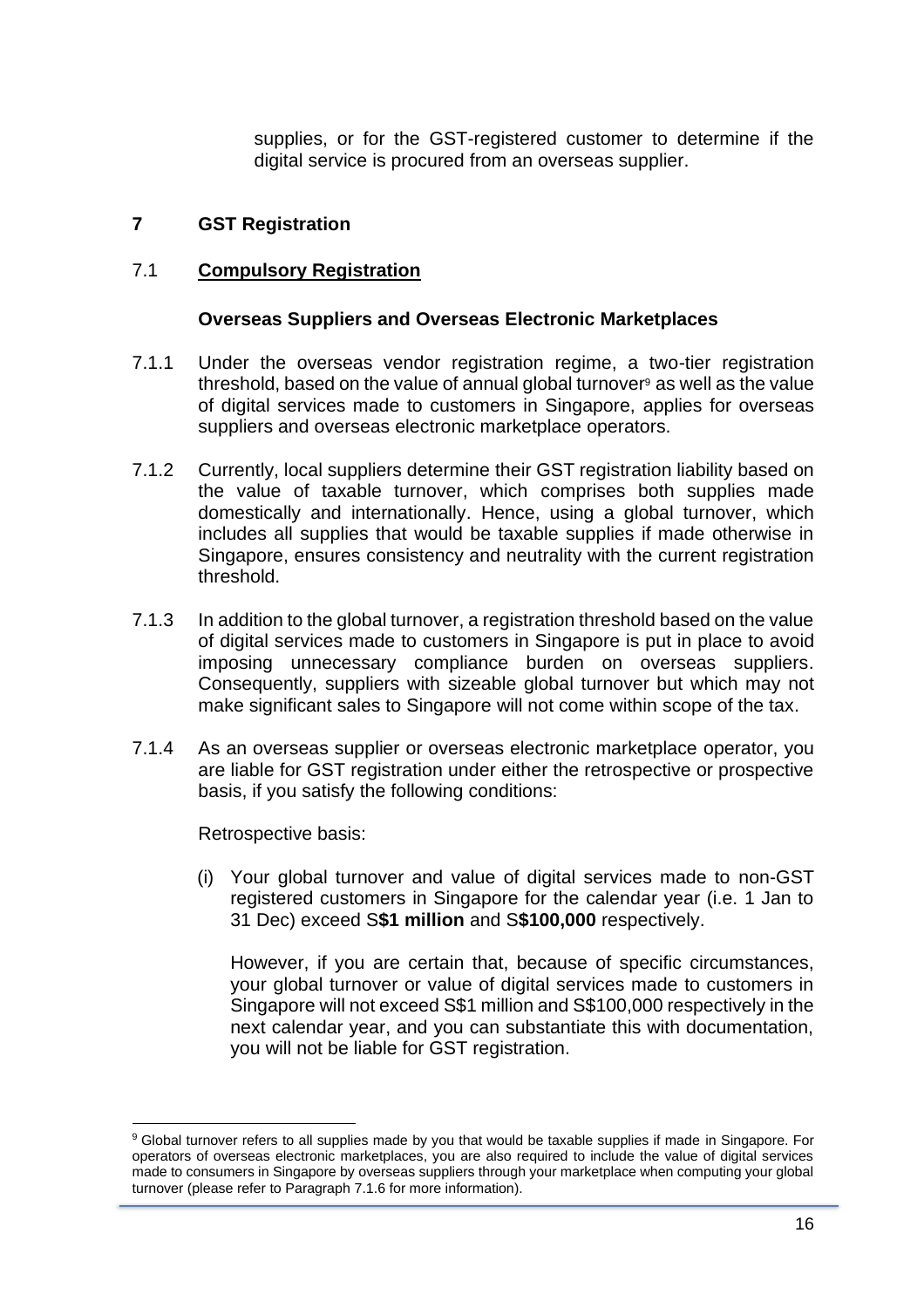Prospective basis:

(ii) You reasonably expect the value of your global turnover and supplies of digital services to non-GST registered customers in Singapore to exceed S\$1 million and S\$100,000 respectively for the next 12 months.

### **Overseas Electronic Marketplaces**

- 7.1.5 If you fulfil the conditions set out in Paragraph 6.3, you are regarded as the supplier of the digital services made by overseas suppliers through your marketplace.
- 7.1.6 Consequently, to compute your global turnover and determine your GST registration, you are required to sum up the value of digital services made by you directly to customers in Singapore, as well as the value of digital services made to customers in Singapore by the overseas suppliers through your marketplace.

## Example 5

Overseas electronic marketplace D is a mobile application store, which lists and sells mobile applications, on behalf of application developers worldwide. Its annual global turnover in 2020 is S\$5 million. In the period covering 1 Jan 2020 and 31 Dec 2020, sales of mobile applications by overseas application developers through marketplace D to non-GST registered customers in Singapore amounted to S\$80,000.

In the same period, marketplace D makes supplies of support services and commission of S\$30,000 to non-GST registered mobile application developers belonging in Singapore, for facilitating the sales of mobile applications through its platform.

In order to determine its GST registration liability, marketplace D is required to sum up the value of digital services it makes to customers in Singapore (S\$30,000) and the digital services made by its overseas suppliers through its platform (S\$80,000). As marketplace D's global turnover and supplies to customers in Singapore exceed S\$1 million and S\$100,000 respectively, it is liable for GST registration under the overseas vendor registration regime.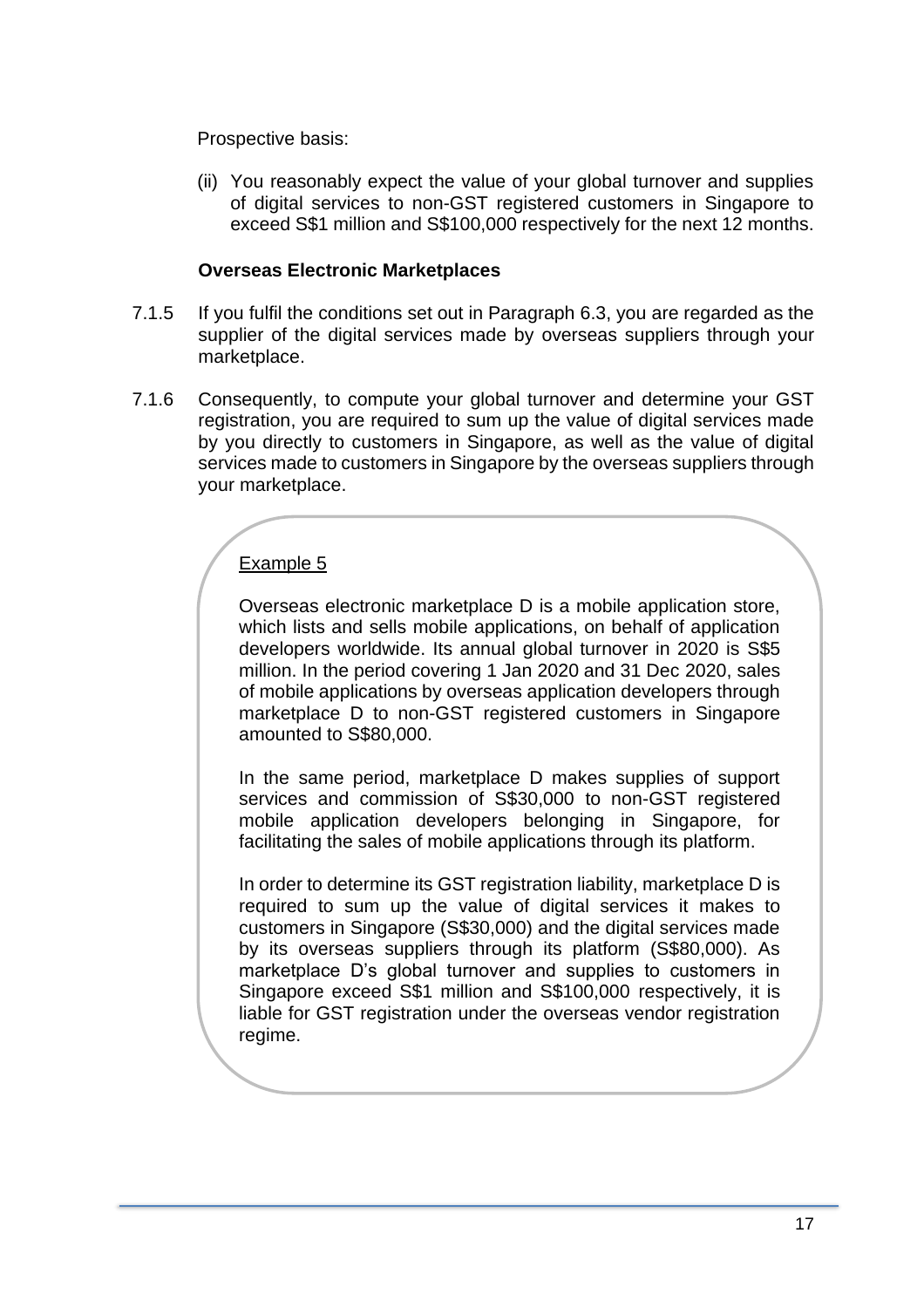### **Local Electronic Marketplaces**

- 7.1.7 If you are a local non-GST registered electronic marketplace operator, the value of your taxable turnover will include the value of digital services made on behalf of overseas suppliers through your marketplace, in addition to taxable supplies made by you (collectively referred as 'combined turnover').
- 7.1.8 Similar to local suppliers, you are liable for GST registration under the retrospective basis if the combined turnover<sup>10</sup> for the calendar year is more than S\$1 million, or under the prospective basis if you can reasonably expect your combined turnover in the next 12 months to be more than S\$1 million. The turnover should aggregate the value of digital services made directly by you and also that made through you by the overseas suppliers to the non-GST registered customers in Singapore.

### Example 6

Electronic marketplace E is a mobile application store established in Singapore which lists and sells mobile applications, on behalf of both local and overseas application developers.

Marketplace E's taxable turnover in 2020 is S\$950,000. In addition, sales of mobile applications in 2020 by overseas application developers through marketplace E to non-GST registered customers in Singapore amounted to S\$80,000.

As marketplace E belongs in Singapore, it is subject to domestic GST registration rules. In order to determine its GST registration liability, it is required to sum up its taxable turnover (S\$950,000) and the value of digital services made by its overseas suppliers through its platform (S\$80,000).

As such, it is liable for GST registration, as its combined turnover for the calendar year 2020 exceeds S\$1 million (S\$1.03 million).

Note: The S\$100,000 registration threshold based on the value of digital services made to customers in Singapore does not apply to local electronic marketplaces.

7.1.9 You may refer to Annex B to determine if the overseas vendor registration regime applies to you, and whether you need to register for GST under the new rules.

 $10$  This refers to the total taxable turnover, which includes both standard-rated and zero-rated supplies made by the marketplace, and the digital services it makes on behalf of overseas suppliers. The S\$100,000 threshold of digital services made to non-GST registered customers in Singapore does not apply to local marketplaces.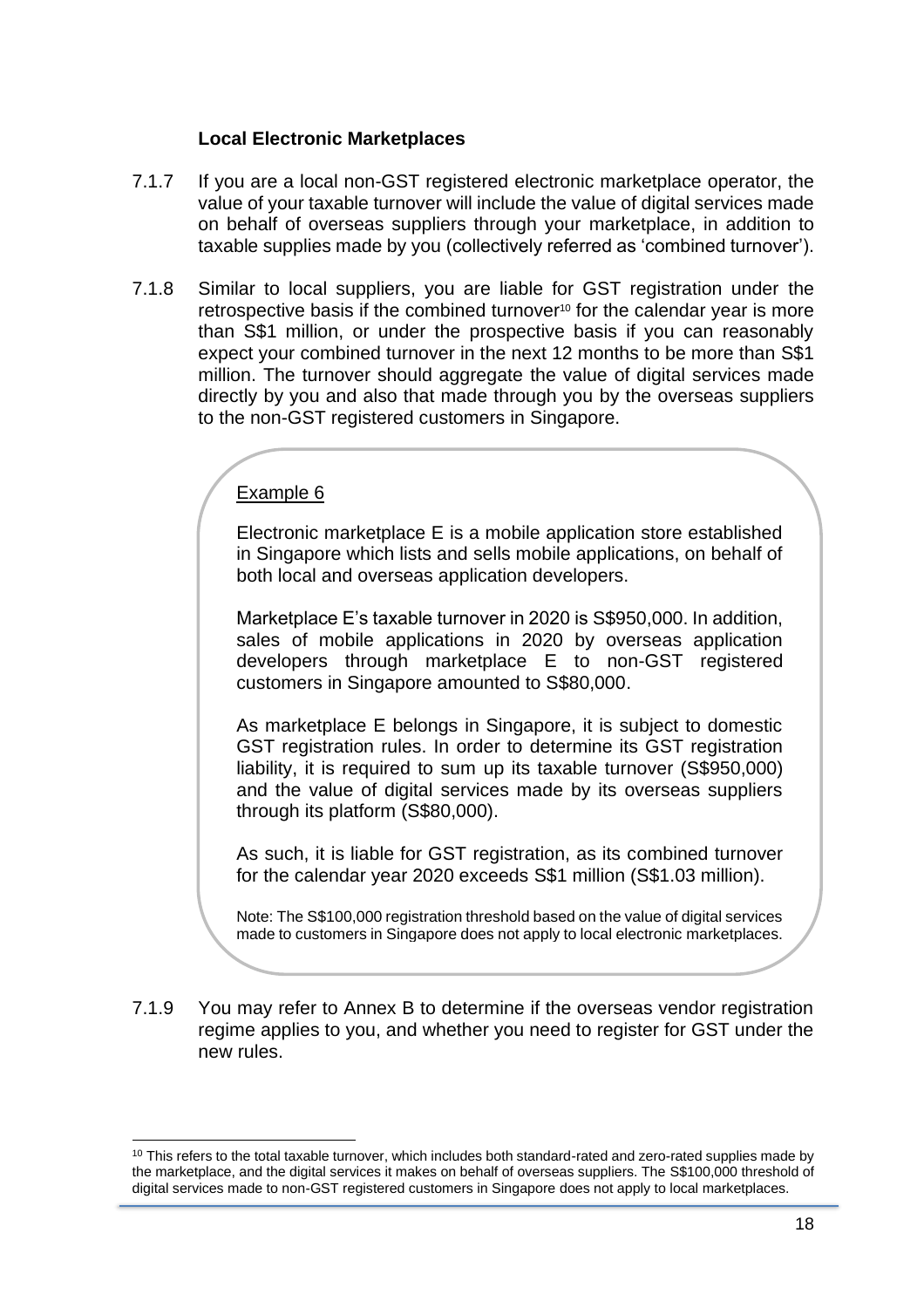- 7.1.10 If you are liable for GST registration, you are required to apply for GST registration within 30 days of:
	- (i) the end of the relevant calendar year under the retrospective basis; or
	- (ii) the day you are liable for GST registration under the prospective basis.
- 7.1.11 The following table summarises the registration rules and specifies the notification of liability and the effective date of registration:

|                                                                                                | <b>Retrospective basis</b>                                                                                                                                                                                                                                                              | <b>Prospective basis</b>                                                                                                                                                                                                                                                                                                                                                                                                                                                  |
|------------------------------------------------------------------------------------------------|-----------------------------------------------------------------------------------------------------------------------------------------------------------------------------------------------------------------------------------------------------------------------------------------|---------------------------------------------------------------------------------------------------------------------------------------------------------------------------------------------------------------------------------------------------------------------------------------------------------------------------------------------------------------------------------------------------------------------------------------------------------------------------|
| You are<br>liable for<br><b>GST</b><br>registration<br>when                                    | Your global turnover<br>and supplies made to<br>customers in<br>Singapore for the<br>calendar year (i.e. 1<br>Jan to 31 Dec) are<br>more than S\$1 million<br>and S\$100,000<br>respectively.                                                                                           | At any time, if there are reasonable grounds<br>(e.g. signing of a sales contract or business<br>agreement) to believe that your global<br>turnover and supplies made to customers in<br>Singapore will be more than S\$1 million and<br>S\$100,000 respectively.<br>(Note: If the date of forecast is before 1 Jan<br>2020, the 12-month period for determining<br>prospective registration liability is 1 Jan 2020<br>to 31 Dec 2020.)                                  |
| You are<br>required to<br>notify<br><b>IRAS of</b><br>your GST<br>registration<br>liability by | If your GST<br>registration liability<br>is triggered on/after<br>31 Dec 2019:<br>Within 30 days of the<br>end of<br>that relevant calendar<br>year.<br>For example, if your<br>liability arises on 31<br>Dec 2019, you are<br>required to inform the<br>Comptroller by 30 Jan<br>2020. | If your GST registration liability is triggered<br>before 23 Oct 2019:<br>1 Nov 2019<br>If your GST registration liability is triggered<br>during the period from 23 Oct to 31 Dec<br>2019:<br>By 31 Jan 2020<br>If your GST registration liability is triggered on<br>or after 1 Jan 2020:<br>Within 30 days from the date of the<br>forecast.<br>For example, if your date of forecast is 15 Jan<br>2020, you are required to inform the<br>Comptroller by 14 Feb 2020. |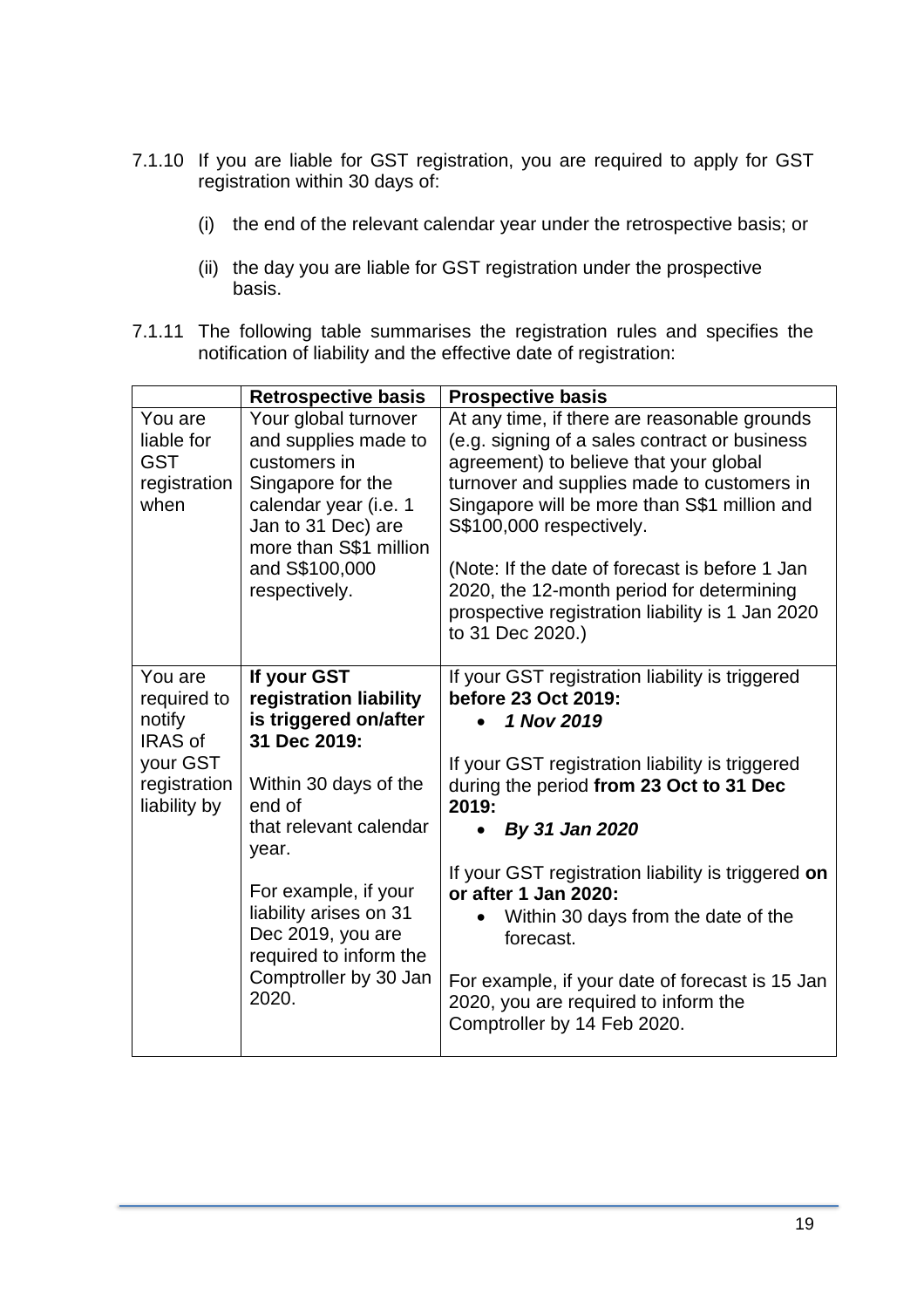| Your<br>effective<br>date of<br><b>GST</b> | If your GST<br>registration liability<br>is triggered on/after<br>31 Dec 2019:                          | If your GST registration liability is triggered<br>before 23 Oct 2019:<br>1 Jan 2020<br>$\bullet$                                                                                                                                               |
|--------------------------------------------|---------------------------------------------------------------------------------------------------------|-------------------------------------------------------------------------------------------------------------------------------------------------------------------------------------------------------------------------------------------------|
| registration<br>will be on                 | End of the month<br>following the month in<br>which the 30th day<br>falls.                              | If your GST registration liability is triggered<br>during the period from 23 Oct to 31 Dec<br>2019:<br>1 Feb 2020 or earlier<br>$\bullet$                                                                                                       |
|                                            | For example, if your<br>liability arises on 31<br>Dec 2019, you will be<br>registered on 1 Mar<br>2020. | If your GST registration liability is triggered on<br>or after 1 Jan 2020:<br>$\bullet$ 31 <sup>st</sup> day from the date of your forecast.<br>For example, if your date of forecast is 15 Jan<br>2020, you will be registered on 15 Feb 2020. |

| Value of digital services<br>made to Singapore<br>customers       | <b>Business A</b><br>(S\$) | <b>Business B</b><br>(S\$) |
|-------------------------------------------------------------------|----------------------------|----------------------------|
| Determination date                                                | 31 Dec 2019                | 31 Dec 2019                |
| Calendar year ending on the<br><b>Determination date (Actual)</b> | 200,000                    | 200,000                    |
| 12 months from<br><b>Determination date</b><br>(Expected)         | 300,000                    | 50,000                     |
| <b>Registration required</b>                                      | Yes                        | No                         |
| GST registration application<br>Due date                          | 30 Jan 2020                |                            |

Assuming actual and expected global turnover exceed S\$1 million

### Example 8 - Prospective basis

| Value of digital<br>services made to<br><b>Singapore customers</b> | <b>Business C</b><br>(S\$) | <b>Business D</b><br>(S\$) | <b>Business E</b><br>(S\$) |
|--------------------------------------------------------------------|----------------------------|----------------------------|----------------------------|
| Determination date                                                 | 22 Oct 2019                | 23 Oct 2019                | 23 Oct 2019                |
| 12 months from<br><b>Determination date</b><br>(Expected)          | 300,000                    | 300,000                    | 50,000                     |
| <b>Registration required</b>                                       | Yes                        | Yes                        | Νo                         |
| <b>GST</b> registration<br>application Due date                    | 1 Nov 2019                 | 31 Jan 2020                |                            |

Assuming expected global turnover exceeds S\$1 million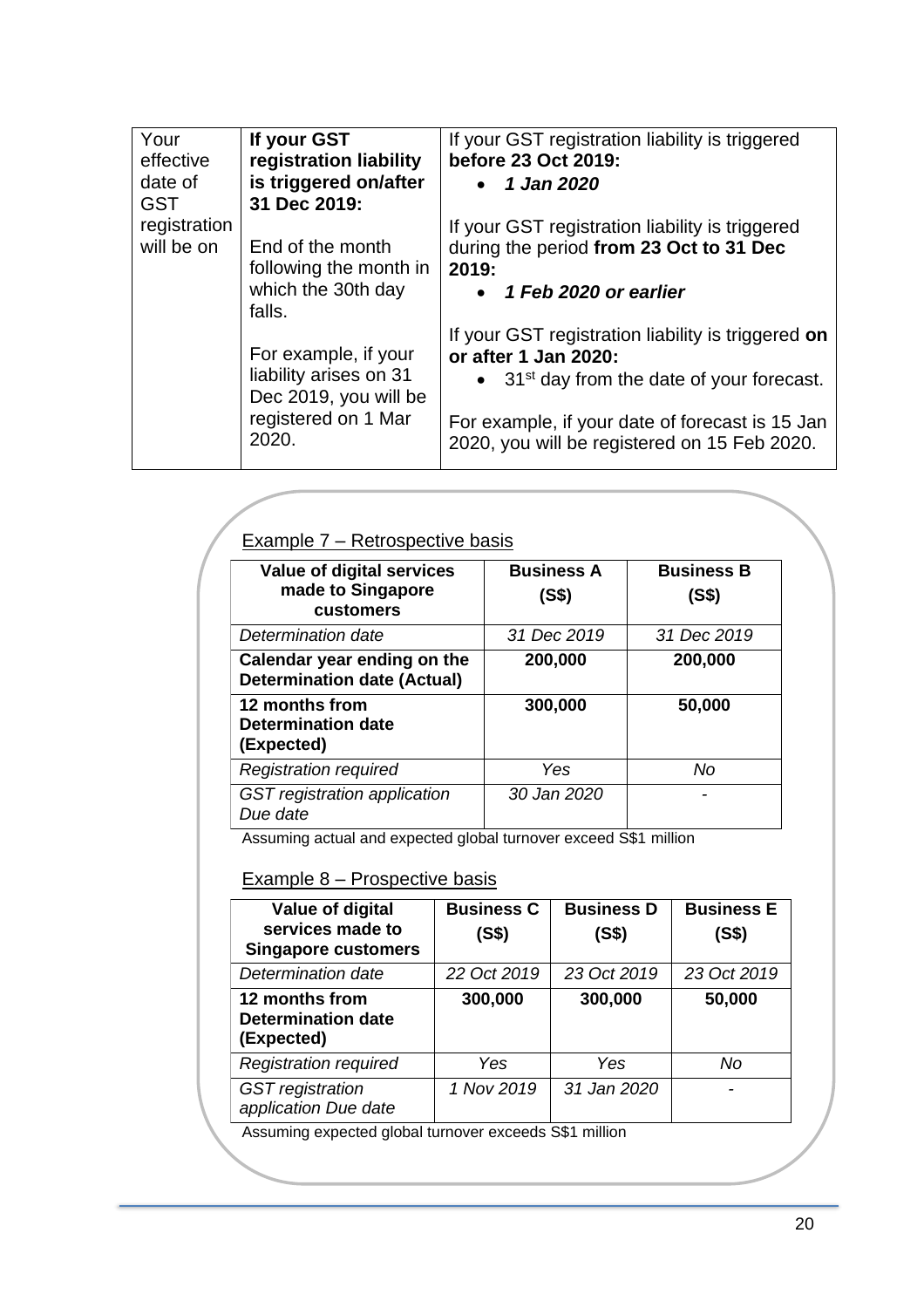7.1.12 After your application for GST registration is approved, you will receive a Notification of GST Registration. The notification will state your GST registration number and effective date of GST registration.

### 7.2 **Voluntary GST Registration**

- 7.2.1 If you are an overseas supplier or an electronic marketplace operator but do not cross the registration threshold to be liable for GST registration, you may apply for voluntary GST registration. You will have to satisfy the Comptroller in writing that:
	- (i) You are operating or carrying on a business; and
	- (ii) You make or have firm intention to make:
		- a. supplies that would be taxable if made in Singapore; and
		- b. supplies of digital services either directly or on behalf of overseas suppliers through your marketplace to non-GST registered customers in Singapore.
- 7.2.2 After your application is approved, you must remain registered for at least two years. The Comptroller may impose other conditions for your GST registration as he thinks fit such as requiring you to take up a banker's guarantee.

#### 7.3 **Simplified Pay-only Registration Regime**

- 7.3.1 For ease of compliance, overseas suppliers and overseas electronic marketplace operators will be registered under a simplified pay-only regime. While input tax claims incurred on taxable purchases made in Singapore are not allowed, the regime features simplified GST reporting and documentation requirements.
- 7.3.2 The features of the regime may be found below:

|                                                                                                                                                                                           | Feature                                                                                                                                                                                                                                                                             |
|-------------------------------------------------------------------------------------------------------------------------------------------------------------------------------------------|-------------------------------------------------------------------------------------------------------------------------------------------------------------------------------------------------------------------------------------------------------------------------------------|
| <b>GST</b><br>You can register for GST by completing the GST registration<br>application form for Overseas Vendors via the following link:<br>Registration<br>https://go.gov.sg/ovr-regn. |                                                                                                                                                                                                                                                                                     |
|                                                                                                                                                                                           | Documents required:<br>(a) <b>Declaration Form</b> signed by director/partner/sole-proprietor<br>(b) Certificate of Incorporation, officially translated into English and<br>notarised (it should contain your entity name, date of incorporation,<br>and country of incorporation) |
|                                                                                                                                                                                           | You are not required to appoint a local agent to handle your tax<br>matters in Singapore, nor are you required to provide a security<br>deposit during the course of registration unless you are applying                                                                           |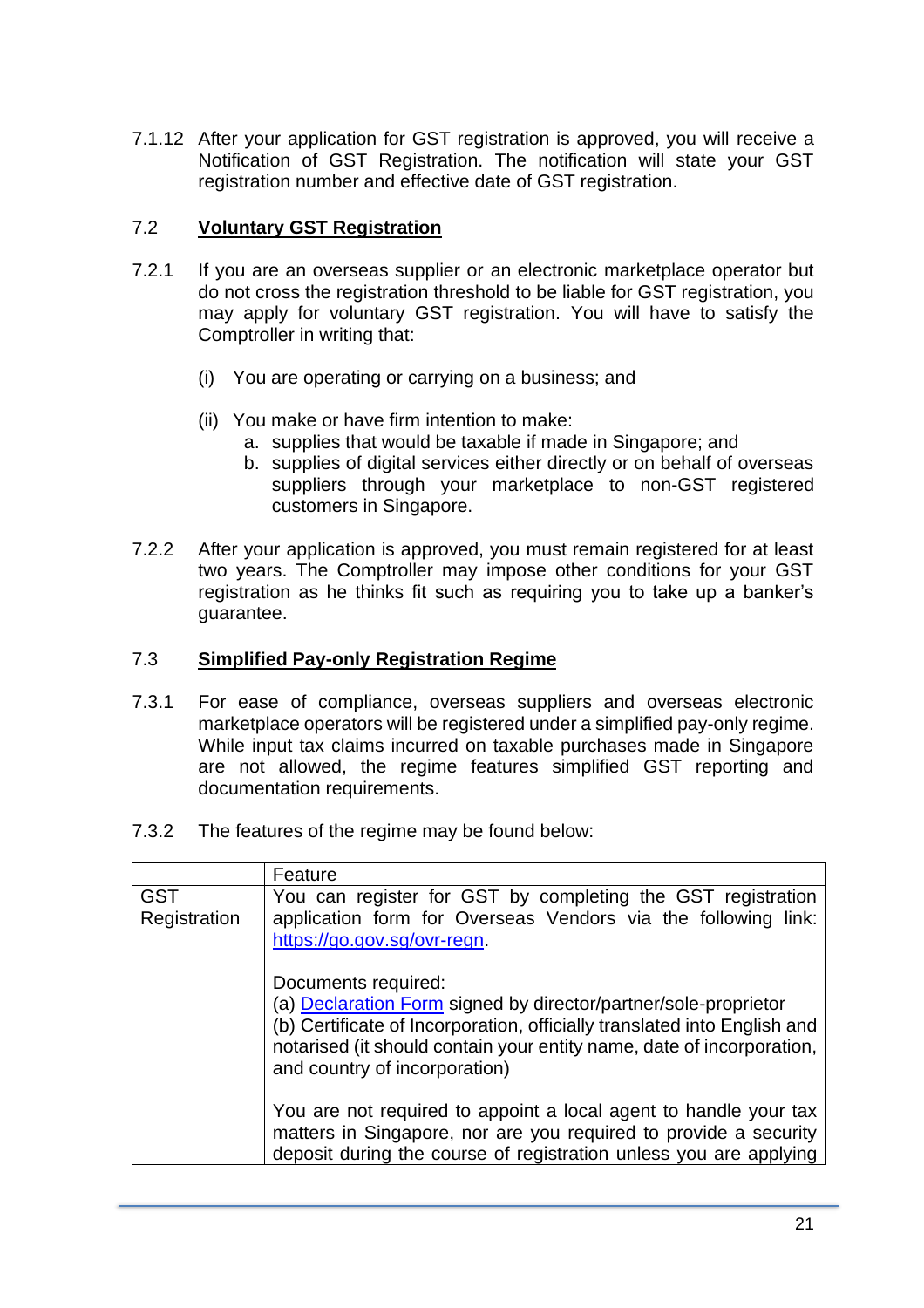|                                     | for voluntary GST registration. However, if you wish to appoint a<br>local agent to handle your GST matters, you may also do so.                                                                                                                                                                                                            |
|-------------------------------------|---------------------------------------------------------------------------------------------------------------------------------------------------------------------------------------------------------------------------------------------------------------------------------------------------------------------------------------------|
| Group<br>Registration               | For ease of compliance, Overseas Vendors registered under the<br>simplified pay-only regime may apply for group registration.                                                                                                                                                                                                               |
|                                     | If you would like to register as a GST group, you must fulfil all the<br>following conditions:<br>(a) All members in the proposed group must be registered under<br>the simplified pay-only regime.<br>(b) Each member in the proposed group must already be registered<br>for GST individually.                                            |
|                                     | (c) Each member in the proposed group must have at least one of<br>the following attributes:<br>(i) Annual turnover of at least \$1 million;                                                                                                                                                                                                |
|                                     | (ii) Listed on a securities exchange established in or outside<br>Singapore;                                                                                                                                                                                                                                                                |
|                                     | (iii) A subsidiary of a body corporate that fulfills (i) or (ii); or<br>(iv) Financed by an entity (as part of its venture capital<br>investment business) who fulfills (i) or (ii).                                                                                                                                                        |
|                                     | (d) The nominated representative member must appoint a local<br>agent under section 33(1) to act on behalf of the group <sup>11</sup> .<br>(e) Each member in the proposed group must satisfy one of the<br>following control <sup>12</sup> requirements:                                                                                   |
|                                     | (i) One of the members controls each of the others;<br>(ii) One non-member (whether a body corporate or an<br>individual) controls all the members; or                                                                                                                                                                                      |
|                                     | (iii) Two or more individuals (non-member) carrying on a<br>business in partnership control all of the members.                                                                                                                                                                                                                             |
|                                     | You can apply for group registration by writing in to request for the<br>OVR group registration application form. Please note that Group<br>registration is subject to the approval of the Comptroller and the<br>Comptroller can refuse an application for the protection of revenue.                                                      |
| <b>GST</b><br>Filing<br>and Payment | Once GST registered, you are to charge GST on all taxable<br>supplies <sup>13</sup> , including supplies of digital services made to non-GST<br>registered customers belonging in Singapore. You are required to<br>report only the value of supplies made and the GST collected in the<br>relevant accounting period on a quarterly basis. |

<sup>11</sup> The GST Group must also appoint a SingPass holder as a GST CorpPass administrator for filing of GST.  $12$  For control to exist, there must be a holding company-subsidiary company relationship. In general, control exists if the holding company controls the composition of the board of directors or more than half of the voting power of the other corporate body, or holds more than half of the issued share capital (excluding preference shares) of the other corporate body.

<sup>&</sup>lt;sup>13</sup> Overseas Vendors that are registered under the simplified pay-only regime are required to charge and account for GST on all taxable supplies, digital or otherwise (e.g. local sale of goods or supplies of services by a business or fixed establishment in Singapore).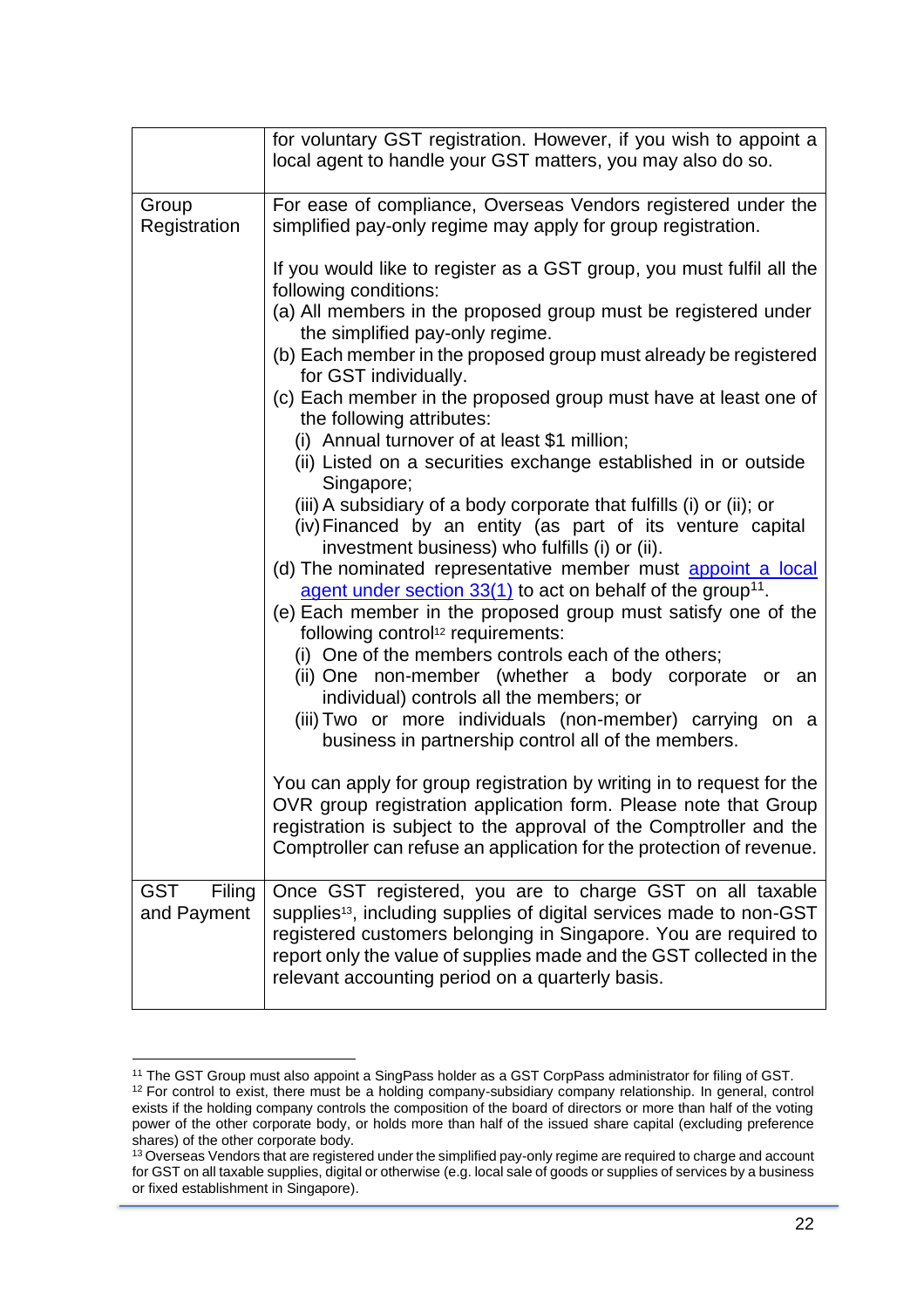|                      | Overseas Vendors registered under the simplified pay-only regime<br>will file simplified GST returns with only selected boxes <sup>14</sup> . You must<br>submit accurate GST returns via e-Filing and make payment<br>electronically for the tax due in a timely manner. The due date for<br>GST return filing and payment is within one month from the end of<br>each accounting period. For payments via telegraphic transfer, you<br>should make the remittance at least one week before the due date<br>to ensure on time payment. |
|----------------------|-----------------------------------------------------------------------------------------------------------------------------------------------------------------------------------------------------------------------------------------------------------------------------------------------------------------------------------------------------------------------------------------------------------------------------------------------------------------------------------------------------------------------------------------|
| Correction<br>Errors | of   If you have made errors in your GST returns, you should correct<br>them in your next GST return. However, where significant errors<br>are made (e.g. incorrectly overstating the value of output tax due<br>in Box 6), you may instead choose to write in to request for an<br>adjustment of your current GST returns, providing reasons for the<br>adjustment.<br>You are also required to inform the Comptroller in writing of any                                                                                               |
|                      | upward adjustments in respect of sales made more than one year<br>from the statutory filing deadline, as late payment penalties will<br>apply.                                                                                                                                                                                                                                                                                                                                                                                          |
| Refunds              | While input tax claims are not a feature of the simplified regime,<br>there may be situations where an Overseas Vendor may be in a<br>net GST refundable position.                                                                                                                                                                                                                                                                                                                                                                      |
|                      | For instance, you may report negative output tax when your<br>downward GST adjustments arising from credit notes relating to<br>past sales issued exceed the supplies made in the relevant<br>accounting period.                                                                                                                                                                                                                                                                                                                        |
|                      | In such cases, the net GST refundable will be retained as credit for<br>offset against GST payable by you in future periods. Alternatively,<br>you may, subject to the Comptroller's approval, request for the net<br>GST to be refunded if you are willing to bear the associated<br>remittance charges.                                                                                                                                                                                                                               |
| <b>Bad</b><br>Relief | Debt   When debts cannot be recovered, you may apply for bad debt relief<br>to recover the associated GST charged but unpaid by your<br>customers.                                                                                                                                                                                                                                                                                                                                                                                      |
|                      | You are required to complete the Checklist for Self-Review of<br>Eligibility of Claim <sup>15</sup> and keep it as part of your records. You may<br>then proceed to make a claim in Box 11 <sup>16</sup> of your GST returns if                                                                                                                                                                                                                                                                                                         |

<sup>14</sup> Only Box 1 (Value of Standard-rated Supplies), Box 2 (Value of Zero-rated Supplies), Box 6 (Output Tax Due), Box 11 (Bad Debt Relief Claims) and Box 15 (for Electronic Marketplaces) are available for completion. <sup>15</sup> Accessible at www.iras.gov.sg > GST > GST registered businesses > Working out your taxes > Common scenarios – Do I charge/ deem/ claim GST > Customer > Bad Debt Relief <sup>16</sup> Box 7 will be automatically populated with the amount entered into Box 11.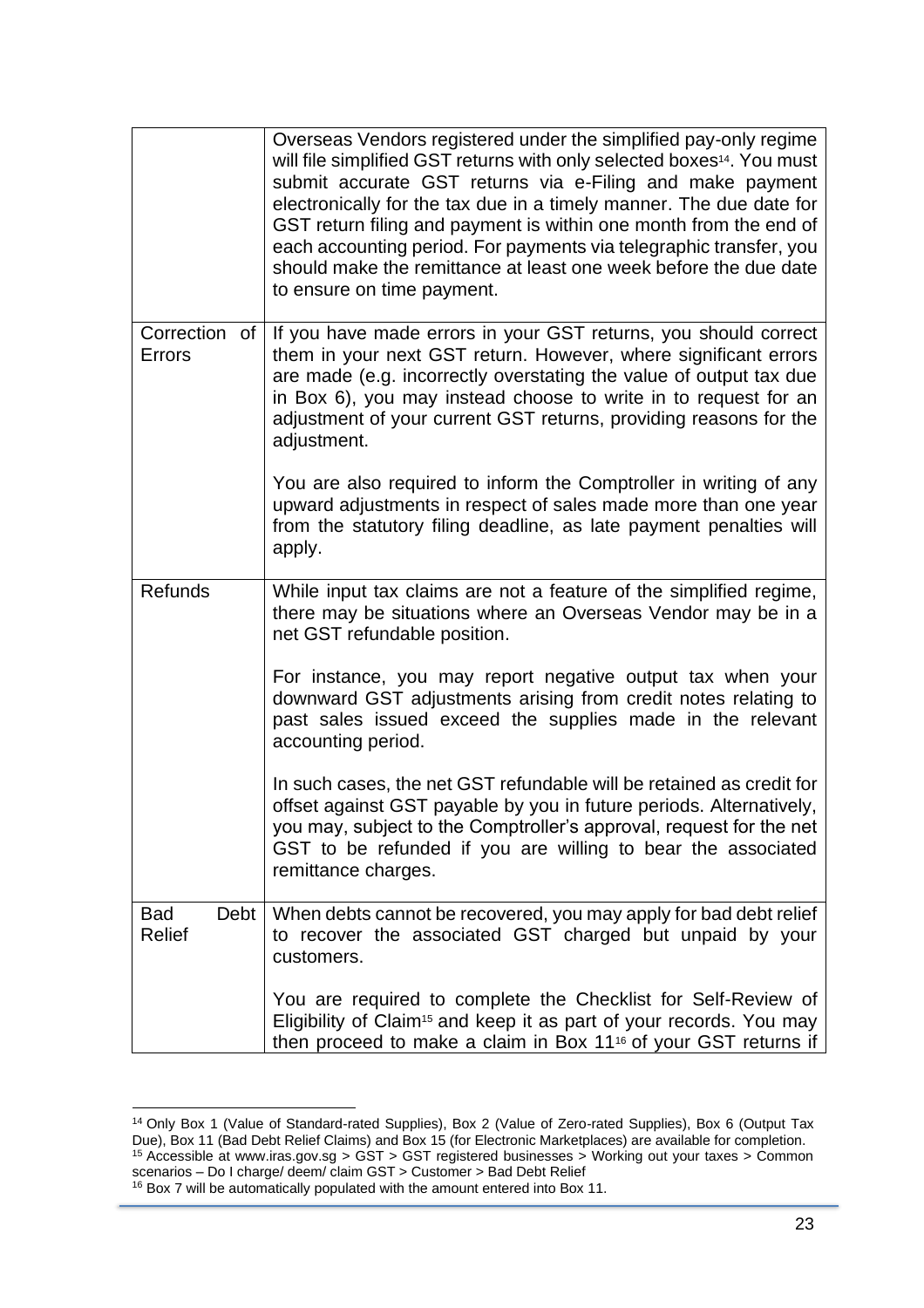|                                     | you satisfy all the conditions. For more information on bad debt<br>relief, you may refer to our webpage relating to bad debt relief.                                                                                                                                                                                                                                                                                    |
|-------------------------------------|--------------------------------------------------------------------------------------------------------------------------------------------------------------------------------------------------------------------------------------------------------------------------------------------------------------------------------------------------------------------------------------------------------------------------|
|                                     |                                                                                                                                                                                                                                                                                                                                                                                                                          |
| Invoicing,<br>and Record<br>Keeping | There will not be additional invoicing and price display<br>Price Display requirements imposed on you under the simplified regime $17$ ,<br>beyond your usual business practices <sup>18</sup> . However, similar to local<br>GST-registered businesses, you are expected to maintain proper<br>business and accounting records for at least 5 years, in order to<br>support GST declarations.                           |
|                                     | For example, under the simplified regime, while you are not<br>required to display or print your customer's GST registration<br>number on invoices issued, such customer information should be<br>maintained as part of your records.                                                                                                                                                                                    |
|                                     | You are expected to retain and make available upon request<br>supporting documents, including sales listings, invoices issued,<br>payment evidence and customer information to substantiate GST<br>collected from all supplies made to customers in Singapore. You<br>may refer to the e-Tax Guide "Record Keeping Guide for GST-<br>registered Businesses" for more information on the records that<br>need to be kept. |

#### 7.4 **Reporting Requirements**

<span id="page-23-0"></span>7.4.1 GST-registered businesses that belong overseas <sup>19</sup> and operators of electronic marketplaces are required to report supplies of digital services made to non-GST registered customers<sup>20</sup> in Singapore in the following boxes of the GST return:

| To report                                                                                            | Boxes in GST return <sup>21</sup> |
|------------------------------------------------------------------------------------------------------|-----------------------------------|
| Value of digital services made to non-GST registered   Box 1<br>customers <sup>18</sup> in Singapore |                                   |

<sup>&</sup>lt;sup>17</sup> The simplified invoicing and price display features apply to supplies of digital services made by an Overseas Vendor registered under the simplified pay-only registration regime. If such Overseas Vendors make taxable supplies in Singapore (e.g., a local supply of goods), the normal invoicing and price display requirements will apply in respect of the taxable supplies made in Singapore.

<sup>&</sup>lt;sup>18</sup> For example, if as part of your usual business practice, you do not issue invoices to your customers, you will not be required to do so under the simplified pay-only registration regime. You are however required to maintain proper business and accounting records for at least 5 years, in order to support your GST declarations.

<sup>&</sup>lt;sup>19</sup> Including GST-registered businesses that have business establishments and/or fixed establishments both overseas and in Singapore, where the establishment most directly concerned with the supply of digital services is overseas.

 $20$  For local marketplace operators whom the Comptroller has allowed to account for GST on B2B supplies of digital services made by suppliers through its marketplace, the value of such supplies should also be reported in their GST returns accordingly.

<sup>&</sup>lt;sup>21</sup> Apart from digital services, you must also charge and account for GST on all other taxable supplies. For example, sales of goods and supplies of services by business or fixed establishments in Singapore must also be reported in Box 1 (Value of Standard-rated Supplies) and/or Box 2 (Value of Zero-rated Supplies).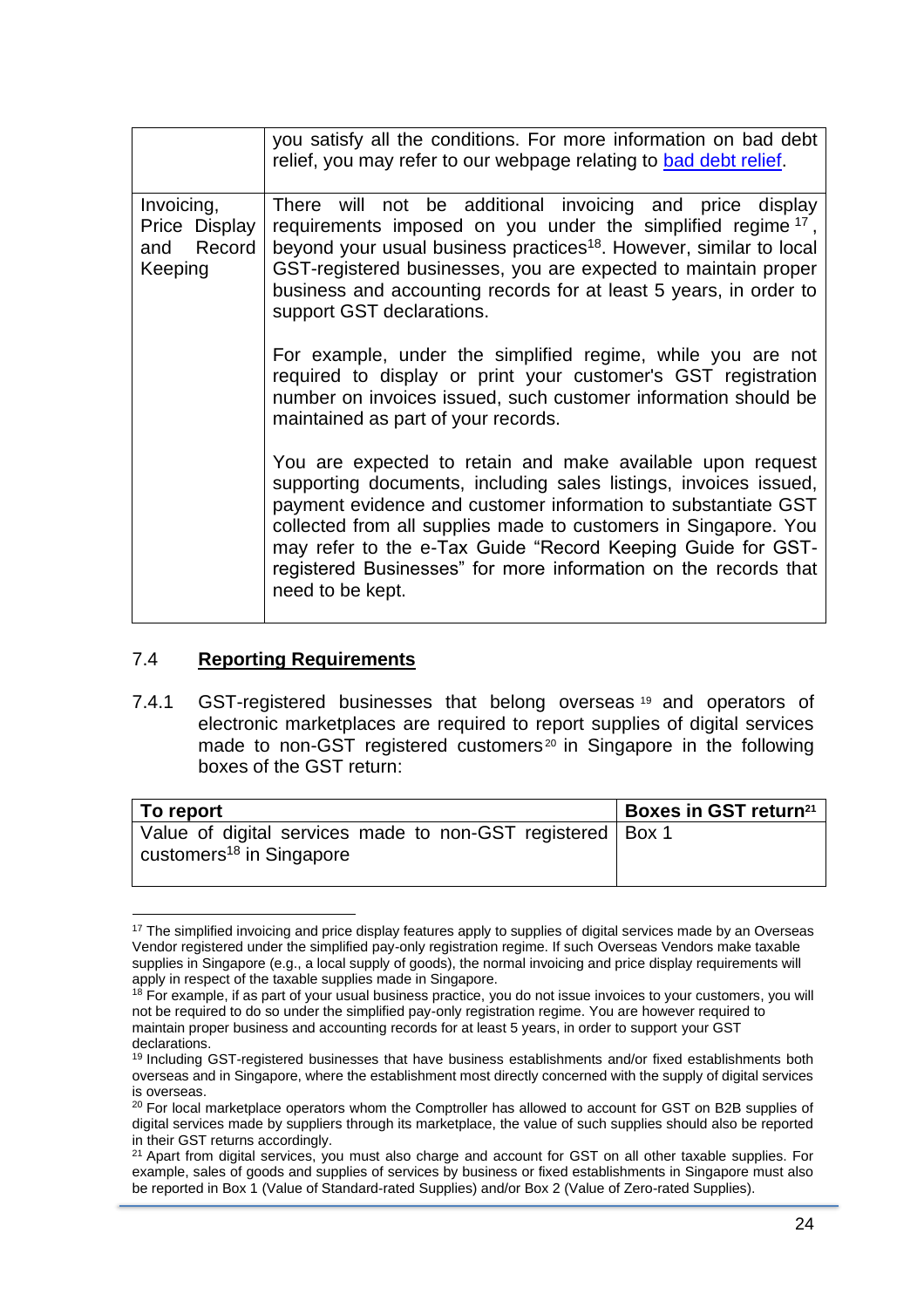| Value of output tax charged on digital services made to<br>non-GST registered customers <sup>18</sup> in Singapore                                                                                                                                                                                                                                                                                                                                            | Box 6         |
|---------------------------------------------------------------------------------------------------------------------------------------------------------------------------------------------------------------------------------------------------------------------------------------------------------------------------------------------------------------------------------------------------------------------------------------------------------------|---------------|
| If you are a local or overseas electronic marketplace<br>operator supplying digital services on behalf of underlying<br>suppliers, indicate 'Yes' and include the value of such<br>digital services that are subject to GST in this box.<br>This same amount should also be included in Box 1<br>together with the value of the electronic marketplace<br>operator's own digital services made to non-GST<br>registered customers <sup>20</sup> in Singapore. | <b>Box 15</b> |

### Example 9

Overseas electronic marketplace F is a GST-registered mobile application store, which lists and sells mobile applications, on behalf of application developers worldwide.

During the quarter of 1 Apr 2020 to 30 Jun 2020, sales of mobile applications by overseas application developers through marketplace F to non-GST registered customers in Singapore amounted to S\$160,500 (inclusive of GST). In the same period, marketplace F also made supplies of support services and commission of S\$53,500 (inclusive of GST) to non-GST registered mobile application developers belonging in Singapore, for facilitating the sales of mobile applications through its platform.

If no other supplies are made by marketplace F during this period, marketplace F is required to report in its GST returns:

| Boxes in GST return   Reported Amount |                             |
|---------------------------------------|-----------------------------|
| Box 1                                 | S\$200,000                  |
| Box 6                                 | S\$14,000                   |
| <b>Box 15</b>                         | (Indicate "Yes") S\$150,000 |
|                                       |                             |

### 7.5 **GST De-registration**

- 7.5.1 Overseas suppliers and overseas electronic marketplace operators may apply for cancellation of GST registration if the following conditions are satisfied:
	- (i) You are certain that your global turnover for the next 12 months will be S\$1 million or less; or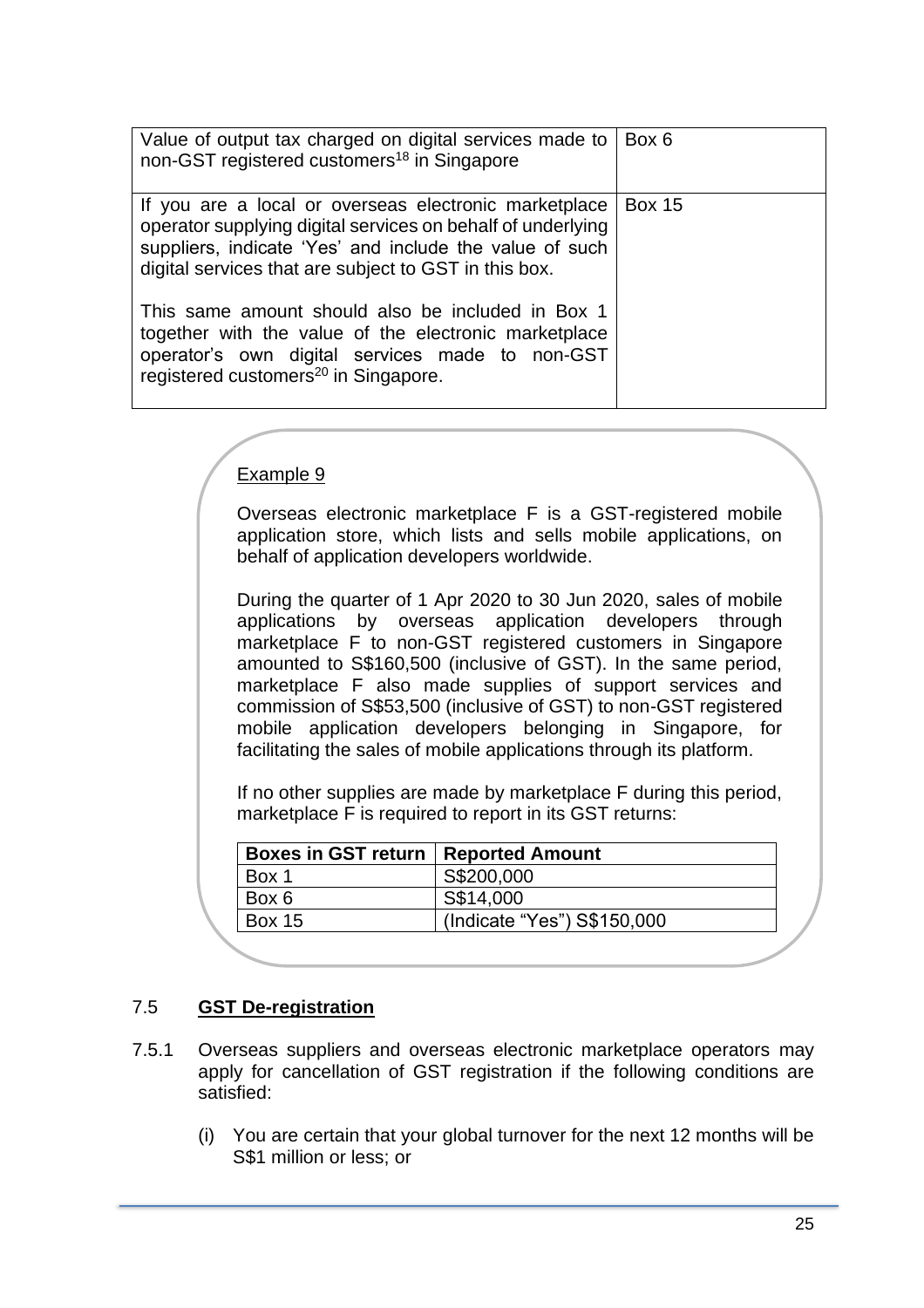- (ii) You are certain that the value of digital services made to customers in Singapore for the next 12 months will be S\$100,000 or less; and
- (iii) You are not under voluntary registration for less than two years.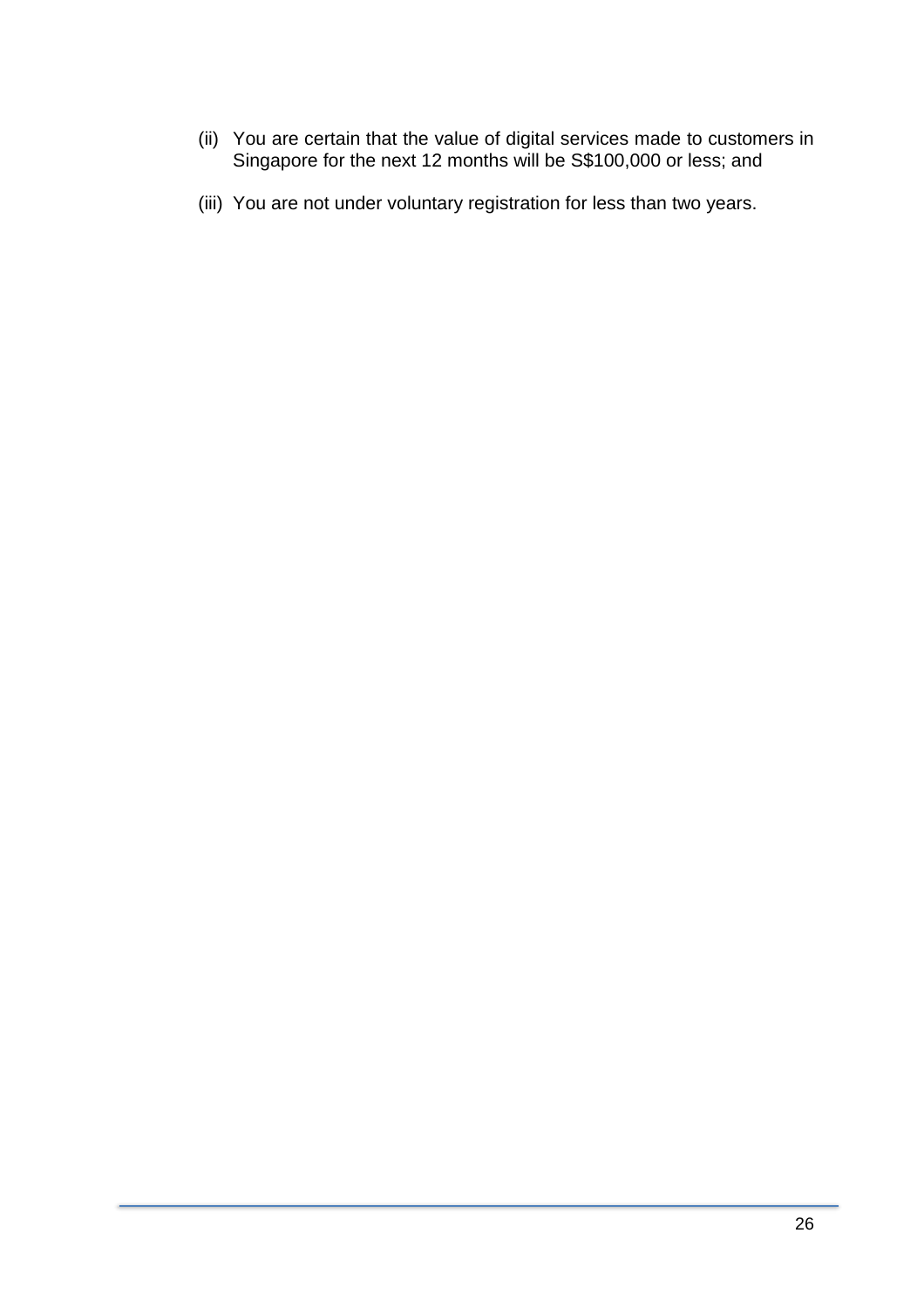### <span id="page-26-0"></span>**8 Determining where the customer belongs**

- 8.1 Under the overseas vendor registration regime, Overseas Vendors are required to determine whether the digital services are supplied to customers belonging in Singapore.
- 8.2 For consistency with current GST rules, the existing belonging status guidelines, as follows, will continue to apply for Overseas Vendors to determine if the customer belongs in Singapore.
- 8.3 For a corporate entity, the customer is treated as belonging in Singapore if:
	- (i) he has a business establishment ("BE") (i.e. an agency or a branch in Singapore) or fixed establishment ("FE") only in Singapore; or
	- (ii) he has a BE or FE both in Singapore and outside Singapore and the services are most directly used or to be used by his establishment in Singapore; or
	- (iii) he does not have a BE or FE in any country but his usual place of residence (i.e. place of incorporation or place of legal constitution) is in Singapore.
- 8.4 For an individual, the customer is treated as belonging in Singapore if his usual place of residence is in Singapore. The customer's "usual place of residence" is in Singapore if:
	- (i) he resides in Singapore for a settled purpose, such as to pursue a course or study or due to employment; and
	- (ii) his stay in Singapore has some degree of continuity, apart from temporary or occasional absence, such that it forms part of the regular and habitual pattern of his life.

Generally, the residential address of an individual may be regarded as his usual place of residence.

- 8.5 Given that digital services are transacted over the internet with limited information available in some instances, Overseas Vendors may not be able to properly verify the belonging status of the customers. Therefore, as an administrative concession, you can use the following proxy indicators to determine the belonging status of your customers.
- 8.6 Overseas Vendors are required to obtain and maintain at least two pieces of non-conflicting evidence of your customers' belonging status, based on the following three proxy categories: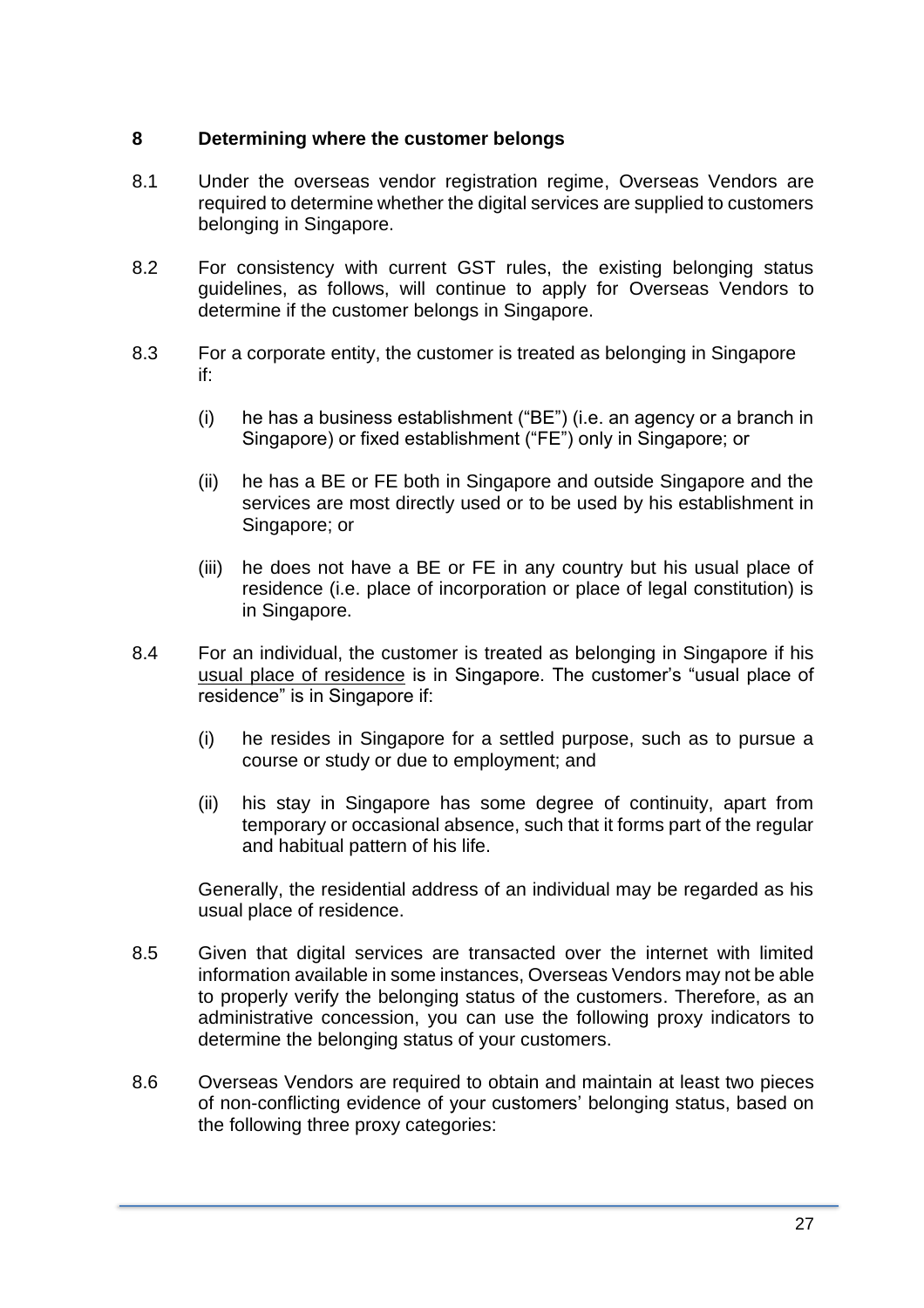- (i) Payment Proxy (e.g. credit card information based on BIN number<sup>22</sup> , bank account details)
- (ii) Residence Proxy (e.g. billing address, home address)
- (iii) Access Proxy (e.g. mobile country code of SIM card, IP address, location of fixed land line through which the service is supplied)
- 8.7 The two pieces of non-conflicting evidence should comprise **one payment proxy, and either a residence or access proxy**. In the event that the payment proxy is not available or is contradictory, you are then required to obtain two pieces of non-conflicting evidence consisting of a residence and access proxy each.
- 8.8 The proxy indicators listed are non-exhaustive, and you may use other commercially available information which fit into any of the three proxy categories for the determination of where the customer belongs.

### Example 10

An Australian resident visiting Singapore purchases and downloads a movie digitally from overseas Company G. Company G is registered under the overseas vendor registration regime, and its IT system determines where its customer belongs by matching the customer's belonging status based on the credit card information provided, with either the customer's billing address or IP address.

Although the customer's IP address indicates that he belongs in Singapore, the customer's billing address indicates that he belongs in Australia which matches with the credit card information provided. Company G concludes that the customer belongs in Australia and does not charge GST on the sale of the movie.

8.9 If you are unable to adopt the abovementioned guidelines due to exceptional business circumstances, please seek approval from the Comptroller in writing for alternative methods of determining where the customer belongs.

For instance, if an Overseas Vendor imposes geographical restrictions on customer accounts based on location proxies, and is able to identify the customer's belonging status solely from the customer account, the vendor may write in to seek the Comptroller's approval to use the location information associated with the customer accounts in determining where the customer belongs.

 $22$  Bank identification number (BIN), also known as the Issuer Identification Number, is the first 6 digits of a credit card number. It identifies the institution that issued the card to the card holder.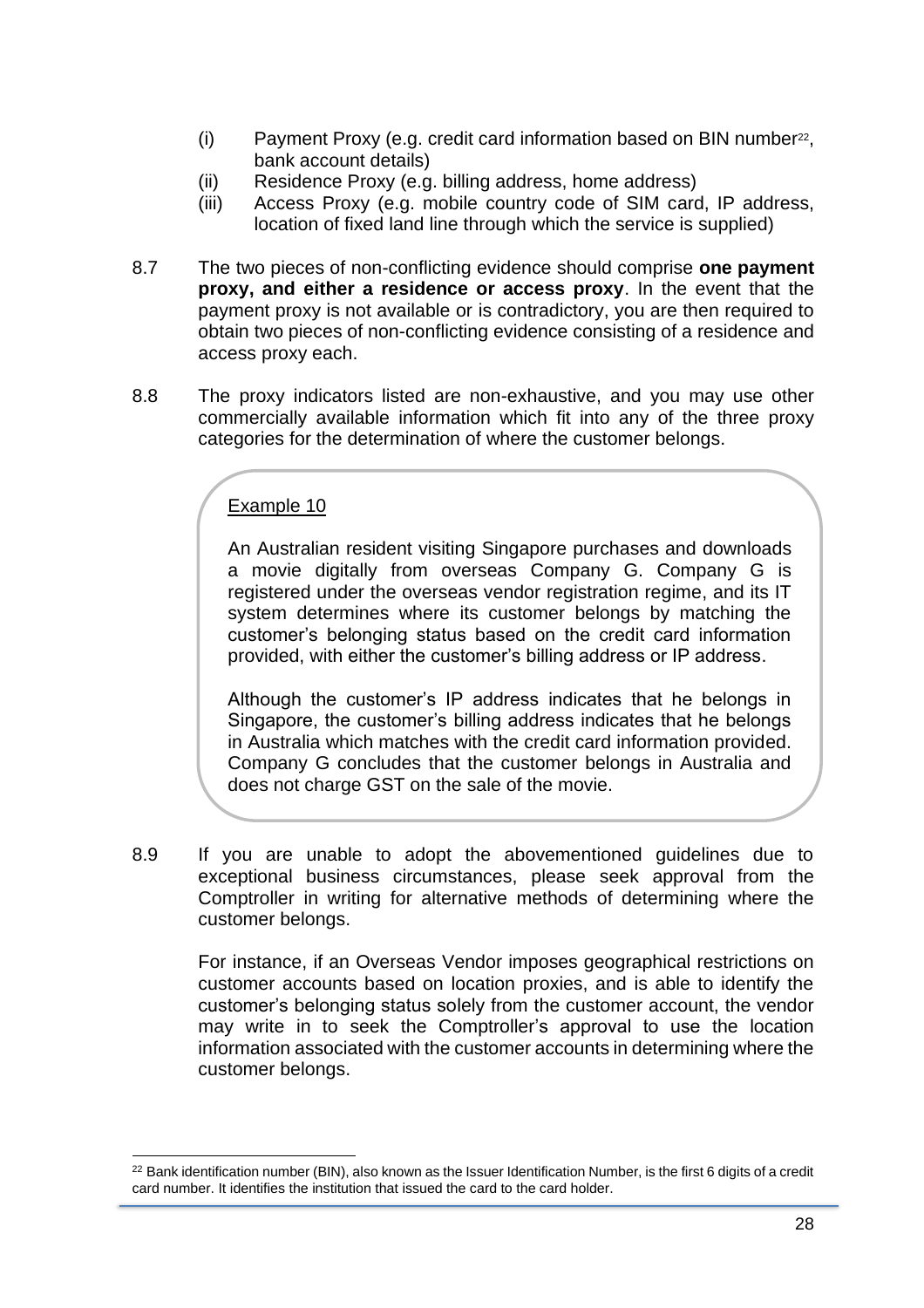### <span id="page-28-0"></span>**9 Determining whether a supply is a B2C supply**

- 9.1 As GST is generally applied only on B2C supplies of digital services under the overseas vendor registration regime, Overseas Vendors are required to determine if a customer is GST-registered, and should charge and account for GST on supplies made only to non-GST registered customers.
- 9.2 By default, you will treat the services as being supplied to a non-GST registered customer, and should charge and account for GST, unless the customer provides his GST registration number. The responsibility lies with the GST-registered customer to provide his GST registration number as evidence that he is indeed GST-registered.
- 9.3 You may rely on the GST registration number provided by your customers as proof of their GST registration. Accordingly, you are not required to charge and account for GST on these supplies. However, **you must maintain this customer information in your sales documentation for audit purposes.**
- 9.4 If you are unable to determine the GST registration status of your customers based on the abovementioned guidelines due to exceptional business circumstances, please seek approval from the Comptroller in writing for alternative methods of determination.

For example, if an Overseas Vendor is able to determine the GST registration status of its customers based on the nature and value of the supplies made (e.g. provision of a specialised high-value software package associated with commercial use), or the terms and conditions of the provision of the digital services (e.g. cloud services licensed for enterprise use across a large number of networked computers) , he may write in and seek the Comptroller's approval to use an alternative method for identifying whether his customers are GST-registered persons.

### **Incorrect representation by customers**

- 9.5 Where GST-registered customers fail to provide their GST registration numbers and are incorrectly charged with GST, they should contact the overseas vendor to obtain a refund, instead of claiming input tax on the purchases.
- 9.6 Correspondingly, the Overseas Vendors will adjust and reduce the output tax to be accounted for in their GST returns, to take into account the GST that was collected and subsequently refunded. The Overseas Vendors should also issue a credit note (or an equivalent document) to the customers for the refund, and maintain proper record keeping on such transactions.
- 9.7 If applicable, the GST-registered customer should perform reverse charge on the overseas purchase of digital services. For more information on who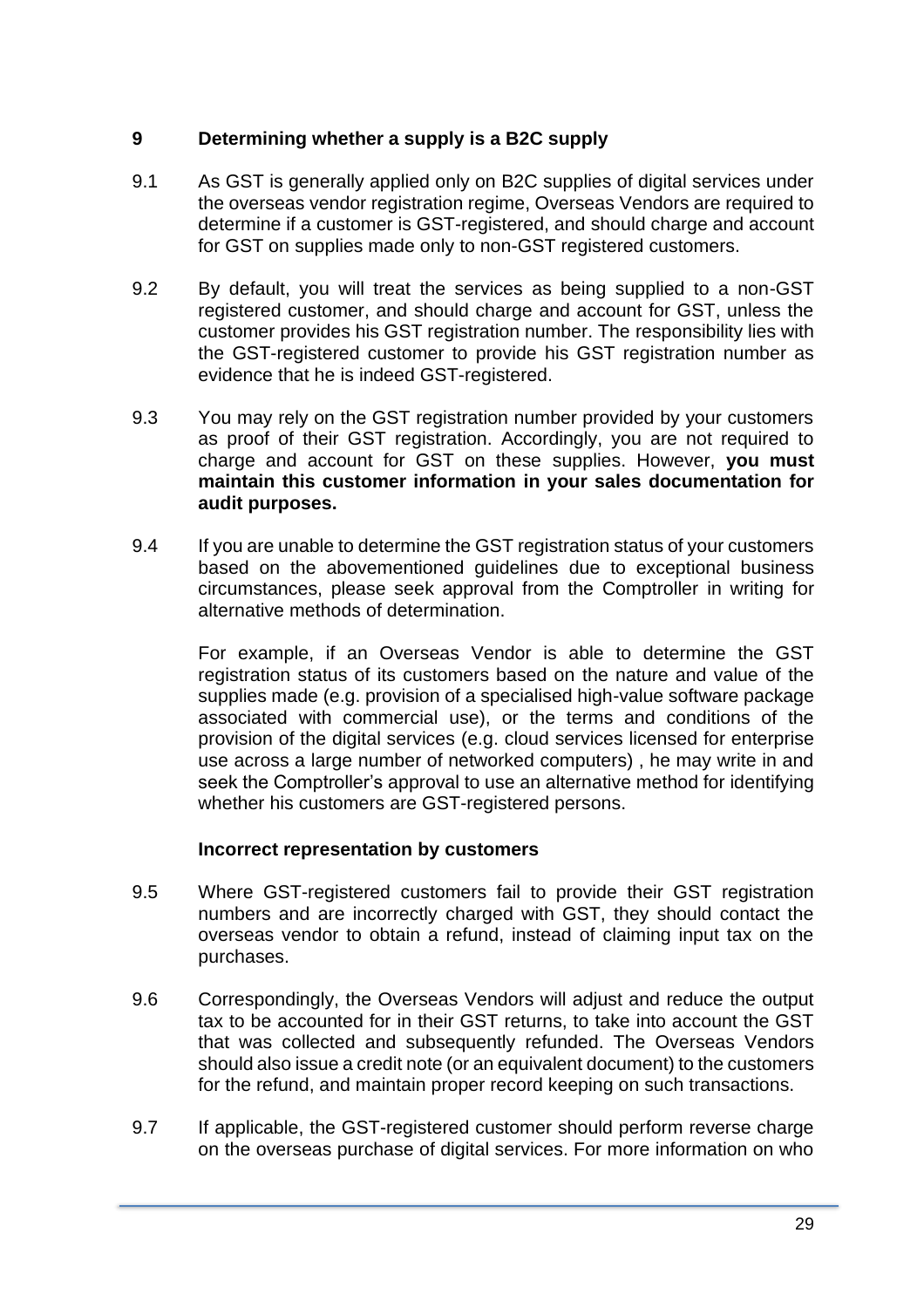is subject reverse charge, you may refer to the IRAS e-Tax Guide "GST: Taxing imported services by way of reverse charge".

9.8 On the other hand, non-GST registered customers **should not** provide incorrect or false information to the Overseas Vendors on the supplies of digital services. It is a **serious offence** for a non-GST registered customer to misrepresent himself as a GST-registered person or as a customer belonging outside Singapore for the purpose of avoiding GST. Upon conviction, offenders may face heavy penalties (as elaborated in Paragraph 13.4).

### <span id="page-29-0"></span>**10 GST Administration**

### 10.1 **Time of Supply**

- 10.1.1 Once you are GST-registered under the overseas vendor registration regime, you are required to charge and collect GST on all supplies of digital services made to non-GST registered customers in Singapore. For each transaction, you need to determine when the supply has been made by applying the time of supply rules. You are required to report the supply and account for GST (i.e. output tax) in your GST returns based on the time of supply.
- 10.1.2 The time of supply is triggered by the earlier of the following two events:
	- (i) When payment is received; or
	- (ii) When an invoice (or any equivalent document that serves as a bill for payment) is issued.

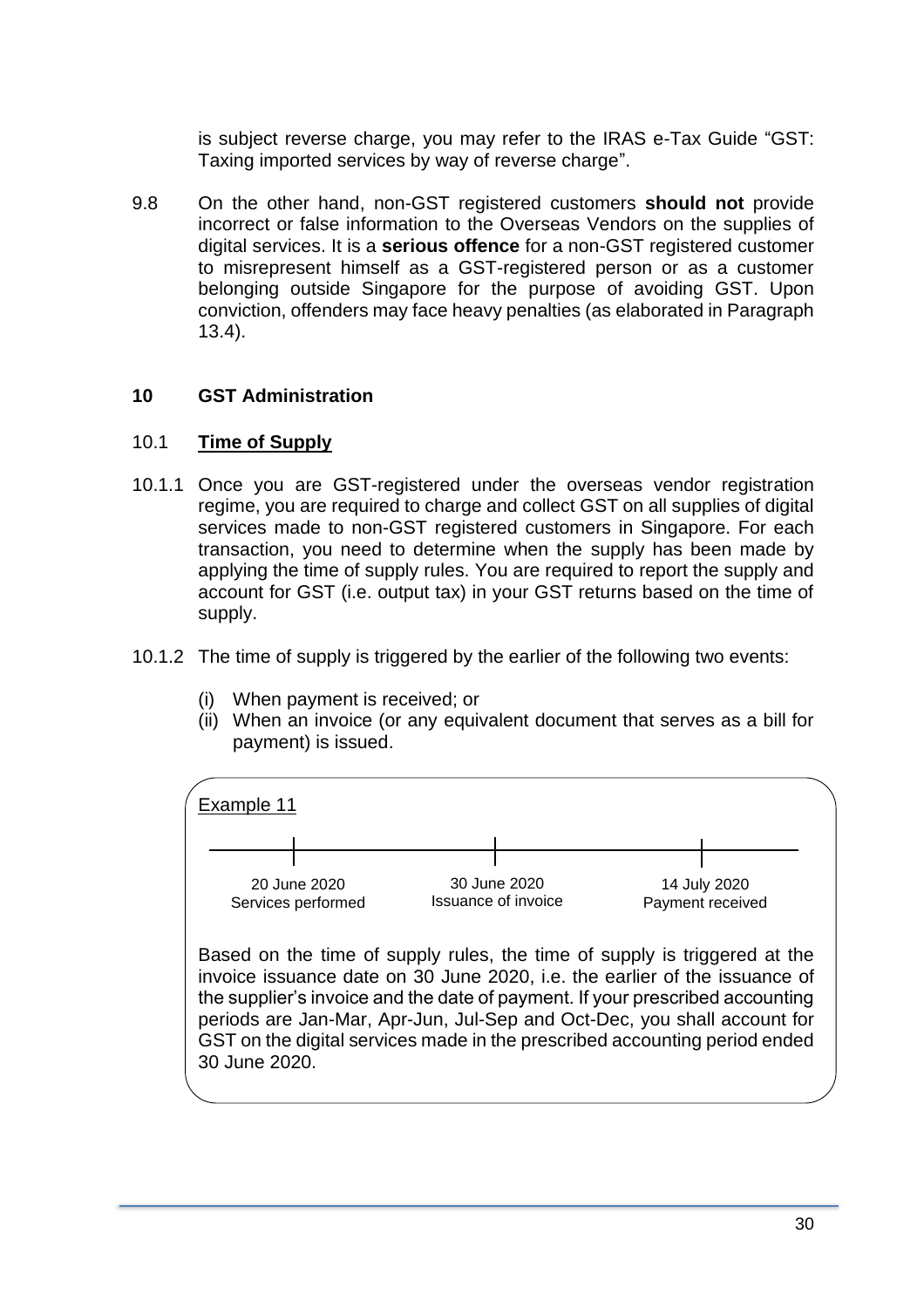### 10.2 **Supplies Straddling GST Registration Date**

- 10.2.1 Supplies of digital services made by an Overseas Vendor may straddle its GST registration date. In such circumstances, if the invoice is issued and payment is received after the supplier's GST registration date, the supply of services shall be treated as taking place after the date of registration, and hence GST is charged and accounted for on the supply of services.
- 10.2.2 However, if the service is performed before the Overseas Vendor becomes GST-registered, the supplier may instead rely on the date when the service is performed and hence, not charge and account for GST on these supplies, if the customer so requests. The supplier however must maintain supporting documents (e.g. contract agreements) to substantiate that the service was performed before its GST registration.

### Example 12

Company A is an overseas mobile application platform that allows application developers to list mobile applications which can be purchased and downloaded by end-customers around the world. Company A earns a commission from the developers for facilitating sales between the developers and end-customers that utilise its platform. Company A is registered under the overseas vendor registration regime with effect from 1 Mar 2020.

Company A contracted with a non-GST registered developer in Singapore on 1 Feb 2020 to list and facilitate the sale of the developer's mobile application on its platform. Company A invoices the developer for its services for the month of Feb 2020 on 1 Mar 2020 and receives payment for its services on 5 Mar 2020.

Although the invoice is issued and payment is received by Company A on or after its GST registration date, Company A's services for the month of Feb are performed before it became GST-registered. Hence, Company A does not need to charge and account for GST on this supply if the customer requests to treat the supply as taking place when the services are performed, and maintains supporting documents comprising its agreement with the developer, and the invoice details to substantiate that the service was performed before its GST registration.

### 10.3 **Supplies Straddling GST De-Registration Date**

10.3.1 Likewise, supplies of digital services may straddle an Overseas Vendor's GST de-registration date. In such circumstances, if the service is performed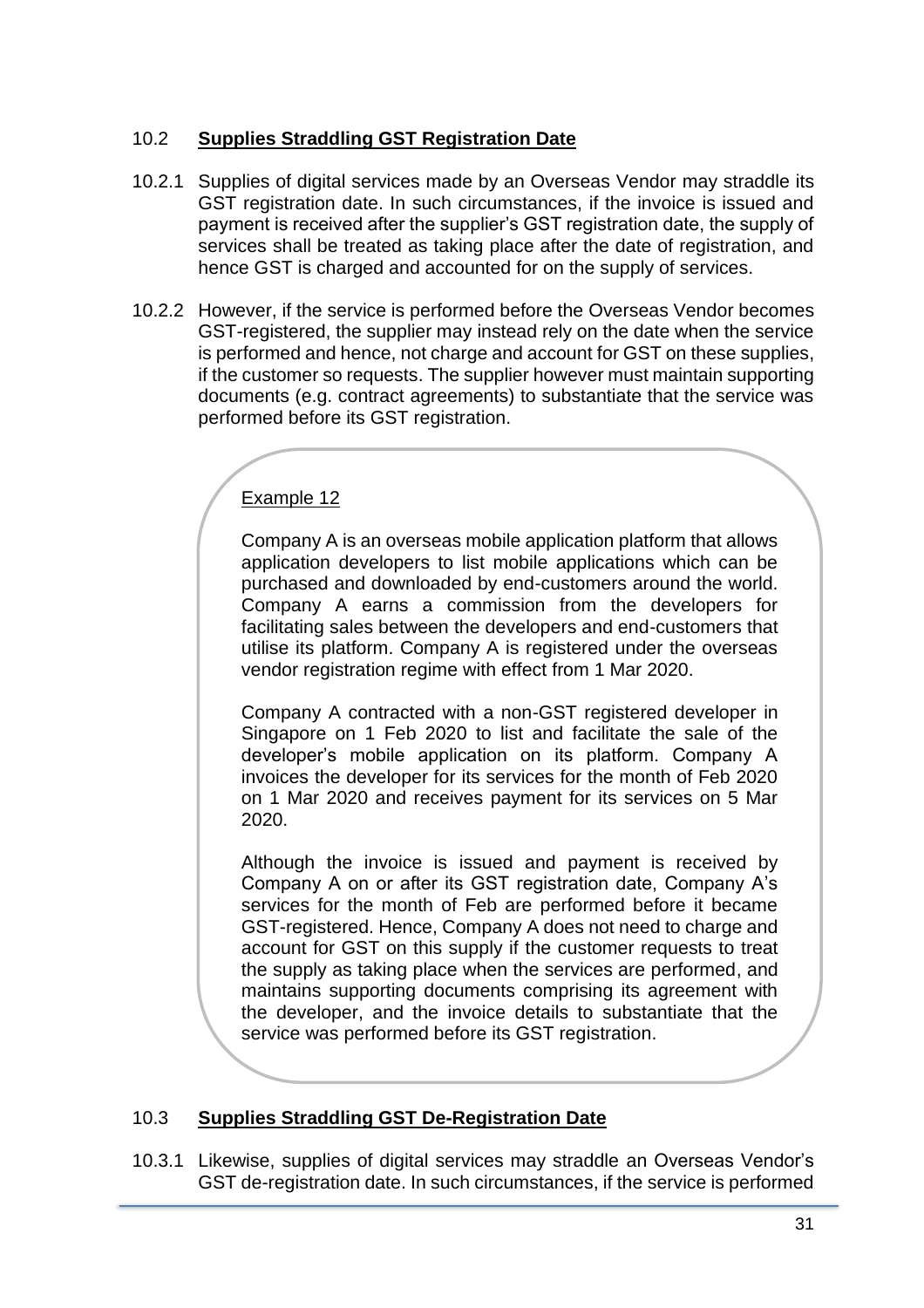before the vendor becomes de-registered and GST has not been accounted for as at the date of de-registration, the supply of digital services shall (to the extent that it is not covered by any invoice issued or payment made) be treated as taking place on the day immediately before it ceases to be registered for GST.

10.3.2 In other words, Overseas Vendors are required to charge GST on digital services which are performed prior to GST de-registration.

### 10.4 **Value of Supply**

- 10.4.1 GST is charged based on the value of the supply at the time of supply. The value of the supply may be for a consideration in money or the open market value of the supply.
- 10.4.2 If the supply is for a consideration wholly in money, the equation of the value of supply is as follows:

Value of Supply + GST = Monetary Consideration

### Example 13

An overseas music streaming service provider, Company A, registered under the overseas vendor registration regime, charges S\$40 for monthly subscription fees, before the addition of GST. The value of supply is S\$40. The GST will be 7% of the value of supply, which is S\$2.80. The consideration in money will be the summation of the value of supply and the GST which amounts to S\$42.80.

10.4.3 If the supply is not for a consideration or is for a consideration not wholly consisting of money, then the value of supply is the Open Market Value (OMV) of the supply i.e. Value of Supply = OMV.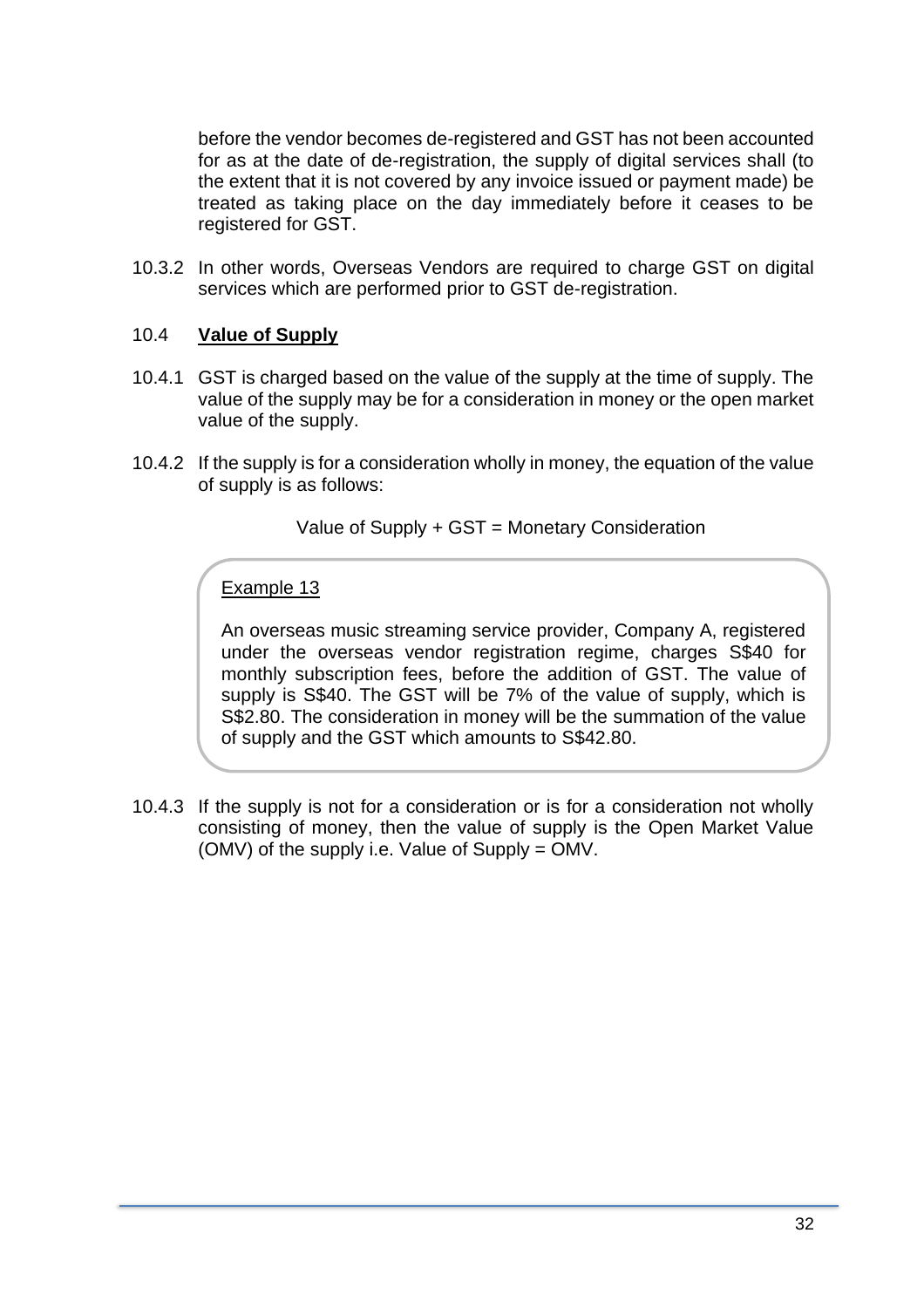### Example 14

Company B, an overseas music streaming service provider registered under the overseas vendor registration regime, provides music streaming services to customers in Singapore at S\$40 a month. Company B engages a non-GST registered influencer in Singapore to promote its services on social media on an on-going basis. Company B and the influencer agrees that instead of the influencer charging a promotion fee of S\$20 a month to Company B, Company B will charge the influencer a lower monthly subscription fee of S\$20 a month for the music streaming service.

Notwithstanding the transaction price of S\$20, as the OMV of the monthly streaming service is S\$40, Company B is required to account for GST based on the OMV of S\$40. This amounts to GST of S\$2.80 (7% x S\$40), payable to the Comptroller.

10.4.4 If prices charged are inclusive of GST, you will report and account for GST by applying the tax fraction, 7/107, on the total consideration received from your customer.

### Example 15

Due to a change in pricing policy, the overseas music streaming service provider now charges S\$40 for monthly subscription fees, and has indicated in its terms and conditions that these fees are inclusive of GST. In this case, the service provider has to account for GST of S\$2.62 (i.e. S\$40 x 7/107), and the value of supply will be S\$37.38 (S\$40 x 100/107).

### 10.5 **Sales made in Foreign Currency**

- 10.5.1 Where the supplies of digital services are made in foreign currencies, Overseas Vendors are required to convert the foreign currencydenominated supplies using an acceptable exchange rate and account for GST on the Singapore dollar equivalent. You are allowed to adopt the prevailing exchange rate, which is reflective of the Singapore money market, at the following time periods:
	- The time of supply;
	- The end of taxable period; or
	- The time of filling the GST return
- 10.5.2 The adopted time period for foreign currency conversion must be consistently applied on all supplies of digital services under the overseas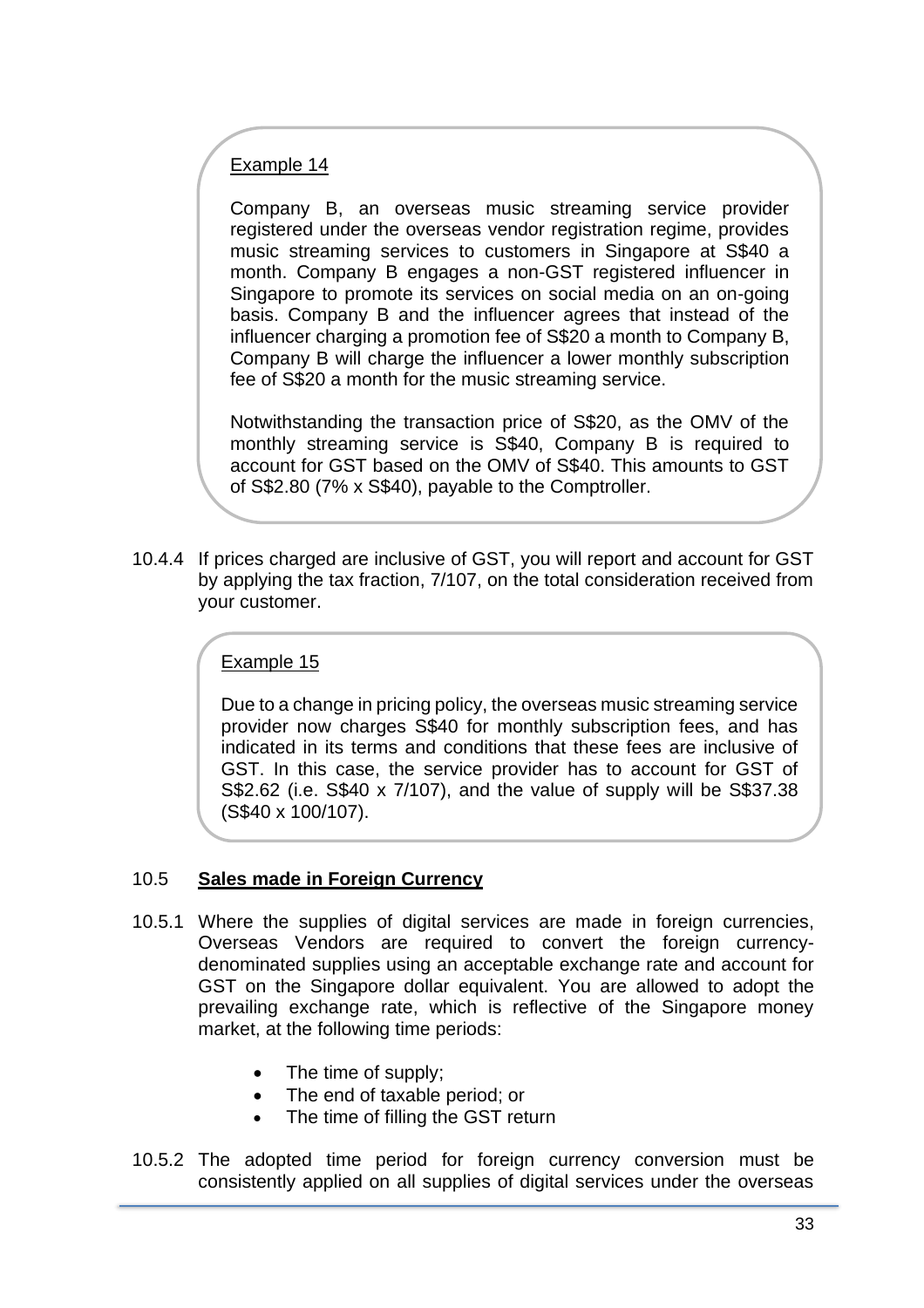vendor registration regime for at least one year from the end of the filing period in which the time period was first chosen.

10.5.3 You may refer to Appendix A of the e-Tax Guide "GST: Exchange Rates for GST Purpose" for a list of acceptable exchanges rate to be adopted. Alternatively, Overseas Vendors that would like to adopt an in-house exchange rate that is based on sources other than those listed in Appendix A may write to the Comptroller for approval with the necessary information. You may refer to Paragraph 5 of the e-Tax Guide "GST: Exchange Rates for GST Purpose" for instructions on how to do so.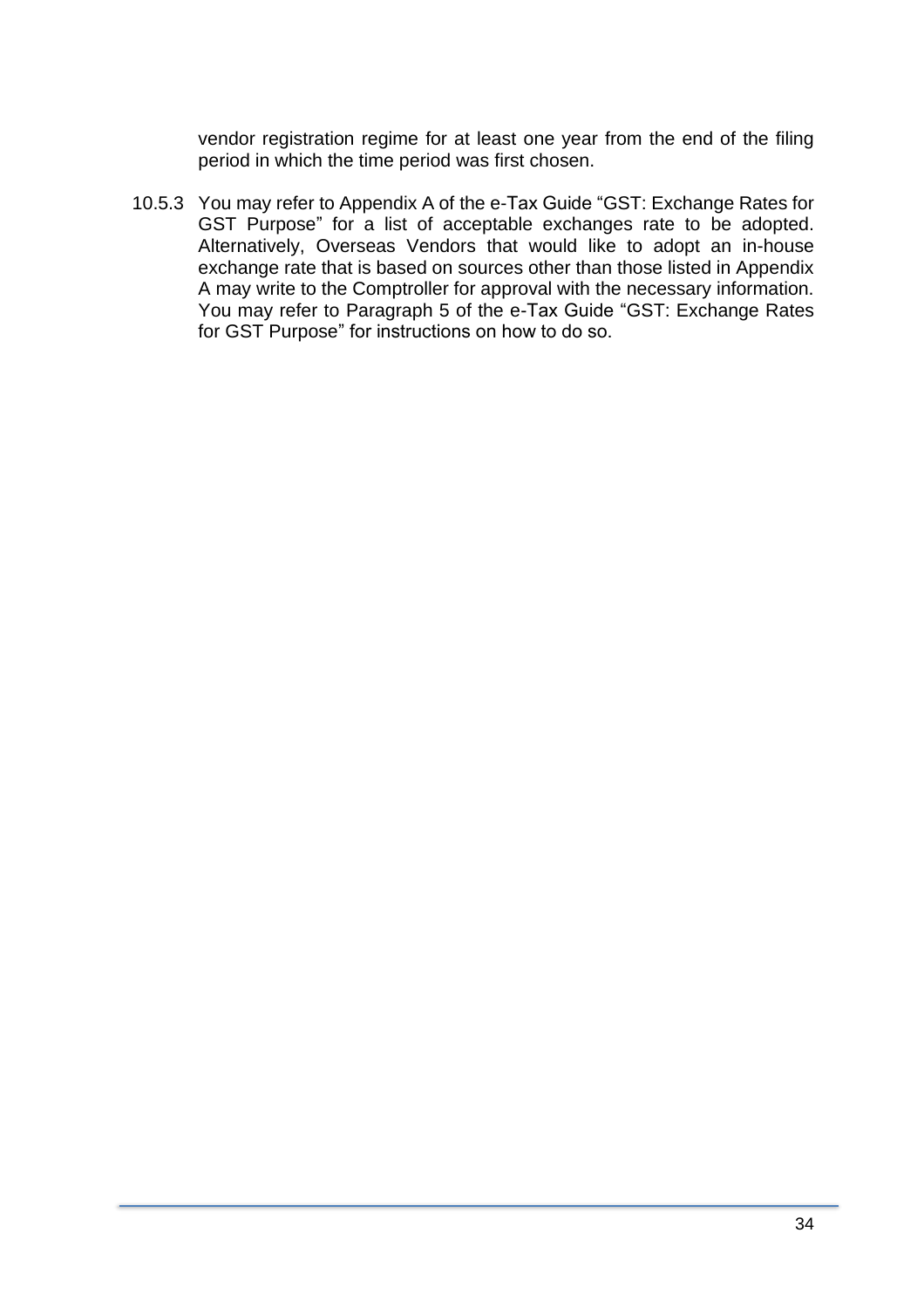### <span id="page-34-0"></span>**11 Transitional Rules**

11.1 Special transitional rules apply to transactions made by overseas suppliers and overseas electronic marketplace operators that straddle the implementation date of 1 Jan 2020.

### **Discrete Supply of Digital Services**

#### **Where invoice is issued before 1 Jan 2020**

- 11.2 A discrete supply<sup>23</sup> of digital services straddles the implementation date of 1 Jan 2020 and is subject to the transitional rules when:
	- (i) the supplier's invoice is issued before 1 Jan 2020 $^{24}$ ; and
	- (ii) performance of services occurs and payment is received on/after 1 Jan 2020.
- 11.3 A discrete supply straddling 1 Jan 2020 is subject to GST, to the extent the services are performed or the payment is made on or after 1 Jan 2020, whichever value is lower.
- 11.4 If full payment is received or the services are fully performed before 1 Jan 2020, the transaction would be outside the scope of GST.
- 11.5 Whereas if part of the payment is received or part of the services is performed before 1 Jan 2020, the remaining part of the payment or part of the services performed on or after 1 Jan 2020 would be subject to GST. GST should be accounted for on the lower of the value of the remaining payment or services performed on or after 1 Jan 2020.
- 11.6 You may apportion the value of services performed on or after 1 Jan 2020 based on appropriate methods such as valuation of measurable work or your normal costing or pricing system.
- 11.7 A discrete supply straddling 1 Jan 2020 should be reported in the GST return for the accounting period in which the later of the following falls:
	- (i) 1 Jan 2020; and
	- (ii) the effective date of your GST registration.

<sup>&</sup>lt;sup>23</sup> Discrete supplies refer to individually separate and distinct supplies such as the sale of an eBook, app, or non-subscription based software programs.

 $24$  However, if the supplier's invoice is issued before 19 Feb 2018, the services will not be subject to the transitional rules and no GST needs to be accounted.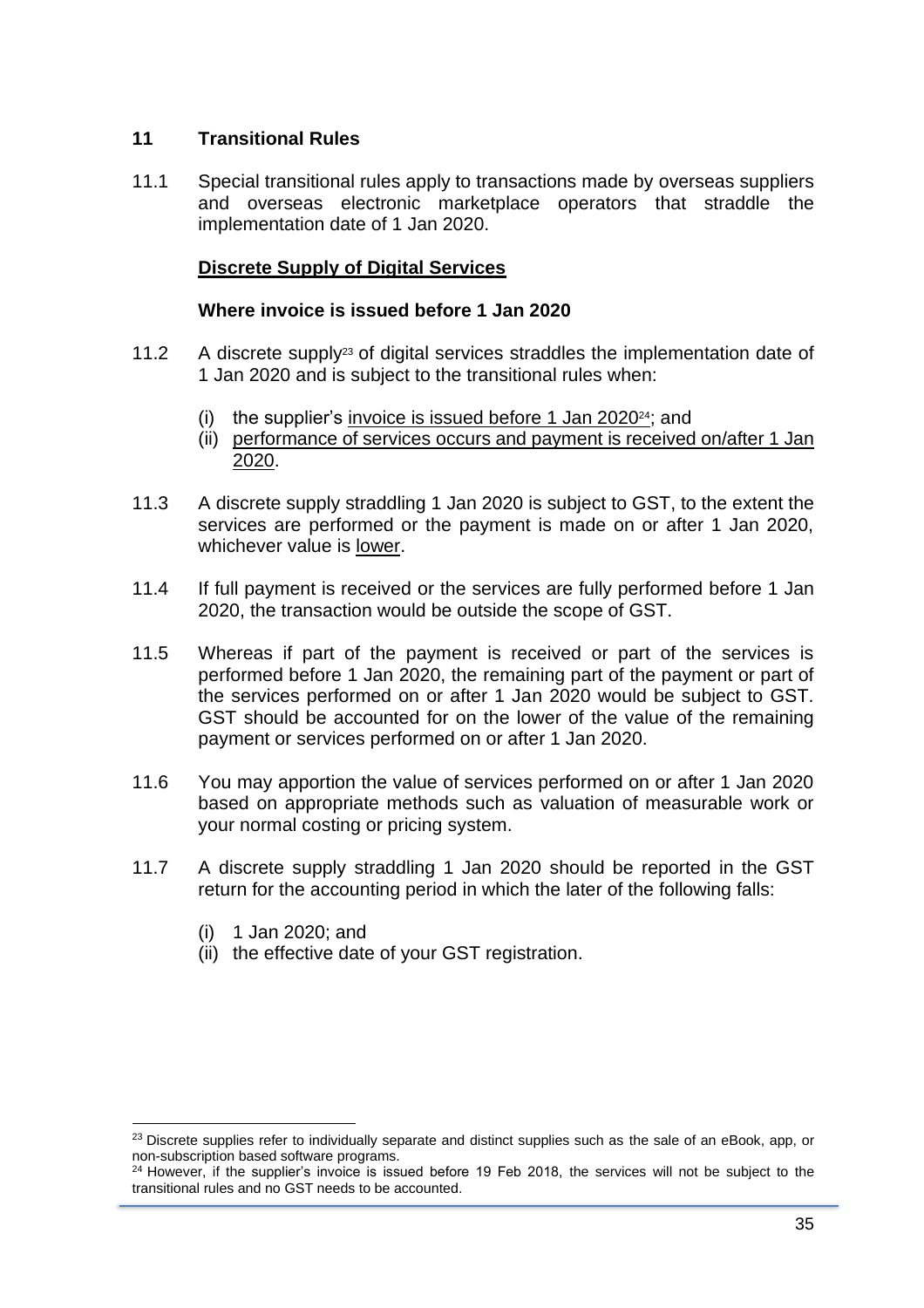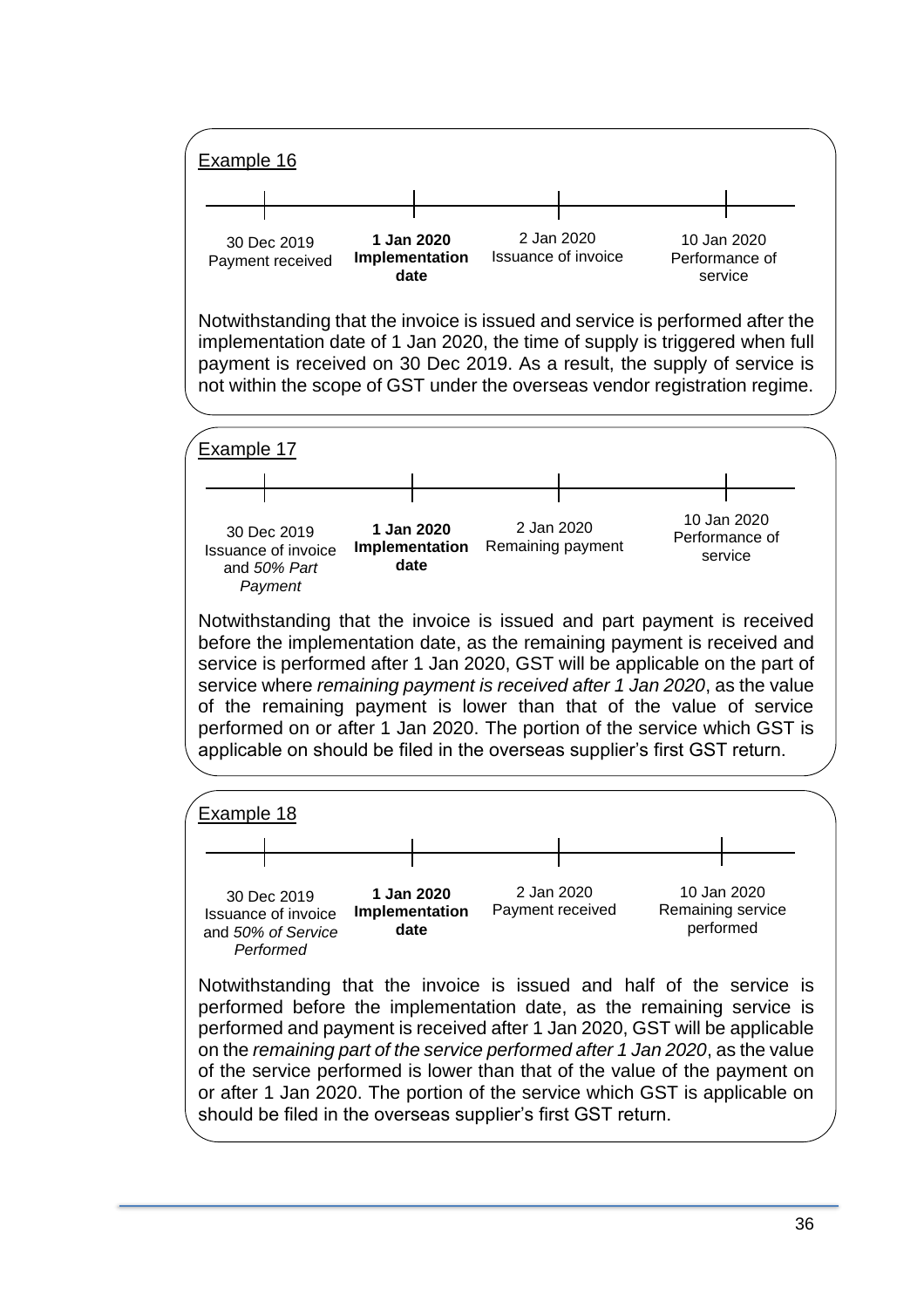#### **Where invoice is issued on or after 1 Jan 2020**

- 11.8 The general time of supply rules will apply, unless you elect otherwise (as elaborated in Paragraph 11.9). The issue of invoice will trigger the time of supply for the digital services straddling 1 Jan 2020 such that the entire value will be subject to tax. However, if part of the payment is received before 1 Jan 2020, only the corresponding part of the payment received on/ after 1 Jan 2020 will be subject to tax. If full payment is made before 1 Jan 2020, the digital services will not be subject to tax.
- 11.9 Alternatively, you may elect<sup>25</sup> to subject the digital services to tax to the extent the services are performed or payment is received on/ after 1 Jan 2020, similar to the treatment for a discrete supply of digital services where invoice is issued before 1 Jan 2020. In other words, if full services are performed before 1 Jan 2020, notwithstanding that the invoice is issued and payment is received on/ after 1 Jan 2020, the digital services need not be subject to tax.

#### **Continuous Supply of Digital Services**

- 11.10 A continuous supply<sup>26</sup> of digital services straddles the implementation date of 1 Jan 2020 and is subject to the transitional rules when:
	- (i) the supplier's invoice is issued or payment is received before 1 Jan 2020;
	- (ii) the services (or part of the services) are performed on/after 1 Jan 2020; and
	- (iii) the services are performed pursuant to an agreement made before 1 <u>Jan 202027</u>.
- 11.11 The portion of the service performed from 1 Jan 2020 will be subject to GST. For example, if a 12-month subscription of music streaming is sold on 1 Dec 2019 and consideration for the subscription is received in full on the same day, GST would have to be accounted for on the portion of service from 1 Jan 2020 to 30 Nov 2020 (i.e. GST would have to be accounted for on 11/12 of the subscription).

<sup>&</sup>lt;sup>25</sup> There is no need for you to complete any form or to seek prior approval from the Comptroller for this election. You are only required to maintain documentary evidence of when invoice is issued, payment is received, and services are performed.

<sup>&</sup>lt;sup>26</sup> Continuous supplies refer to supplies that are progressively performed over a period of time such as online subscription to a database, or streaming of music or video.

<sup>&</sup>lt;sup>27</sup> However, if the continuous supply of services is performed pursuant to an agreement made before 19 Feb 2018, the services will not be subject to the transitional rules and no GST needs to be accounted.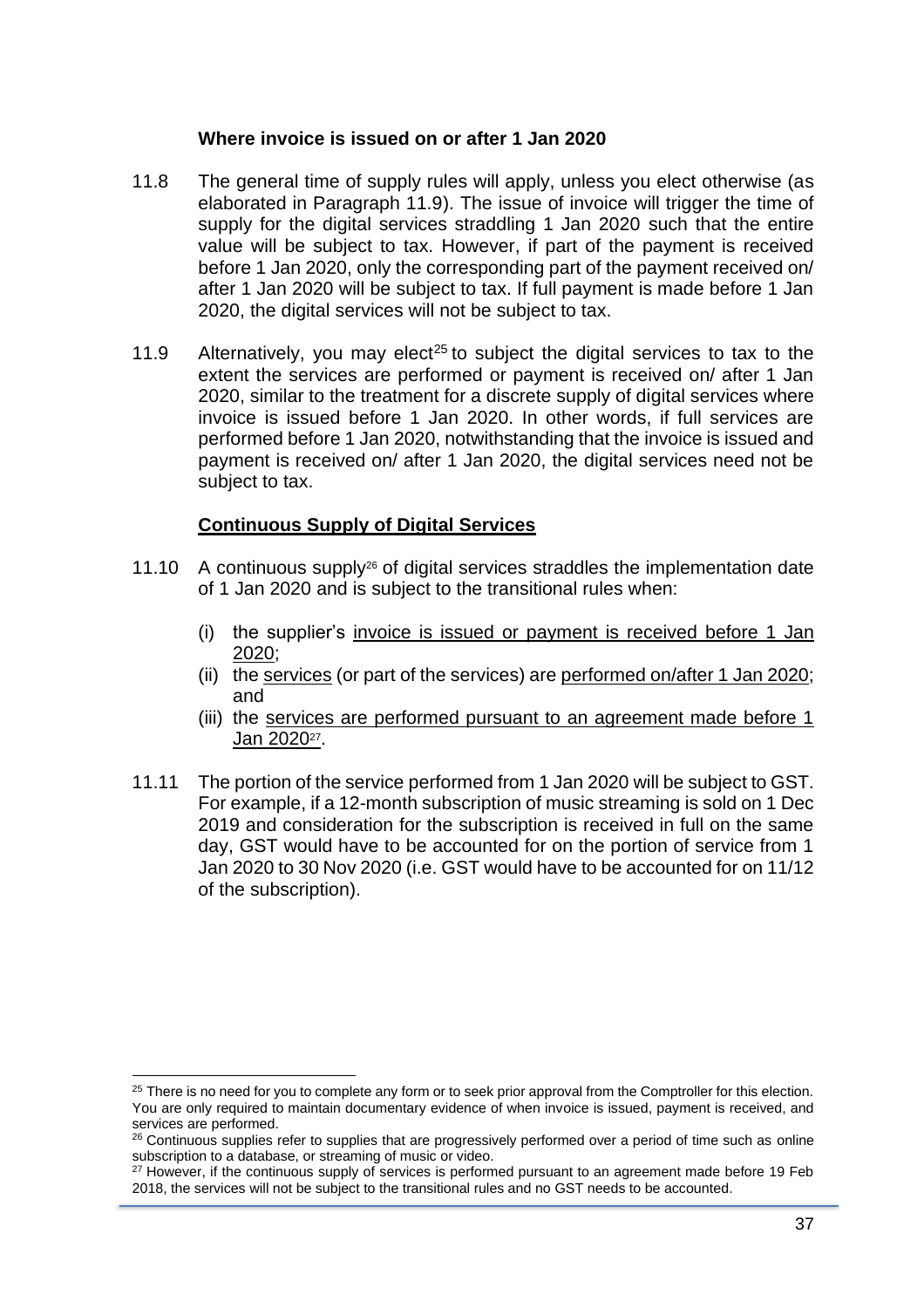### Example 19

Company A, established in France, supplies online media streaming services on a subscription basis to customers worldwide. It contracts with a non-GST registered customer in Singapore on 1 Nov 2019 to provide a 1 year subscription service of online TV programmes for the period covering 1 Nov 2019 to 31 Oct 2020. Company A *invoices* its customer on a quarterly basis and issued an invoice on 1 Nov 2019 for its services for the period of 1 Nov 2019 to 31 Jan 2020 (*3 months*). However, Company A subsequently *received consideration* from its customer on 1 Dec 2019 for a period of *6 months* and treated the additional 3 months of consideration as prepayment for its services for the period of 1 Feb 2020 to 30 Apr 2020.

As the supply is a continuous supply of digital services which straddles the implementation date of 1 Jan 2020, Company A, if GST-registered, is required to account for GST on the higher of the amount invoiced or consideration received that is attributable to the portion of service performed after the implementation date. In this case, GST would have to be accounted for by Company A, in its first GST return, on the consideration attributable to the portion of service from 1 Jan 2020 to 30 Apr 2020 (i.e. 4 months).

- 11.12 A continuous supply straddling 1 Jan 2020 should be reported in the GST return<sup>28</sup> for the accounting period in which the later of the following falls:
	- (i) 1 Jan 2020; and
	- (ii) the effective date of your GST registration.
- 11.13 Annex C and D sets out the application of GST on transactions straddling 1 Jan 2020 under various scenarios.

### <span id="page-37-0"></span>**12 Reverse Charge**

- 12.1 To bring about a level playing field in the GST treatment of cross-border services, a reverse charge mechanism will also be implemented on 1 Jan 2020, complementing the overseas vendor registration regime by subjecting B2B imported services to GST.
- 12.2 Under a reverse charge mechanism, GST-registered businesses or GST groups that are not entitled to full input tax credit are required to perform reverse charge on procured services from overseas suppliers. At the same time, non-GST registered businesses that import significant amount of services may be liable for GST registration under the new reverse charge rules.

 $28$  To the extent the services are covered by any invoice issued or payment received before 1 Jan 2020.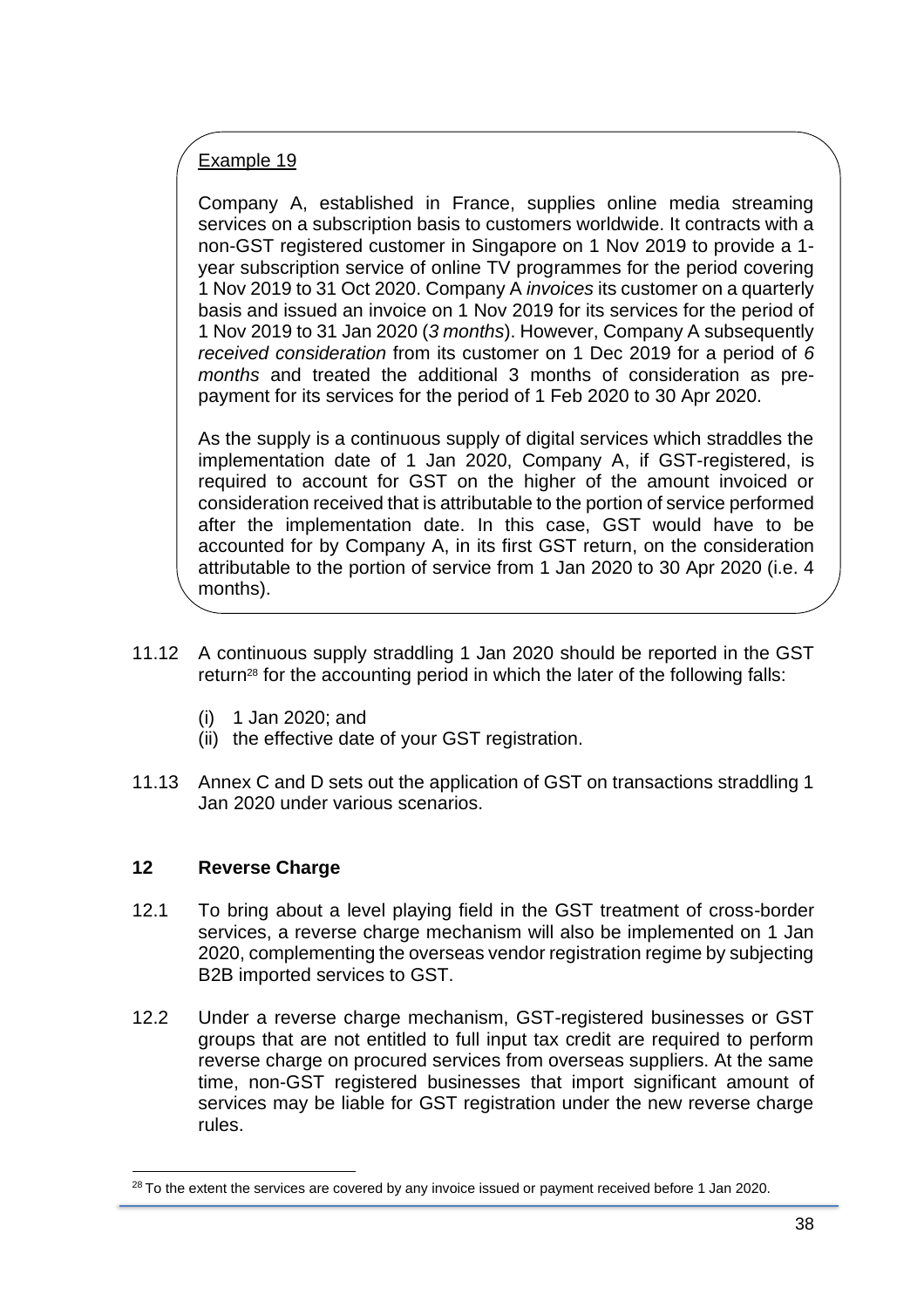12.3 For more information on reverse charge, please refer to the e-Tax Guide "GST: Taxing imported services by way of reverse charge".

### <span id="page-38-0"></span>**13 What does this mean for customers?**

- 13.1 With effect from 1 Jan 2020, digital services supplied by GST-registered Overseas Vendors will be subject to GST.
- 13.2 If you are a GST-registered customer, and are making the purchase of services for the purposes of your business, you are required to provide your GST registration number to the Overseas Vendor so that GST will not be charged. Thereafter, if applicable, you are required to perform reverse charge on the imported digital services.
- 13.3 If you are a GST-registered customer and have been wrongly charged GST on the purchase of digital services by an Overseas Vendor, you should not claim the GST as your input tax. Instead, you should contact the Overseas Vendor to seek a refund.
- 13.4 Non-GST registered customers and GST-registered customers purchasing these services for non-business purposes **should not** provide incorrect or false information to the Overseas Vendors**. Customer misrepresentation is a serious offence.** Upon conviction, offenders may face a fine of up to \$10,000, or in a case where there is evidence of wilful intent to evade tax:
	- (i) a fine of up to 3 times of the amount of tax chargeable on the supply in addition to an amount not exceeding \$10,000; and/or
	- (ii) an imprisonment term of up to 7 years.

#### <span id="page-38-1"></span>**14 Compliance and Enforcement**

- 14.1 Overseas Vendors registered under the overseas vendor registration regime are subject to the same penalty and compliance regime as domestic GST-registered persons.
- 14.2 Penalties may apply in the following scenarios:
	- (i) Failure or late notification for GST registration;
	- (ii) Late or non-filing of GST returns;
	- (iii) Submission of incorrect GST returns;
	- (iv) Late or non-payment of GST due;
	- (v) Failure to maintain proper record keeping; and
	- (vi) Failure to comply with the responsibilities of a GST-registered person in Singapore.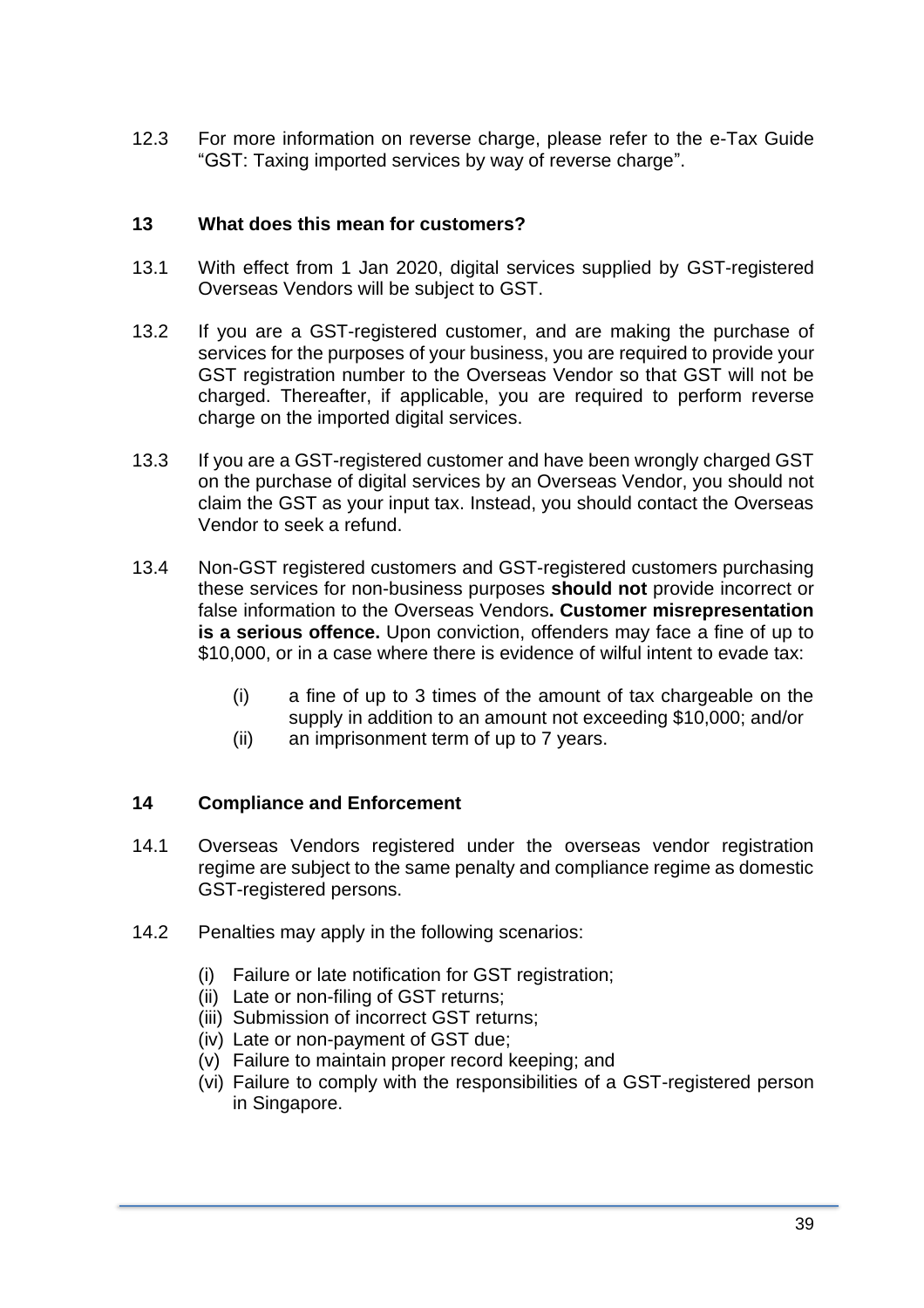For more information about penalties, you may refer to our webpages relating to [late notification of GST registration](https://www.iras.gov.sg/irashome/GST/Non-GST-registered-businesses/Registering-for-GST/Do-I-Need-to-Register-for-GST/)<sup>29</sup>, late filing and payment of [GST returns](https://www.iras.gov.sg/irashome/GST/GST-registered-businesses/Filing-your-taxes/Late-Filing-or-Non-Filing-of-Tax-Returns/)<sup>30</sup>, [submission of incorrect GST returns](https://www.iras.gov.sg/irashome/GST/GST-registered-businesses/Filing-your-taxes/Correcting-Errors-Made-in-GST-Return--Filing-GST-F7-/)<sup>31</sup>, and non-compliance [with GST obligations](https://www.iras.gov.sg/irashome/GST/GST-registered-businesses/Learning-the-basics/How-to-implement-GST/Responsibilities-of-GST-Registered-Businesses/)<sup>32</sup>.

#### <span id="page-39-0"></span>**15 Frequently asked Questions**

*15.1 Does the GST registration of overseas suppliers and overseas electronic marketplace operators under the overseas vendor registration regime constitute a permanent establishment ("PE") for income tax purposes?*

The registration of an Overseas Vendor for GST purposes in Singapore would not on its own be a determining factor for whether it has PE in Singapore. Singapore will continue to rely on its domestic income tax law and the provisions of its Avoidance of Double Taxation Agreements to determine whether the Overseas Vendor has a PE in Singapore for income tax purposes.

*15.2 Are the Overseas Vendors required to ascertain whether their digital services made to customers in Singapore qualify for zero-rating or GST exemption under domestic GST rules?*

No. To ease extra-territorial compliance, as long as the supplies of digital services made qualify as digital services under the definition and prescribed inclusion list (refer to Annex A), Overseas Vendors are required to charge and account for GST on the digital services. Digital services that are currently zero-rated and exempt are specifically excluded <sup>33</sup> under the overseas vendor registration regime to maintain parity with equivalent services provided by local suppliers.

*15.3 What is the GST treatment for supplies of digital services made through multiple electronic marketplaces?*

In the event where the supplies of digital services are made through multiple electronic marketplaces, the first marketplace operator that authorises a charge or receives a payment from the customer in Singapore for the supply will be regarded as the supplier of the services, and is required to charge and account for GST on the supplies.

<sup>&</sup>lt;sup>29</sup> Accessible at www.iras.gov.sg > GST > Non-GST registered businesses > Registering for GST > Do I Need to Register for GST

 $30$  Accessible at www.iras.gov.sg > GST > GST-registered businesses > Filing your taxes > Late Filing or Non-Filing of Tax Returns

 $31$  Accessible at www.iras.gov.sg > GST > GST-registered businesses > Filing your taxes > Correcting Errors Made in GST Return (Filing GST F7)

 $32$  Accessible at www.iras.gov.sg > GST > GST-registered businesses > Learning the basics > How to implement GST > Responsibilities of GST-Registered Businesses

<sup>&</sup>lt;sup>33</sup> Digital services under the overseas vendor registration regime exclude services that are currently zero-rated (via paragraph 2(1)(b) of the Seventh Schedule to the GST Act) or exempt (via section 8(2A) of the GST Act).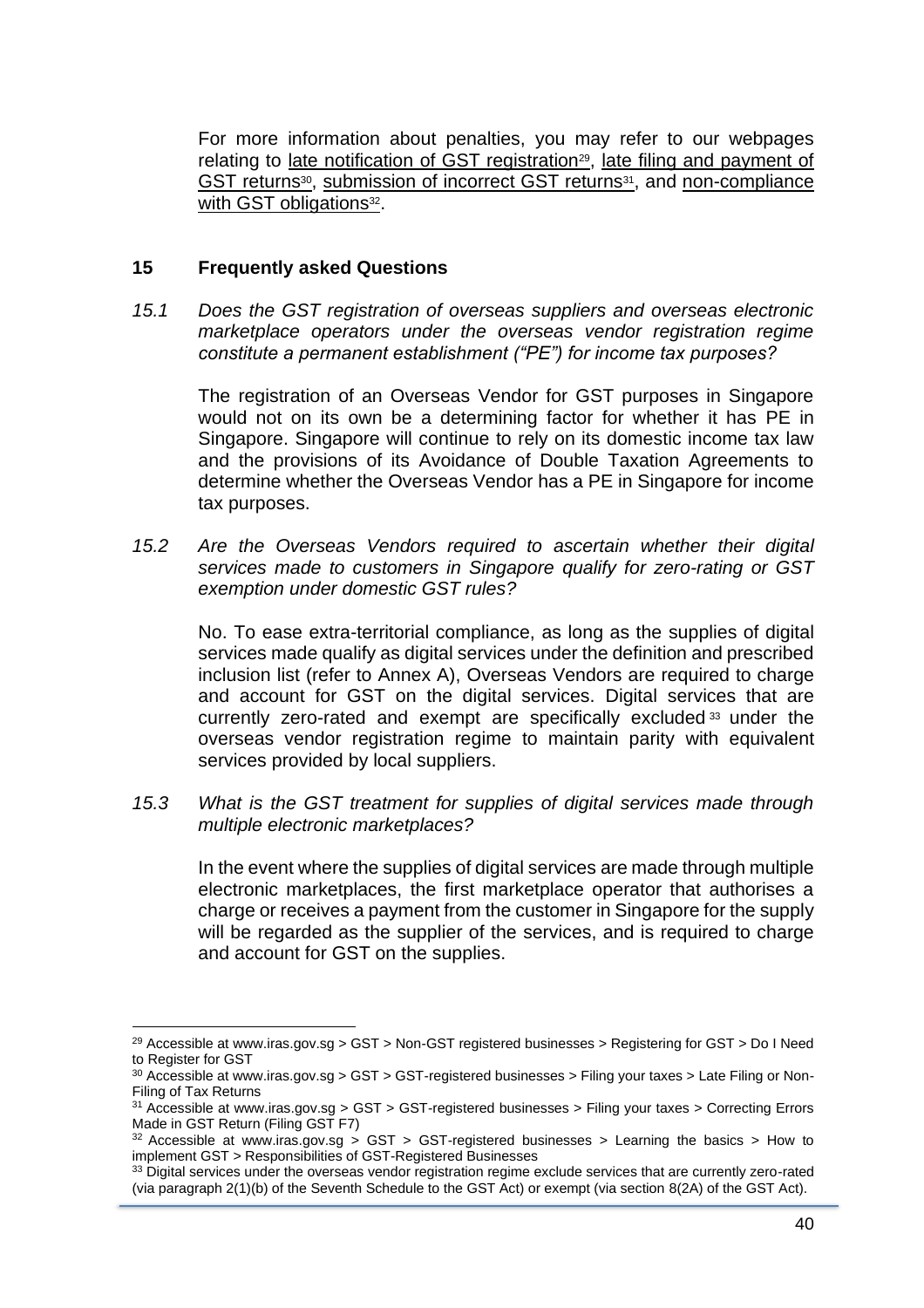*15.4 Can overseas suppliers and overseas electronic marketplace operators register under the full regime (i.e. normal regime) instead of the simplified pay-only regime to claim input tax incurred on purchases?*

Overseas suppliers and overseas electronic marketplaces may choose to register under the full regime to claim input tax, if their operations are such that they incur input tax from GST-registered suppliers in Singapore. Such entities should carefully consider the benefits of administrative cost savings from simplified compliance under the pay-only regime versus the occasions for claiming of input tax under the full regime when choosing which regime to register under.

*15.5 Do Overseas Vendors need to charge and account for GST on other taxable supplies made in Singapore (apart from digital services)?*

Once registered for GST, Overseas Vendors must charge and account for GST on all taxable supplies, digital or otherwise. For example, besides accounting for GST on supplies of digital services made to non-GST registered customers belonging in Singapore, Overseas Vendors must also account for GST on any local sale of goods to customers in Singapore as well as any supply of services made by their business or fixed establishment in Singapore.

*15.6 A local GST-registered entity may have both local and overseas business/ fixed establishments (i.e. head office in Singapore with branches overseas). Does GST need to be accounted on supplies of digital services made by the overseas establishment to non-GST registered customers belonging in Singapore?*

If the local and overseas establishments are part of the same GSTregistered legal entity, the GST-registered entity must account for GST on all supplies of digital services made by its overseas establishments to non-GST registered customers belonging in Singapore.

#### <span id="page-40-0"></span>**16 Contact Information**

For enquiries on this e-Tax Guide, please contact the Goods and Services Tax Division at [www.iras.gov.sg](http://www.iras.gov.sg/) (select "Contact Us").

#### <span id="page-40-1"></span>**17 Updates and Amendments**

| Date of        | <b>Amendments made</b>                                                                                                                              |  |
|----------------|-----------------------------------------------------------------------------------------------------------------------------------------------------|--|
| amendment      |                                                                                                                                                     |  |
| 26 Aug<br>2019 | New section 6.6 on concession for local electronic<br>marketplaces to account for GST on B2B supplies<br>made by suppliers through the marketplace. |  |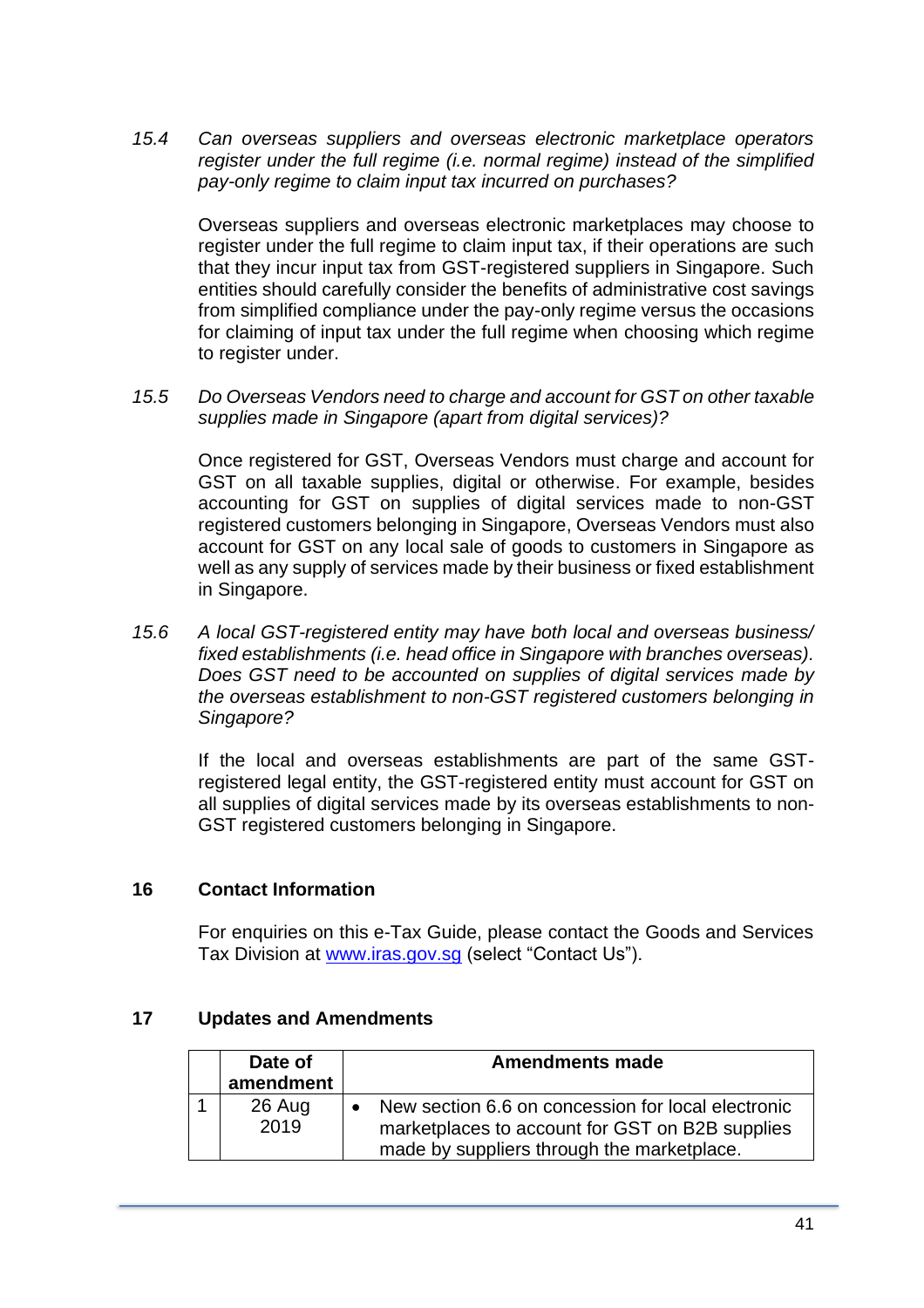|  | $\bullet$ | Amended paragraph 7.1.4(ii) on the prospective<br>basis to remove examples that may not be relevant |
|--|-----------|-----------------------------------------------------------------------------------------------------|
|  |           | for Overseas Vendors.                                                                               |
|  |           | Added a note in paragraph 7.1.11's table on the                                                     |
|  |           | relevant 12-month period for prospective                                                            |
|  |           | registration liability occurring before 1 Jan 2020.                                                 |
|  |           | Added the following details to paragraph 7.3.2's                                                    |
|  |           | table on the features of the simplified pay-only                                                    |
|  |           | regime:                                                                                             |
|  |           | $\circ$ GST registration application process.                                                       |
|  |           | $\circ$ Group registration process and requirements.                                                |
|  |           | ○ Footnote 11 to highlight that Overseas Vendors                                                    |
|  |           | registered under the simplified pay-only regime                                                     |
|  |           | are required to charge and account for GST on                                                       |
|  |           | all taxable supplies.                                                                               |
|  |           | ○ Footnote 12 to highlight the specific boxes                                                       |
|  |           | available under the simplified pay-only regime.                                                     |
|  |           | o Additional details to clarify how errors made in                                                  |
|  |           | GST returns should be corrected.                                                                    |
|  |           | $\circ$ Footnote 14 for clarity on the process to claim                                             |
|  |           | bad debts.                                                                                          |
|  | ٠         | New section 7.4 on reporting requirements for                                                       |
|  |           | digital services made to non-GST registered                                                         |
|  |           | customers in Singapore.                                                                             |
|  | $\bullet$ | Amended paragraph 11.2 on the transitional rules                                                    |
|  |           | for discrete supplies of digital services for greater                                               |
|  |           | clarity.                                                                                            |
|  | $\bullet$ | Amended paragraph 11.10 and 11.11 on the                                                            |
|  |           | transitional rules for continuous supplies of digital                                               |
|  |           | services for greater clarity.                                                                       |
|  | $\bullet$ | Added paragraphs 11.7 and 11.12 to clarify when a                                                   |
|  |           | discrete/ continuous supply straddling 1 Jan 2020                                                   |
|  |           | should be reported.                                                                                 |
|  |           | Added paragraphs 11.8 and 11.9 on the transitional                                                  |
|  |           | rules and concessions applicable for discrete                                                       |
|  |           | supplies of digital services where invoice is issued<br>on/ after 1 Jan 2020.                       |
|  |           |                                                                                                     |
|  |           | Added to paragraph 13.4 information on penalties<br>for misrepresentation by customers.             |
|  |           | Added the following details to the FAQs:                                                            |
|  |           | o Amended paragraph 15.2 for greater clarity.                                                       |
|  |           | $\circ$ Added paragraphs 15.4, 15.5 and 15.6 to                                                     |
|  |           | highlight other common questions/ scenarios.                                                        |
|  |           | Amended Annex A to highlight that only cross-                                                       |
|  |           | border telecommunication services are excluded                                                      |
|  |           | from the scope of digital services.                                                                 |
|  |           | Amended Annex B to highlight implications of                                                        |
|  |           | digital services made by overseas establishments                                                    |
|  |           | to customers in Singapore.                                                                          |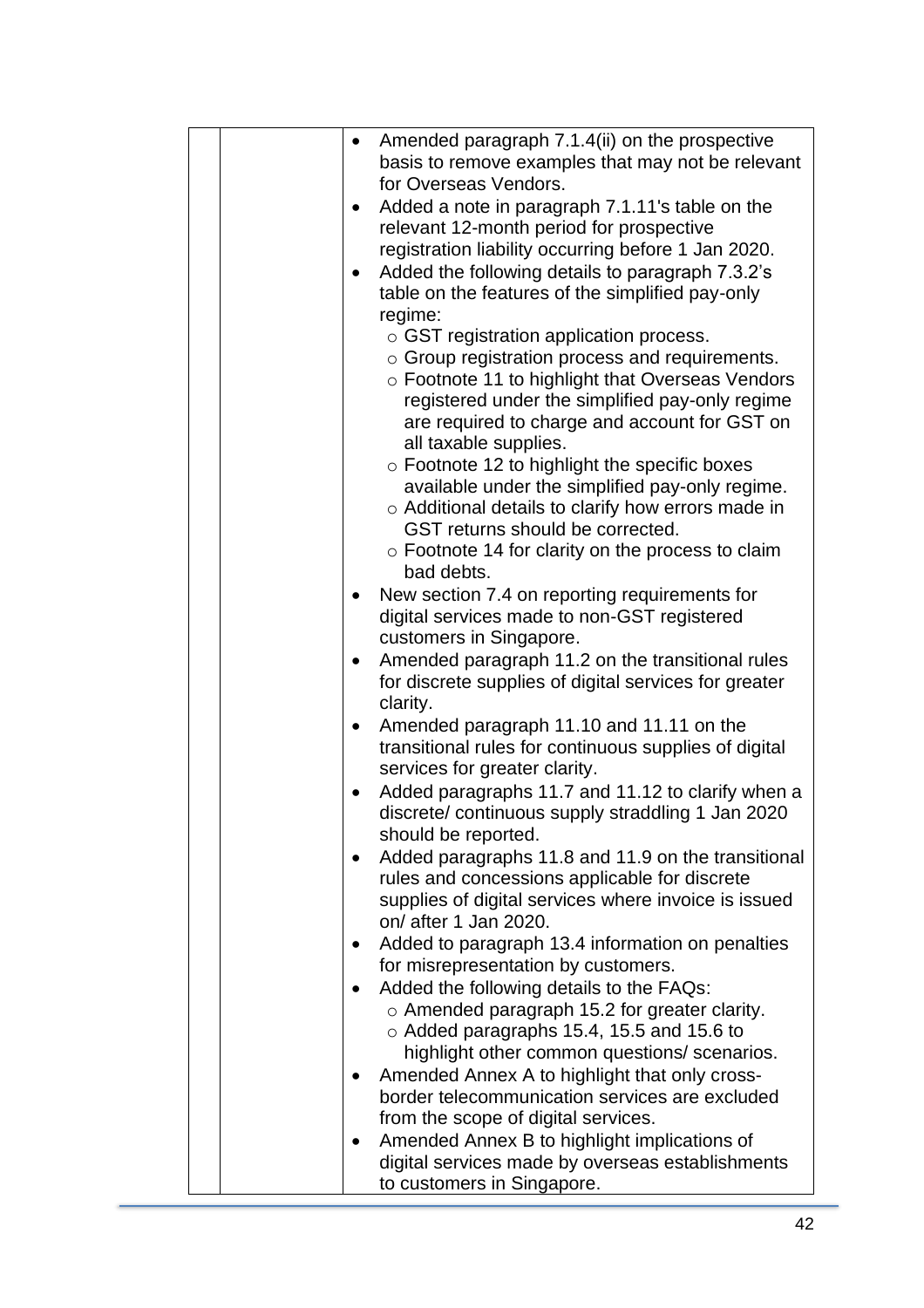|                | Amended Annex C to add scenarios for<br>transactions straddling 1 Jan 2020 with suppliers'<br>invoices issued on/ after 1 Jan 2020.<br>Added Annex D to illustrate the transitional rules for<br>a continuous supply of digital services.<br>Other editorial changes.                                                                                                                                                                                                                                                                                                                                                                                                                                                                               |
|----------------|-----------------------------------------------------------------------------------------------------------------------------------------------------------------------------------------------------------------------------------------------------------------------------------------------------------------------------------------------------------------------------------------------------------------------------------------------------------------------------------------------------------------------------------------------------------------------------------------------------------------------------------------------------------------------------------------------------------------------------------------------------|
| 16 Dec<br>2021 | Added paragraph 1.4 to highlight the extended<br>٠<br>overseas vendor registration regime for B2C<br>imported non-digital services with effect from 1 Jan<br>2023.<br>Amendments to paragraph 7.3.2's table on the<br>features of the simplified pay-only regime as<br>follows:<br>○ Removed footnote which indicated that the<br>group registration feature was subject to the<br>passing of the GST (Amendment) Bill 2019 as<br>the Bill has since been passed in Parliament.<br>o Added Footnotes 17 and 18 to clarify the record-<br>keeping requirements.<br>Amended Annex A to reflect the changes to the<br>scope of included and excluded digital services,<br>arising from the change in GST treatment for media<br>sales from 1 Jan 2022. |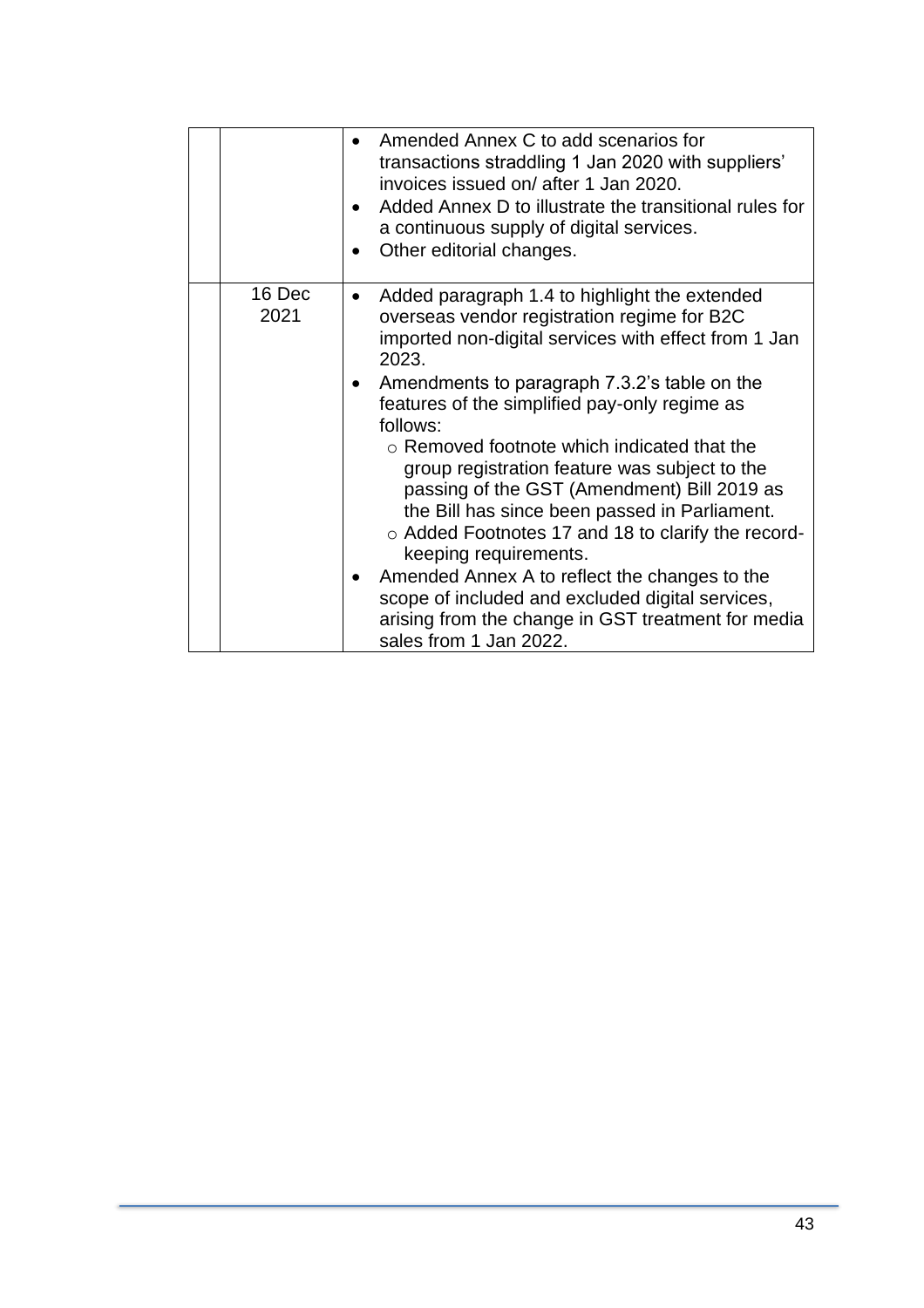### <span id="page-43-0"></span>**Annex A – Definition and Scope of Digital Services**

*Digital services include services which are supplied over the Internet or an electronic network and the nature of which renders their supply essentially automated with minimal or no human intervention, and impossible without the use of information technology.*

| <b>Service</b>                                 | <b>Remarks/Examples</b>                       |
|------------------------------------------------|-----------------------------------------------|
|                                                | <b>Included Digital Services</b>              |
| Supply of digital products                     | E.g. supply of mobile applications and e-     |
|                                                | books                                         |
| Supply of software programs                    | E.g. downloading of software, drivers,        |
|                                                | website filters and firewalls                 |
| Supply of images, text and information and     | E.g. subscription to online newspapers and    |
| making available of databases                  | journals, downloading of licensed images      |
| Supply of music, films and games               |                                               |
| Supply of distance teaching via pre-           | E.g. supply of online courses                 |
| recorded medium or e-learning                  |                                               |
| Supply of electronic data management           | E.g. website supply, web-hosting, automated   |
| services                                       | and digital maintenance of programmes         |
| Services providing or supporting a business    | E.g. subscription services for the            |
| or personal presence on an electronic          | maintenance of an online professional profile |
| network                                        | page                                          |
| Supply of search-engine and automated          | E.g. supply of customised search-engine       |
| helpdesk services                              | services                                      |
| Listing services for the right to put goods or | E.g. listing fees for merchants to list their |
| services for sale on an online market or       | items for sale                                |
| auction house                                  |                                               |
| Supply of live streaming services where        |                                               |
| there is no interaction with the content       |                                               |
| provider                                       |                                               |
| Before 1 Jan 2022: Advertising services on     |                                               |
| intangible media platform circulated wholly    |                                               |
| in Singapore <sup>34</sup>                     |                                               |
| From 1 Jan 2022: All advertising services      |                                               |
| on intangible media platform, regardless of    |                                               |
| the place of circulation                       |                                               |

### List of included and excluded Digital Services

<sup>34</sup> Prior to 1 Jan 2022, advertising services on intangible media platform circulated wholly in Singapore fall within the scope of digital services under the OVR regime. With the change in the basis for determining whether zero-rating applies to a supply of media sales from 1 Jan 2022, all advertising services on intangible media platform would fall within the scope of digital services under the OVR regime if supplied by an overseas supplier to non-registered customers in Singapore, regardless of the place of circulation of the advertisement. For more information on the GST treatment of advertising services, please refer to the e-tax guide "GST: Guide for Advertising Industry".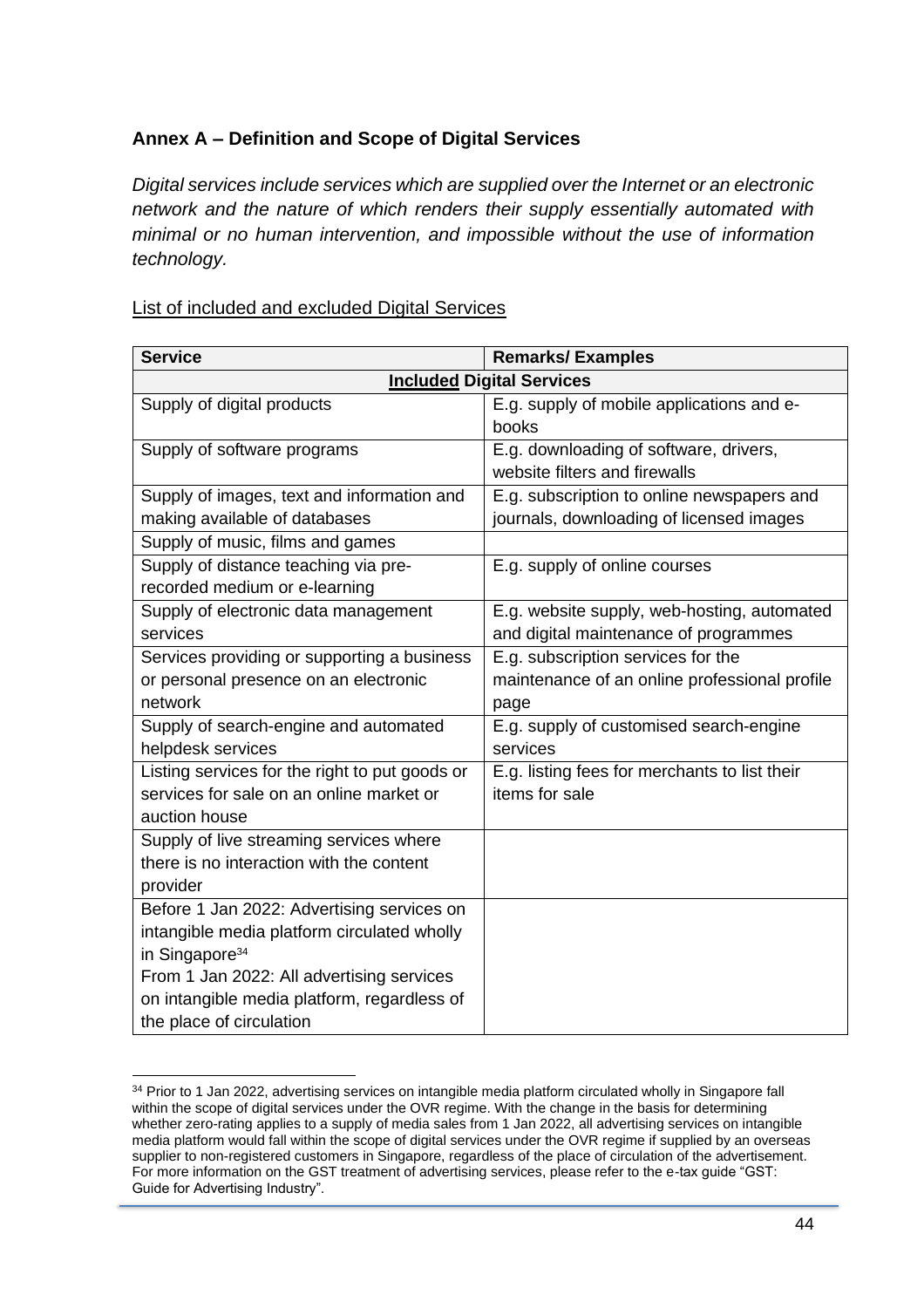| Support services performed, via electronic     | E.g. commission fees to intermediaries,       |
|------------------------------------------------|-----------------------------------------------|
| means, for arranging and facilitating the      | service fees to consumers and merchants for   |
| completion of transactions, which may not      | sale of products through the electronic       |
| be digital in nature                           | marketplace                                   |
|                                                | <b>Excluded Digital Services</b>              |
| <b>Cross-border telecommunication Services</b> | Current zero-rating provisions accorded for   |
|                                                | cross-border telecommunication services;      |
|                                                | Unlikely for an overseas entity to provide    |
|                                                | local telecommunication services without a    |
|                                                | physical presence in Singapore as formal      |
|                                                | licensing is required.                        |
| Before 1 Jan 2022: Advertising services on     | Before 1 Jan 2022, zero-rating permitted for  |
| intangible media platform circulated wholly    | advertising services intended for circulation |
| outside Singapore                              | substantially outside of Singapore            |
| Professional services involving human          | E.g. legal services where advice from the     |
| intervention, even if advice is provided by    | lawyer is communicated via e-mail             |
| electronic means                               |                                               |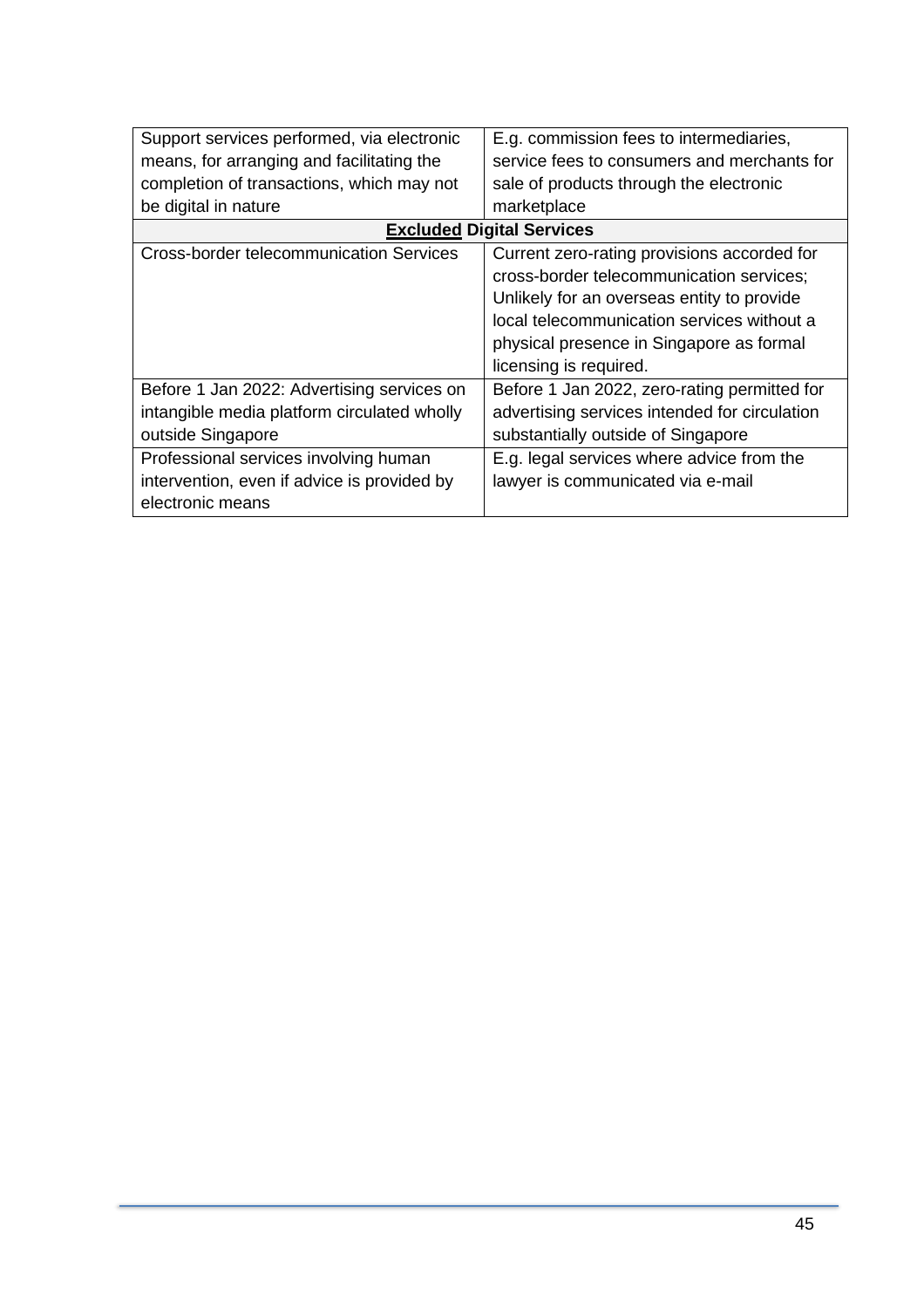<span id="page-45-0"></span>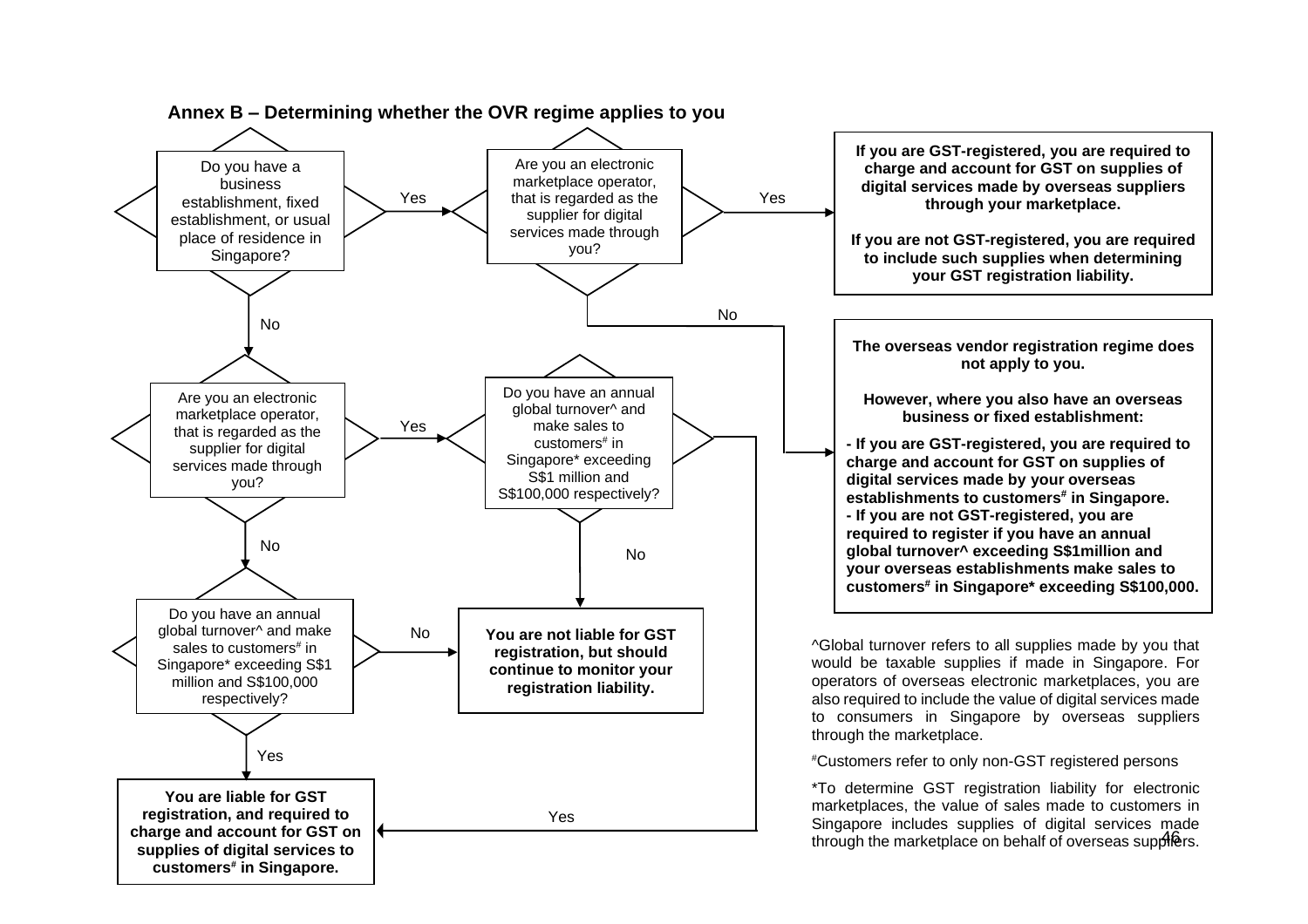### **Annex C - Checklist for the taxability of transactions straddling 1 Jan 2020 for a discrete supply of digital services**

|  | (1) Supplier's invoice issued before 1 Jan 2020 |  |  |  |  |
|--|-------------------------------------------------|--|--|--|--|
|--|-------------------------------------------------|--|--|--|--|

| Date of payment receipt                      | Date of service performance                  | Subject to GST? | <b>Remarks</b>                                                                                                        |  |
|----------------------------------------------|----------------------------------------------|-----------------|-----------------------------------------------------------------------------------------------------------------------|--|
|                                              | Before 1 Jan 2020                            |                 |                                                                                                                       |  |
| Before 1 Jan 2020                            | Part before and part on/ after 1<br>Jan 2020 | <b>No</b>       | When full payment is received and/ or full services                                                                   |  |
|                                              | On or after 1 Jan 2020                       |                 | are performed before 1 Jan 2020, the transaction is                                                                   |  |
| Part before and part on/ after 1<br>Jan 2020 | Before 1 Jan 2020                            |                 | not subject to GST.                                                                                                   |  |
| On or after 1 Jan 2020                       |                                              |                 |                                                                                                                       |  |
| On or after 1 Jan 2020                       | Part before and part on/ after 1<br>Jan 2020 | Partial         | The part of the services performed on/ after 1 Jan<br>2020 is subject to GST.                                         |  |
| Part before and part on/ after 1<br>Jan 2020 | On or after 1 Jan 2020                       | Partial         | The part payment received on/ after 1 Jan 2020 is<br>subject to GST.                                                  |  |
| Part before and part on/ after 1<br>Jan 2020 | Part before and part on/ after 1<br>Jan 2020 | Partial         | The lower of the payment received or value of<br>services performed on/ after 1 Jan 2020 is subject to<br>GST.        |  |
| On or after 1 Jan 2020                       | On or after 1 Jan 2020                       | Yes             | When no payment is received and no service is<br>performed before 1 Jan 2020, the entire supply is<br>subject to GST. |  |

### <span id="page-46-0"></span>**(2) Supplier's invoice issued** *on/ after* **1 Jan 2020**

| Date of payment receipt | Date of service performance Subject to GST?                                                   |    | <b>Remarks</b>                                                                             |
|-------------------------|-----------------------------------------------------------------------------------------------|----|--------------------------------------------------------------------------------------------|
| Before 1 Jan 2020       | Before 1 Jan 2020<br>Part before and part on/ after 1<br>Jan 2020 .<br>On or after 1 Jan 2020 | No | When full payment is received before 1 Jan 2020, the<br>transaction is not subject to GST. |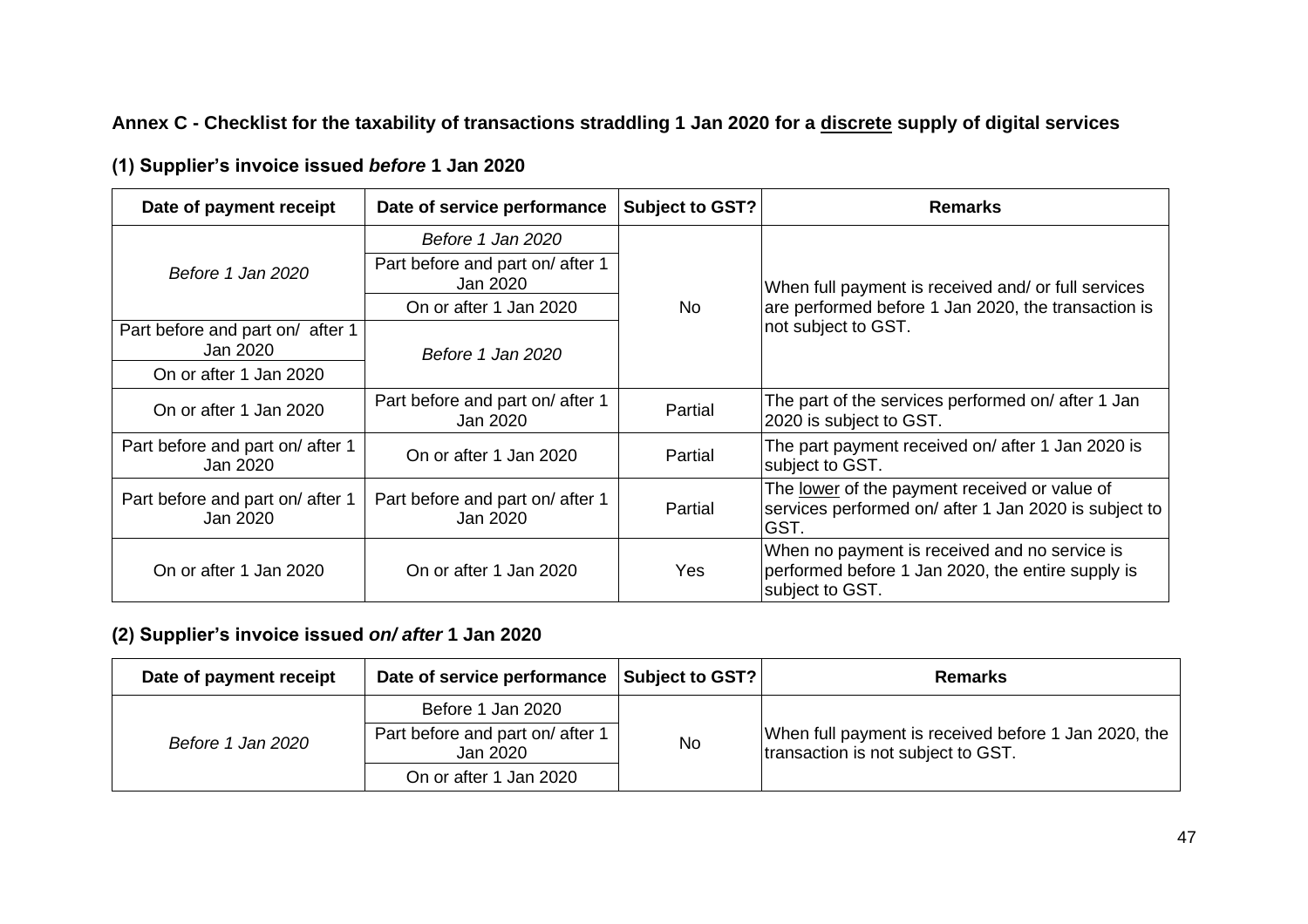|                                              | Before 1 Jan 2020                            | Partial / No  | The part payment received on/ after 1 Jan 2020 is<br>subject to GST.                                           |
|----------------------------------------------|----------------------------------------------|---------------|----------------------------------------------------------------------------------------------------------------|
| Part before and part on/ after 1<br>Jan 2020 | Part before and part on/ after 1<br>Jan 2020 | Partial       | Alternatively, the Overseas Vendor may elect for the<br>lower of (i) the payment received on/ after 1 Jan 2020 |
|                                              | On or after 1 Jan 2020                       | Partial       | and (ii) the services performed on/ after 1 Jan 2020 to<br>be subject to GST, if applicable.                   |
|                                              | Before 1 Jan 2020                            | Yes / No      | When full payment is received on/ after 1 Jan 2020,<br>the entire transaction is subject to GST.               |
| On or after 1 Jan 2020                       | Part before and part on/ after 1<br>Jan 2020 | Yes / Partial | Alternatively, the Overseas Vendor may elect for the<br>lower of (i) the payment received on/ after 1 Jan 2020 |
|                                              | On or after 1 Jan 2020                       | <b>Yes</b>    | and (ii) the services performed on/ after 1 Jan 2020 to<br>be subject to GST, if applicable.                   |